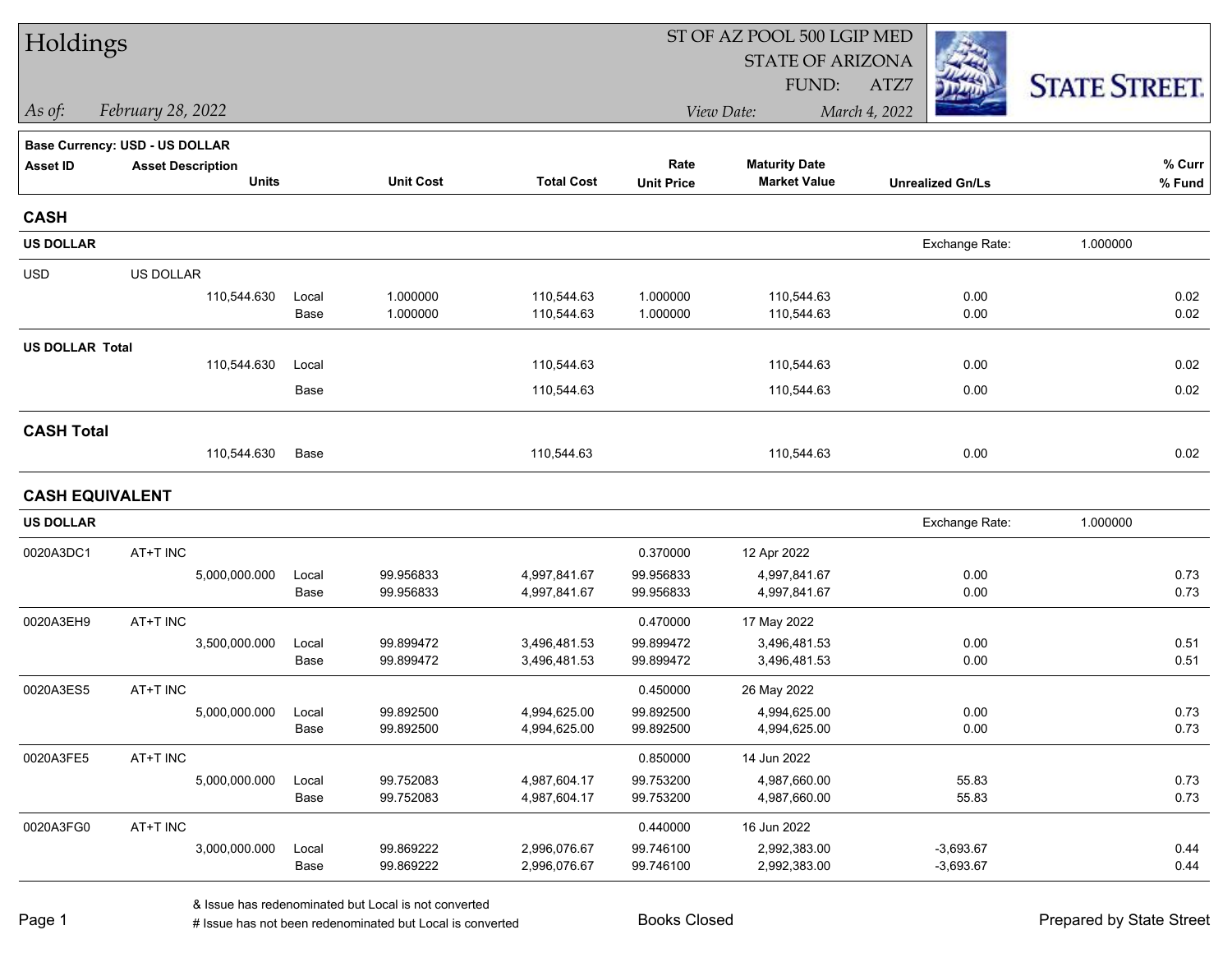| Holdings        |                                       |       |                  |                   |                   | ST OF AZ POOL 500 LGIP MED |                         |                      |  |
|-----------------|---------------------------------------|-------|------------------|-------------------|-------------------|----------------------------|-------------------------|----------------------|--|
|                 |                                       |       |                  |                   |                   | <b>STATE OF ARIZONA</b>    |                         |                      |  |
|                 |                                       |       |                  |                   |                   | FUND:                      | ATZ7                    | <b>STATE STREET.</b> |  |
| $\vert$ As of:  | February 28, 2022                     |       |                  |                   |                   | View Date:                 | March 4, 2022           |                      |  |
|                 | <b>Base Currency: USD - US DOLLAR</b> |       |                  |                   |                   |                            |                         |                      |  |
| <b>Asset ID</b> | <b>Asset Description</b>              |       |                  |                   | Rate              | <b>Maturity Date</b>       |                         | $%$ Curr             |  |
|                 | <b>Units</b>                          |       | <b>Unit Cost</b> | <b>Total Cost</b> | <b>Unit Price</b> | <b>Market Value</b>        | <b>Unrealized Gn/Ls</b> | % Fund               |  |
| 02665KDR5       | AMERICAN HONDA FINAN                  |       |                  |                   | 0.390000          | 25 Apr 2022                |                         |                      |  |
|                 | 5,000,000.000                         | Local | 99.940417        | 4,997,020.83      | 99.940417         | 4,997,020.83               | 0.00                    | 0.73                 |  |
|                 |                                       | Base  | 99.940417        | 4,997,020.83      | 99.940417         | 4,997,020.83               | 0.00                    | 0.73                 |  |
| 04821UC75       | ATLANTIC ASSET SECUR                  |       |                  |                   | 0.210000          | 07 Mar 2022                |                         |                      |  |
|                 | 2,000,000.000                         | Local | 99.996500        | 1,999,930.00      | 99.996500         | 1,999,930.00               | 0.00                    | 0.29                 |  |
|                 |                                       | Base  | 99.996500        | 1,999,930.00      | 99.996500         | 1,999,930.00               | 0.00                    | 0.29                 |  |
| 05253CET9       | <b>AUST + NEW ZEA</b>                 |       |                  |                   | 0.385000          | 27 May 2022                |                         |                      |  |
|                 | 3,000,000.000                         | Local | 99.906958        | 2,997,208.75      | 99.906958         | 2,997,208.75               | 0.00                    | 0.44                 |  |
|                 |                                       | Base  | 99.906958        | 2,997,208.75      | 99.906958         | 2,997,208.75               | 0.00                    | 0.44                 |  |
| 05253CGU4       | <b>AUST + NEW ZEA</b>                 |       |                  |                   | 0.560000          | 28 Jul 2022                |                         |                      |  |
|                 | 5,665,000.000                         | Local | 99.768222        | 5,651,869.79      | 99.690400         | 5,647,461.16               | $-4,408.63$             | 0.82                 |  |
|                 |                                       | Base  | 99.768222        | 5,651,869.79      | 99.690400         | 5,647,461.16               | $-4,408.63$             | 0.82                 |  |
| 05253CKB1       | <b>AUST + NEW ZEA</b>                 |       |                  |                   | 0.260000          | 11 Oct 2022                |                         |                      |  |
|                 | 3,000,000.000                         | Local | 99.838222        | 2,995,146.66      | 99.420000         | 2,982,600.00               | $-12,546.66$            | 0.43                 |  |
|                 |                                       | Base  | 99.838222        | 2,995,146.66      | 99.420000         | 2,982,600.00               | $-12,546.66$            | 0.43                 |  |
| 05253CKB1       | AUST + NEW ZEA                        |       |                  |                   | 0.340000          | 11 Oct 2022                |                         |                      |  |
|                 | 2,000,000.000                         | Local | 99.788445        | 1,995,768.89      | 99.420000         | 1,988,400.00               | $-7,368.89$             | 0.29                 |  |
|                 |                                       | Base  | 99.788445        | 1,995,768.89      | 99.420000         | 1,988,400.00               | $-7,368.89$             | 0.29                 |  |
| 06367CG35       | <b>BANK OF MONTREAL</b>               |       |                  |                   | 0.210000          | 07 Jul 2022                |                         |                      |  |
|                 | 5,000,000.000                         | Local | 100.000000       | 5,000,000.00      | 99.993000         | 4,999,650.00               | $-350.00$               | 0.73                 |  |
|                 |                                       | Base  | 100.000000       | 5,000,000.00      | 99.993000         | 4,999,650.00               | $-350.00$               | 0.73                 |  |
| 06367CN86       | <b>BANK OF MONTREAL</b>               |       |                  |                   | 0.340000          | 02 Nov 2022                |                         |                      |  |
|                 | 5,000,000.000                         | Local | 100.000000       | 5,000,000.00      | 99.587100         | 4,979,355.00               | $-20,645.00$            | 0.72                 |  |
|                 |                                       | Base  | 100.000000       | 5,000,000.00      | 99.587100         | 4,979,355.00               | $-20,645.00$            | 0.72                 |  |
| 06367CRZ2       | <b>BANK OF MONTREAL</b>               |       |                  |                   | 0.000001          | 01 Mar 2023                |                         |                      |  |
|                 | 5,000,000.000                         | Local | 100.000000       | 5,000,000.00      | 99.879000         | 4,993,950.00               | $-6,050.00$             | 0.73                 |  |
|                 |                                       | Base  | 100.000000       | 5,000,000.00      | 99.879000         | 4,993,950.00               | $-6,050.00$             | 0.73                 |  |
| 06417KGV5       | <b>BANK OF NOVA SCOTIA/THE</b>        |       |                  |                   | 0.190000          | 29 Jul 2022                |                         |                      |  |
|                 | 5,000,000.000                         | Local | 99.920833        | 4,996,041.66      | 99.712500         | 4,985,625.00               | $-10,416.66$            | 0.73                 |  |
|                 |                                       | Base  | 99.920833        | 4,996,041.66      | 99.712500         | 4,985,625.00               | $-10,416.66$            | 0.73                 |  |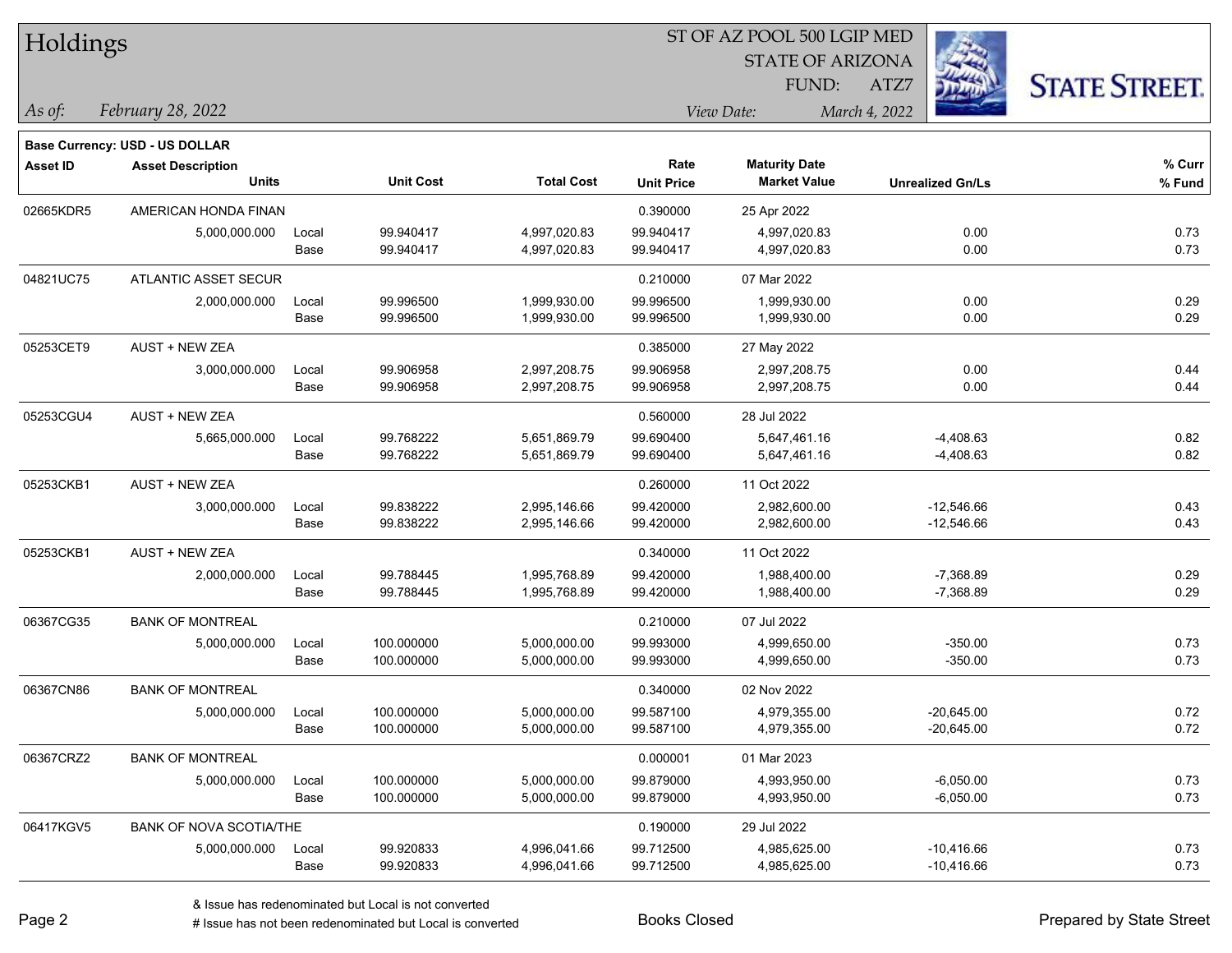| Holdings  |                                                |       |                  |                   | SI OF AZ POOL 500 LGIP MED |                         |                         |                      |  |  |
|-----------|------------------------------------------------|-------|------------------|-------------------|----------------------------|-------------------------|-------------------------|----------------------|--|--|
|           |                                                |       |                  |                   |                            | <b>STATE OF ARIZONA</b> | in.                     |                      |  |  |
|           |                                                |       |                  |                   |                            | FUND:                   | ATZ7                    | <b>STATE STREET.</b> |  |  |
| As of:    | February 28, 2022                              |       |                  |                   |                            | View Date:              | March 4, 2022           |                      |  |  |
|           |                                                |       |                  |                   |                            |                         |                         |                      |  |  |
|           | Base Currency: USD - US DOLLAR                 |       |                  |                   |                            |                         |                         |                      |  |  |
| Asset ID  | <b>Asset Description</b>                       |       |                  |                   | Rate                       | <b>Maturity Date</b>    |                         | % Curr               |  |  |
|           | <b>Units</b>                                   |       | <b>Unit Cost</b> | <b>Total Cost</b> | <b>Unit Price</b>          | <b>Market Value</b>     | <b>Unrealized Gn/Ls</b> | % Fund               |  |  |
| 06417KJV2 | <b>BANK OF NOVA SCOTIA/THE</b>                 |       |                  |                   | 0.220000                   | 29 Sep 2022             |                         |                      |  |  |
|           | 4,000,000.000                                  | Local | 99.870445        | 3,994,817.78      | 99.504100                  | 3,980,164.00            | $-14,653.78$            | 0.58                 |  |  |
|           |                                                | Base  | 99.870445        | 3,994,817.78      | 99.504100                  | 3,980,164.00            | $-14,653.78$            | 0.58                 |  |  |
| 06417KJV2 | <b>BANK OF NOVA SCOTIA/THE</b>                 |       |                  |                   | 0.260000                   | 29 Sep 2022             |                         |                      |  |  |
|           | 1,000,000.000                                  | Local | 99.846889        | 998,468.89        | 99.504100                  | 995,041.00              | $-3,427.89$             | 0.14                 |  |  |
|           |                                                | Base  | 99.846889        | 998,468.89        | 99.504100                  | 995,041.00              | $-3,427.89$             | 0.14                 |  |  |
| 06417MPH2 | <b>BANK OF NOVA SCOTIA</b>                     |       |                  |                   | 0.230000                   | 11 May 2022             |                         |                      |  |  |
|           | 4,000,000.000                                  | Local | 100.001975       | 4,000,078.99      | 100.001975                 | 4,000,078.99            | 0.00                    | 0.58                 |  |  |
|           |                                                | Base  | 100.001975       | 4,000,078.99      | 100.001975                 | 4,000,078.99            | 0.00                    | 0.58                 |  |  |
| 136069TY7 | CANADIAN IMPERIAL BANK SR UNSECURED 06/22 2.55 |       |                  |                   | 2.550000                   | 16 Jun 2022             |                         |                      |  |  |
|           | 3,000,000.000                                  | Local | 99.994550        | 2,999,836.49      | 99.907000                  | 2,997,210.00            | $-2,626.49$             | 0.44                 |  |  |
|           |                                                | Base  | 99.994550        | 2,999,836.49      | 99.907000                  | 2,997,210.00            | $-2,626.49$             | 0.44                 |  |  |
| 138994009 | CANTOR FITZGERALD REPO REPO                    |       |                  |                   | 0.320000                   | 19 Apr 2022             |                         |                      |  |  |
|           | 5,000,000.000                                  | Local | 100.000000       | 5,000,000.00      | 100.000000                 | 5,000,000.00            | 0.00                    | 0.73                 |  |  |
|           |                                                | Base  | 100.000000       | 5,000,000.00      | 100.000000                 | 5,000,000.00            | 0.00                    | 0.73                 |  |  |
| 138994009 | CANTOR FITZGERALD REPO REPO                    |       |                  |                   | 0.390000                   | 02 May 2022             |                         |                      |  |  |
|           | 10,000,000.000                                 | Local | 100.000000       | 10,000,000.00     | 100.000000                 | 10,000,000.00           | 0.00                    | 1.45                 |  |  |
|           |                                                | Base  | 100.000000       | 10,000,000.00     | 100.000000                 | 10,000,000.00           | 0.00                    | 1.45                 |  |  |
| 138994009 | CANTOR FITZGERALD REPO REPO                    |       |                  |                   | 0.400000                   | 09 May 2022             |                         |                      |  |  |
|           | 5,000,000.000                                  | Local | 100.000000       | 5,000,000.00      | 100.000000                 | 5,000,000.00            | 0.00                    | 0.73                 |  |  |
|           |                                                | Base  | 100.000000       | 5,000,000.00      | 100.000000                 | 5,000,000.00            | 0.00                    | 0.73                 |  |  |
| 15060YEL0 | CEDAR SPRING CPTL CO                           |       |                  |                   | 0.290000                   | 20 May 2022             |                         |                      |  |  |
|           | 5,000,000.000                                  | Local | 99.935556        | 4,996,777.78      | 99.935556                  | 4,996,777.78            | 0.00                    | 0.73                 |  |  |
|           |                                                | Base  | 99.935556        | 4,996,777.78      | 99.935556                  | 4,996,777.78            | 0.00                    | 0.73                 |  |  |
| 17327BJW6 | CITIGROUP GLOBAL MKTS INC S                    |       |                  |                   | 0.200000                   | 30 Sep 2022             |                         |                      |  |  |
|           | 5,000,000.000                                  | Local | 99.881667        | 4,994,083.33      | 99.452700                  | 4,972,635.00            | $-21,448.33$            | 0.72                 |  |  |
|           |                                                | Base  | 99.881667        | 4,994,083.33      | 99.452700                  | 4,972,635.00            | $-21,448.33$            | 0.72                 |  |  |
| 2284K1H14 | CROWN POINT CAP CO.                            |       |                  |                   | 0.260000                   | 01 Aug 2022             |                         |                      |  |  |
|           | 5,000,000.000                                  | Local | 99.889500        | 4,994,475.00      | 99.630200                  | 4,981,510.00            | $-12,965.00$            | 0.72                 |  |  |
|           |                                                | Base  | 99.889500        | 4,994,475.00      | 99.630200                  | 4,981,510.00            | $-12,965.00$            | 0.72                 |  |  |
|           |                                                |       |                  |                   |                            |                         |                         |                      |  |  |

 $\overline{B}$   $\overline{B}$   $\overline{B}$   $\overline{B}$   $\overline{C}$   $\overline{D}$   $\overline{D}$   $\overline{D}$   $\overline{D}$   $\overline{D}$   $\overline{D}$   $\overline{D}$   $\overline{D}$   $\overline{D}$   $\overline{D}$   $\overline{D}$   $\overline{D}$   $\overline{D}$   $\overline{D}$   $\overline{D}$   $\overline{D}$   $\overline{D}$   $\overline{D}$   $\overline{D}$   $\overline{$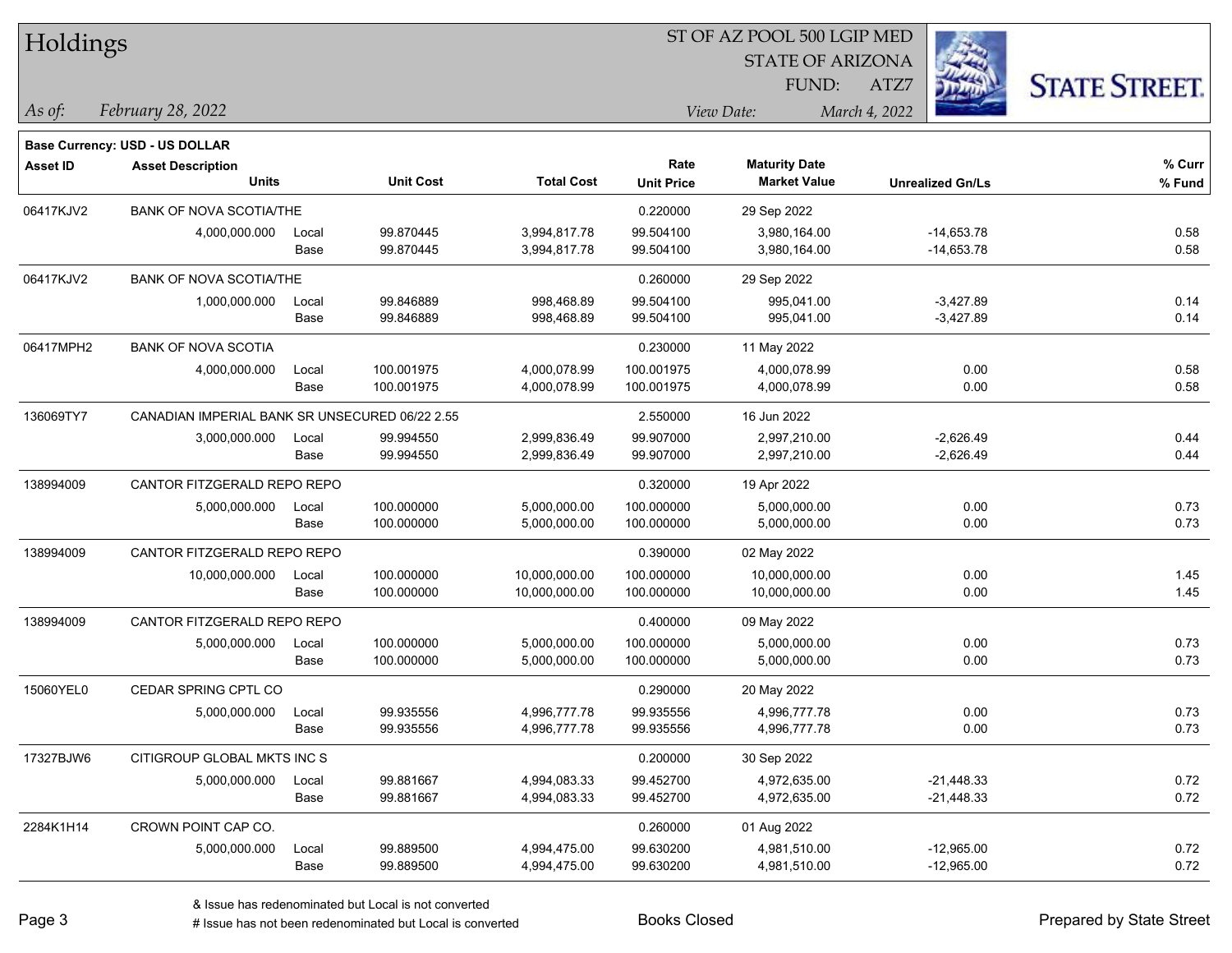| Holdings        |                                          |       |                  |                   |                   |                         |                         |                      |
|-----------------|------------------------------------------|-------|------------------|-------------------|-------------------|-------------------------|-------------------------|----------------------|
|                 |                                          |       |                  |                   |                   | <b>STATE OF ARIZONA</b> |                         |                      |
|                 |                                          |       |                  |                   |                   | FUND:                   | ATZ7                    | <b>STATE STREET.</b> |
| $\vert$ As of:  | February 28, 2022                        |       |                  |                   |                   | View Date:              | March 4, 2022           |                      |
|                 |                                          |       |                  |                   |                   |                         |                         |                      |
|                 | Base Currency: USD - US DOLLAR           |       |                  |                   | Rate              | <b>Maturity Date</b>    |                         | $%$ Curr             |
| <b>Asset ID</b> | <b>Asset Description</b><br><b>Units</b> |       | <b>Unit Cost</b> | <b>Total Cost</b> | <b>Unit Price</b> | <b>Market Value</b>     | <b>Unrealized Gn/Ls</b> | % Fund               |
| 2546R3DV3       | DISNEY (WALT) CO THE                     |       |                  |                   | 0.270000          | 29 Apr 2022             |                         |                      |
|                 | 3,000,000.000                            | Local | 99.955750        | 2,998,672.50      | 99.955750         | 2,998,672.50            | 0.00                    | 0.44                 |
|                 |                                          | Base  | 99.955750        | 2,998,672.50      | 99.955750         | 2,998,672.50            | 0.00                    | 0.44                 |
| 2546R3FF6       | DISNEY (WALT) CO THE                     |       |                  |                   | 0.270000          | 15 Jun 2022             |                         |                      |
|                 | 250,000.000                              | Local | 99.920500        | 249,801.25        | 99.818000         | 249,545.00              | $-256.25$               | 0.04                 |
|                 |                                          | Base  | 99.920500        | 249,801.25        | 99.818000         | 249,545.00              | $-256.25$               | 0.04                 |
| 2546R3FF6       | DISNEY (WALT) CO THE                     |       |                  |                   | 0.700000          | 15 Jun 2022             |                         |                      |
|                 | 3,000,000.000                            | Local | 99.793889        | 2,993,816.66      | 99.818000         | 2,994,540.00            | 723.34                  | 0.44                 |
|                 |                                          | Base  | 99.793889        | 2,993,816.66      | 99.818000         | 2,994,540.00            | 723.34                  | 0.44                 |
| 2546R3FW9       | DISNEY (WALT) CO THE                     |       |                  |                   | 0.200000          | 30 Jun 2022             |                         |                      |
|                 | 250,000.000                              | Local | 99.932776        | 249,831.94        | 99.770700         | 249,426.75              | $-405.19$               | 0.04                 |
|                 |                                          | Base  | 99.932776        | 249,831.94        | 99.770700         | 249,426.75              | $-405.19$               | 0.04                 |
| 2546R3FW9       | DISNEY (WALT) CO THE                     |       |                  |                   | 0.210000          | 30 Jun 2022             |                         |                      |
|                 | 2,000,000.000                            | Local | 99.929417        | 1,998,588.33      | 99.770700         | 1,995,414.00            | $-3,174.33$             | 0.29                 |
|                 |                                          | Base  | 99.929417        | 1,998,588.33      | 99.770700         | 1,995,414.00            | $-3,174.33$             | 0.29                 |
| 2546R3FW9       | DISNEY (WALT) CO THE                     |       |                  |                   | 0.220000          | 30 Jun 2022             |                         |                      |
|                 | 3,000,000.000                            | Local | 99.926055        | 2,997,781.66      | 99.770700         | 2,993,121.00            | $-4,660.66$             | 0.44                 |
|                 |                                          | Base  | 99.926055        | 2,997,781.66      | 99.770700         | 2,993,121.00            | $-4,660.66$             | 0.44                 |
| 2546R3FW9       | DISNEY (WALT) CO THE                     |       |                  |                   | 0.270000          | 30 Jun 2022             |                         |                      |
|                 | 250,000.000                              | Local | 99.909252        | 249,773.13        | 99.909252         | 249,773.13              | 0.00                    | 0.04                 |
|                 |                                          | Base  | 99.909252        | 249,773.13        | 99.909252         | 249,773.13              | 0.00                    | 0.04                 |
| 2546R3JW5       | DISNEY (WALT) CO THE                     |       |                  |                   | 0.230000          | 30 Sep 2022             |                         |                      |
|                 | 2,500,000.000                            | Local | 99.863917        | 2,496,597.92      | 99.390500         | 2,484,762.50            | $-11,835.42$            | 0.36                 |
|                 |                                          | Base  | 99.863917        | 2,496,597.92      | 99.390500         | 2,484,762.50            | $-11,835.42$            | 0.36                 |
| 26055BCV4       | DOW CHEMICAL COMPANY                     |       |                  |                   | 0.300000          | 29 Mar 2022             |                         |                      |
|                 | 5,232,000.000                            | Local | 99.976667        | 5,230,779.20      | 99.976667         | 5,230,779.20            | 0.00                    | 0.76                 |
|                 |                                          | Base  | 99.976667        | 5,230,779.20      | 99.976667         | 5,230,779.20            | 0.00                    | 0.76                 |
| 30601WF12       | <b>FAIRWAY FINANCE CORP</b>              |       |                  |                   | 0.400000          | 01 Jun 2022             |                         |                      |
|                 | 5,000,000.000                            | Local | 99.897778        | 4,994,888.89      | 99.852800         | 4,992,640.00            | $-2,248.89$             | 0.73                 |
|                 |                                          | Base  | 99.897778        | 4,994,888.89      | 99.852800         | 4,992,640.00            | $-2,248.89$             | 0.73                 |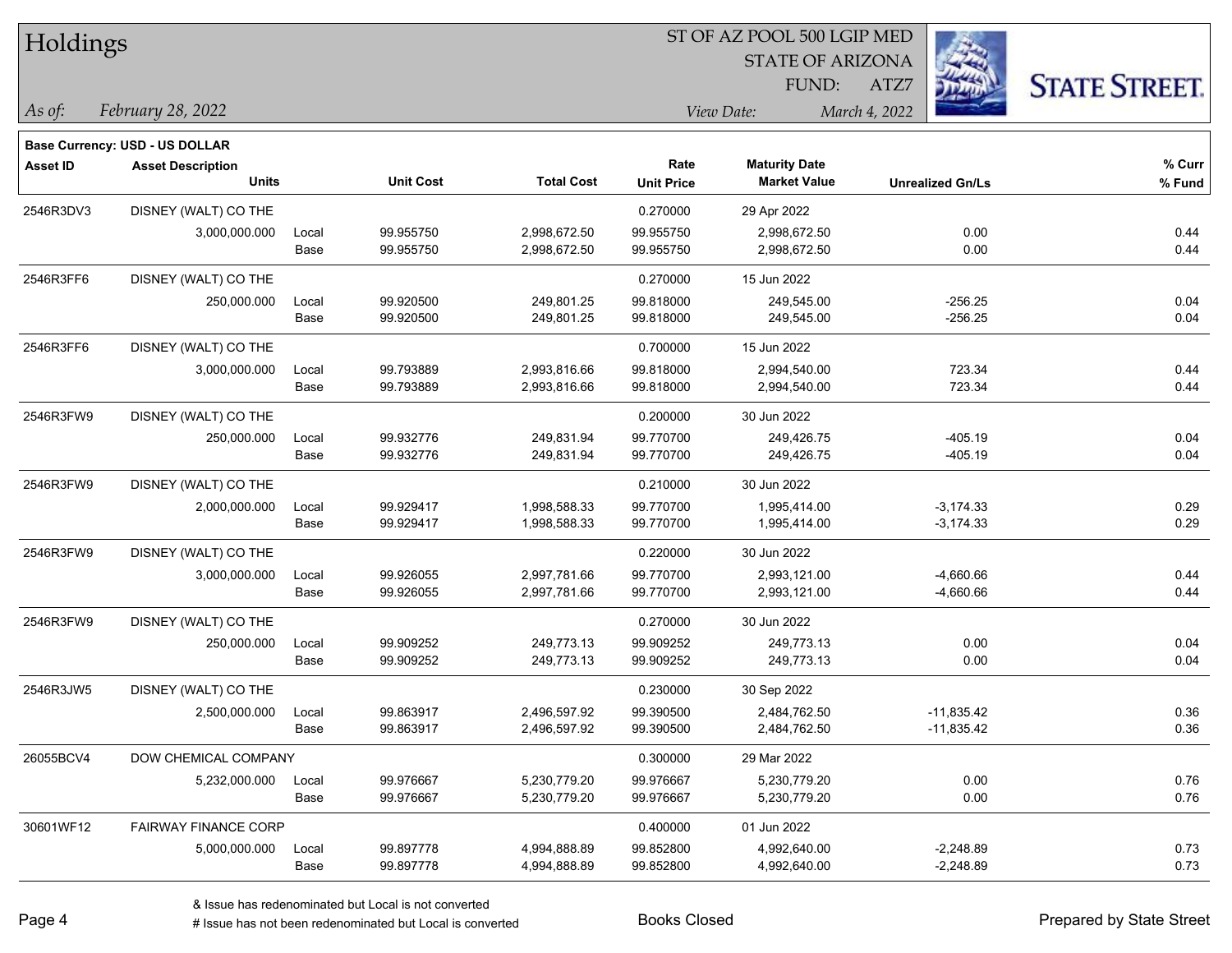| Holdings        |                                       |       |                  |                   | 51 OF AZ POOL 500 LGIP MED |                         |                         |                      |  |  |
|-----------------|---------------------------------------|-------|------------------|-------------------|----------------------------|-------------------------|-------------------------|----------------------|--|--|
|                 |                                       |       |                  |                   |                            | <b>STATE OF ARIZONA</b> |                         |                      |  |  |
|                 |                                       |       |                  |                   |                            | FUND:                   | ATZ7                    | <b>STATE STREET.</b> |  |  |
| As of:          | February 28, 2022                     |       |                  |                   |                            | View Date:              | March 4, 2022           |                      |  |  |
|                 |                                       |       |                  |                   |                            |                         |                         |                      |  |  |
|                 | <b>Base Currency: USD - US DOLLAR</b> |       |                  |                   |                            |                         |                         |                      |  |  |
| <b>Asset ID</b> | <b>Asset Description</b>              |       |                  |                   | Rate                       | <b>Maturity Date</b>    |                         | $%$ Curr             |  |  |
|                 | <b>Units</b>                          |       | <b>Unit Cost</b> | <b>Total Cost</b> | <b>Unit Price</b>          | <b>Market Value</b>     | <b>Unrealized Gn/Ls</b> | % Fund               |  |  |
| 38346MC28       | <b>GOTHAM FDG CORP</b>                |       |                  |                   | 0.190000                   | 02 Mar 2022             |                         |                      |  |  |
|                 | 1,500,000.000                         | Local | 99.999472        | 1,499,992.08      | 99.999472                  | 1,499,992.08            | 0.00                    | 0.22                 |  |  |
|                 |                                       | Base  | 99.999472        | 1,499,992.08      | 99.999472                  | 1,499,992.08            | 0.00                    | 0.22                 |  |  |
| 41282KC97       | HARLEY DAVIDSON FND CP                |       |                  |                   | 0.430000                   | 09 Mar 2022             |                         |                      |  |  |
|                 | 5,000,000.000                         | Local | 99.990444        | 4,999,522.22      | 99.990444                  | 4,999,522.22            | 0.00                    | 0.73                 |  |  |
|                 |                                       | Base  | 99.990444        | 4,999,522.22      | 99.990444                  | 4,999,522.22            | 0.00                    | 0.73                 |  |  |
| 41282KCJ5       | HARLEY DAVIDSON FND CP                |       |                  |                   | 0.430000                   | 18 Mar 2022             |                         |                      |  |  |
|                 | 3,500,000.000                         | Local | 99.979694        | 3,499,289.30      | 99.979694                  | 3,499,289.30            | 0.00                    | 0.51                 |  |  |
|                 |                                       | Base  | 99.979694        | 3,499,289.30      | 99.979694                  | 3,499,289.30            | 0.00                    | 0.51                 |  |  |
| 41282KD13       | HARLEY DAVIDSON FND CP                |       |                  |                   | 0.440000                   | 01 Apr 2022             |                         |                      |  |  |
|                 | 3,000,000.000                         | Local | 99.962111        | 2,998,863.33      | 99.962111                  | 2,998,863.33            | 0.00                    | 0.44                 |  |  |
|                 |                                       | Base  | 99.962111        | 2,998,863.33      | 99.962111                  | 2,998,863.33            | 0.00                    | 0.44                 |  |  |
| 41282KF11       | HARLEY DAVIDSON FND CP                |       |                  |                   | 0.650000                   | 01 Jun 2022             |                         |                      |  |  |
|                 | 5,000,000.000                         | Local | 99.833889        | 4,991,694.44      | 99.707600                  | 4,985,380.00            | $-6,314.44$             | 0.73                 |  |  |
|                 |                                       | Base  | 99.833889        | 4,991,694.44      | 99.707600                  | 4,985,380.00            | $-6,314.44$             | 0.73                 |  |  |
| 45856XCX3       | INTERCONTINENTAL EXCHANGE             |       |                  |                   | 0.450000                   | 31 Mar 2022             |                         |                      |  |  |
|                 | 2,000,000.000                         | Local | 99.962500        | 1,999,250.00      | 99.962500                  | 1,999,250.00            | 0.00                    | 0.29                 |  |  |
|                 |                                       | Base  | 99.962500        | 1,999,250.00      | 99.962500                  | 1,999,250.00            | 0.00                    | 0.29                 |  |  |
| 56274MG14       | MANHATTAN ASSET FDG.                  |       |                  |                   | 0.490000                   | 01 Jul 2022             |                         |                      |  |  |
|                 | 1,000,000.000                         | Local | 99.833944        | 998,339.44        | 99.773900                  | 997,739.00              | $-600.44$               | 0.15                 |  |  |
|                 |                                       | Base  | 99.833944        | 998,339.44        | 99.773900                  | 997,739.00              | $-600.44$               | 0.15                 |  |  |
| 59157UC16       | METLIFE SHORT TERM FDG                |       |                  |                   | 0.150000                   | 01 Mar 2022             |                         |                      |  |  |
|                 | 5,000,000.000                         | Local | 100.000000       | 5,000,000.00      | 100.000000                 | 5,000,000.00            | 0.00                    | 0.73                 |  |  |
|                 |                                       | Base  | 100.000000       | 5,000,000.00      | 100.000000                 | 5,000,000.00            | 0.00                    | 0.73                 |  |  |
| 62455BDV4       | <b>MOUNTCLIFF</b>                     |       |                  |                   | 0.210000                   | 29 Apr 2022             |                         |                      |  |  |
|                 | 5,000,000.000                         | Local | 99.965583        | 4,998,279.17      | 99.965583                  | 4,998,279.17            | 0.00                    | 0.73                 |  |  |
|                 |                                       | Base  | 99.965583        | 4,998,279.17      | 99.965583                  | 4,998,279.17            | 0.00                    | 0.73                 |  |  |
| 62455BF18       | <b>MOUNTCLIFF</b>                     |       |                  |                   | 0.200000                   | 01 Jun 2022             |                         |                      |  |  |
|                 | 5,000,000.000                         | Local | 99.948889        | 4,997,444.44      | 99.849900                  | 4,992,495.00            | $-4,949.44$             | 0.73                 |  |  |
|                 |                                       | Base  | 99.948889        | 4,997,444.44      | 99.849900                  | 4,992,495.00            | $-4,949.44$             | 0.73                 |  |  |

 $\overline{\text{SP } \overline{\text{SP } \text{O}}$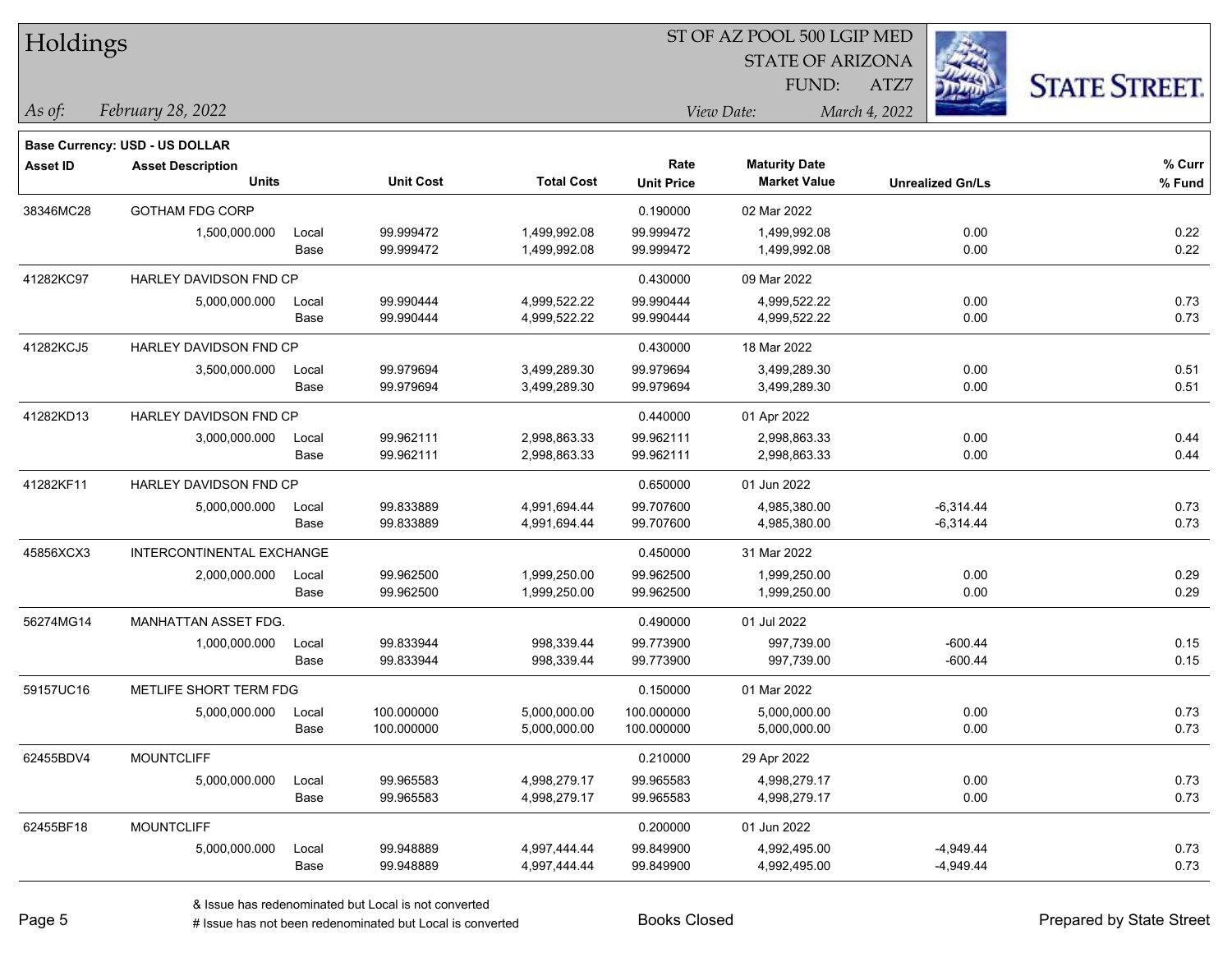| Holdings        |                                |       |                  |                   | ST OF AZ POOL 500 LGIP MED |                         |                         |                      |  |  |
|-----------------|--------------------------------|-------|------------------|-------------------|----------------------------|-------------------------|-------------------------|----------------------|--|--|
|                 |                                |       |                  |                   |                            | <b>STATE OF ARIZONA</b> |                         |                      |  |  |
|                 |                                |       |                  |                   |                            | FUND:                   | ATZ7                    | <b>STATE STREET.</b> |  |  |
| As of:          | February 28, 2022              |       |                  |                   |                            | View Date:              | March 4, 2022           |                      |  |  |
|                 | Base Currency: USD - US DOLLAR |       |                  |                   |                            |                         |                         |                      |  |  |
| <b>Asset ID</b> | <b>Asset Description</b>       |       |                  |                   | Rate                       | <b>Maturity Date</b>    |                         | % Curr               |  |  |
|                 | <b>Units</b>                   |       | <b>Unit Cost</b> | <b>Total Cost</b> | <b>Unit Price</b>          | <b>Market Value</b>     | <b>Unrealized Gn/Ls</b> | % Fund               |  |  |
| 62455BF18       | <b>MOUNTCLIFF</b>              |       |                  |                   | 0.220000                   | 01 Jun 2022             |                         |                      |  |  |
|                 | 500,000.000                    | Local | 99.943778        | 499,718.89        | 99.849900                  | 499.249.50              | $-469.39$               | 0.07                 |  |  |
|                 |                                | Base  | 99.943778        | 499,718.89        | 99.849900                  | 499,249.50              | $-469.39$               | 0.07                 |  |  |
| 63307MEJ4       | NATIONAL BK OF CANAD           |       |                  |                   | 0.280000                   | 18 May 2022             |                         |                      |  |  |
|                 | 5,000,000.000                  | Local | 99.939333        | 4,996,966.67      | 99.939333                  | 4,996,966.67            | 0.00                    | 0.73                 |  |  |
|                 |                                | Base  | 99.939333        | 4,996,966.67      | 99.939333                  | 4,996,966.67            | 0.00                    | 0.73                 |  |  |
| 63307MF12       | NATIONAL BK OF CANAD           |       |                  |                   | 0.170000                   | 01 Jun 2022             |                         |                      |  |  |
|                 | 4,000,000.000                  | Local | 99.956556        | 3,998,262.22      | 99.875500                  | 3,995,020.00            | $-3,242.22$             | 0.58                 |  |  |
|                 |                                | Base  | 99.956556        | 3,998,262.22      | 99.875500                  | 3,995,020.00            | $-3,242.22$             | 0.58                 |  |  |
| 63763QDR5       | NATIONAL SECS CLEARING         |       |                  |                   | 0.450000                   | 25 Apr 2022             |                         |                      |  |  |
|                 | 3,229,000.000                  | Local | 99.931250        | 3,226,780.06      | 99.931250                  | 3,226,780.06            | 0.00                    | 0.47                 |  |  |
|                 |                                | Base  | 99.931250        | 3,226,780.06      | 99.931250                  | 3,226,780.06            | 0.00                    | 0.47                 |  |  |
| 78012U2C8       | ROYAL BK OF CANADA             |       |                  |                   | 0.300000                   | 01 Dec 2022             |                         |                      |  |  |
|                 | 5,000,000.000                  | Local | 100.000000       | 5,000,000.00      | 99.967000                  | 4,998,350.00            | $-1,650.00$             | 0.73                 |  |  |
|                 |                                | Base  | 100.000000       | 5,000,000.00      | 99.967000                  | 4,998,350.00            | $-1,650.00$             | 0.73                 |  |  |
| 86563HE55       | SUMITOMO MITSUI TRUST NY       |       |                  |                   | 0.240000                   | 05 May 2022             |                         |                      |  |  |
|                 | 5,000,000.000                  | Local | 99.956667        | 4,997,833.33      | 99.956667                  | 4,997,833.33            | 0.00                    | 0.73                 |  |  |
|                 |                                | Base  | 99.956667        | 4,997,833.33      | 99.956667                  | 4,997,833.33            | 0.00                    | 0.73                 |  |  |
| 88602UC16       | THUNDER BAY FNDNG LLC          |       |                  |                   | 0.160000                   | 01 Mar 2022             |                         |                      |  |  |
|                 | 1,500,000.000                  | Local | 100.000000       | 1,500,000.00      | 100.000000                 | 1,500,000.00            | 0.00                    | 0.22                 |  |  |
|                 |                                | Base  | 100.000000       | 1,500,000.00      | 100.000000                 | 1,500,000.00            | 0.00                    | 0.22                 |  |  |
| 89119BE36       | <b>TORONTO DOMINION BANK</b>   |       |                  |                   | 0.190000                   | 03 May 2022             |                         |                      |  |  |
|                 | 1,500,000.000                  | Local | 99.966750        | 1,499,501.25      | 99.966750                  | 1,499,501.25            | 0.00                    | 0.22                 |  |  |
|                 |                                | Base  | 99.966750        | 1,499,501.25      | 99.966750                  | 1,499,501.25            | 0.00                    | 0.22                 |  |  |
| 91842KC87       | VW CR INC                      |       |                  |                   | 0.250000                   | 08 Mar 2022             |                         |                      |  |  |
|                 | 3,000,000.000                  | Local | 99.995139        | 2,999,854.17      | 99.995139                  | 2,999,854.17            | 0.00                    | 0.44                 |  |  |
|                 |                                | Base  | 99.995139        | 2,999,854.17      | 99.995139                  | 2,999,854.17            | 0.00                    | 0.44                 |  |  |
| 91842KCJ3       | VW CR INC                      |       |                  |                   | 0.240000                   | 18 Mar 2022             |                         |                      |  |  |
|                 | 250,000.000                    | Local | 99.988668        | 249,971.67        | 99.988668                  | 249,971.67              | 0.00                    | 0.04                 |  |  |
|                 |                                | Base  | 99.988668        | 249,971.67        | 99.988668                  | 249,971.67              | 0.00                    | 0.04                 |  |  |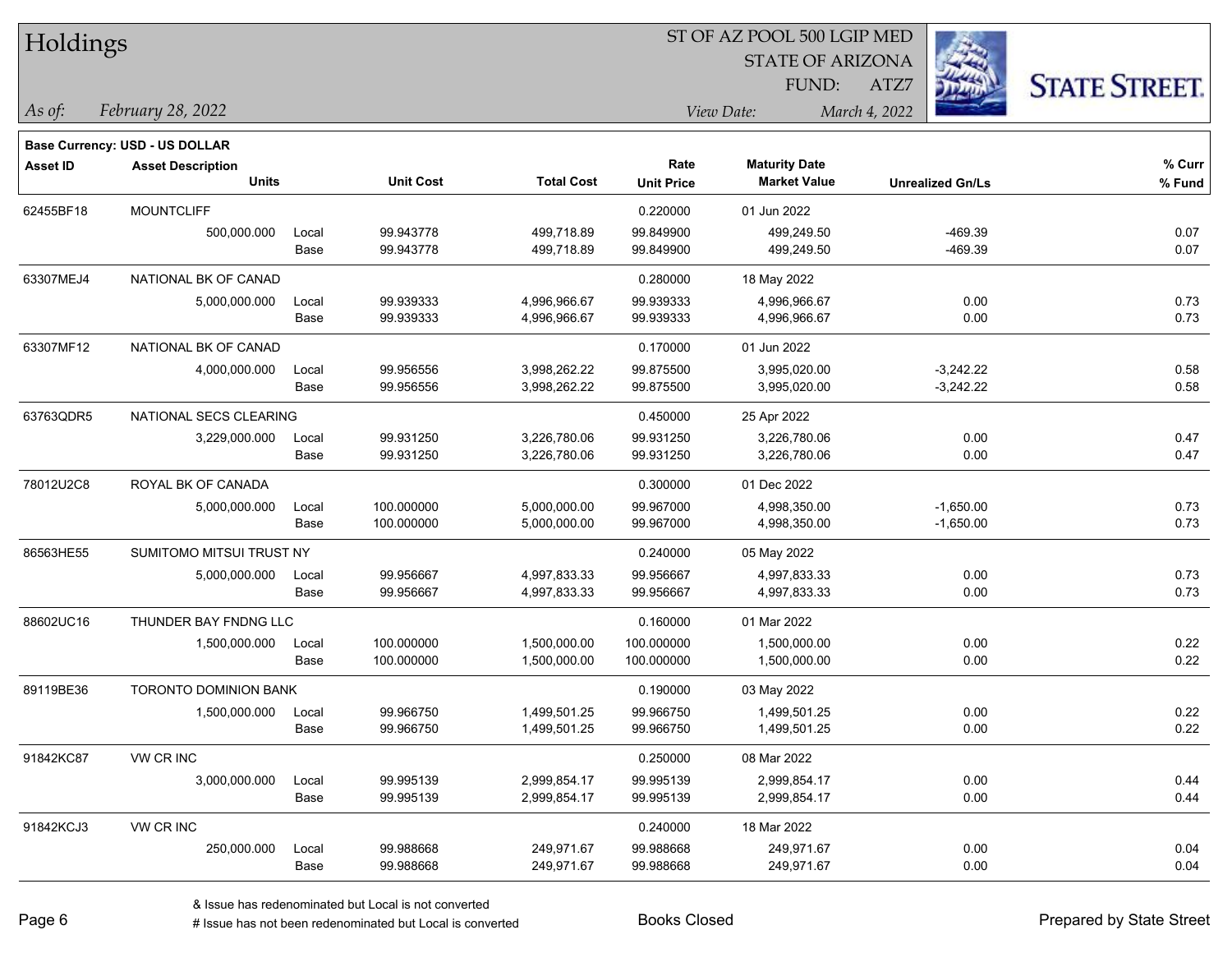| Holdings        |                                       |       |                  |                   |                   |                         |                         |                      |
|-----------------|---------------------------------------|-------|------------------|-------------------|-------------------|-------------------------|-------------------------|----------------------|
|                 |                                       |       |                  |                   |                   | <b>STATE OF ARIZONA</b> |                         |                      |
|                 |                                       |       |                  |                   |                   | FUND:                   | ATZ7                    | <b>STATE STREET.</b> |
| As of:          | February 28, 2022                     |       |                  |                   |                   | View Date:              | March 4, 2022           |                      |
|                 | <b>Base Currency: USD - US DOLLAR</b> |       |                  |                   |                   |                         |                         |                      |
| <b>Asset ID</b> | <b>Asset Description</b>              |       |                  |                   | Rate              | <b>Maturity Date</b>    |                         | % Curr               |
|                 | <b>Units</b>                          |       | <b>Unit Cost</b> | <b>Total Cost</b> | <b>Unit Price</b> | <b>Market Value</b>     | <b>Unrealized Gn/Ls</b> | % Fund               |
| 91842KCJ3       | VW CR INC                             |       |                  |                   | 0.260000          | 18 Mar 2022             |                         |                      |
|                 | 250,000.000                           | Local | 99.987720        | 249,969.30        | 99.987720         | 249,969.30              | 0.00                    | 0.04                 |
|                 |                                       | Base  | 99.987720        | 249,969.30        | 99.987720         | 249,969.30              | 0.00                    | 0.04                 |
| 91842KCJ3       | VW CR INC                             |       |                  |                   | 0.300000          | 18 Mar 2022             |                         |                      |
|                 | 610,000.000                           | Local | 99.985833        | 609,913.58        | 99.985833         | 609,913.58              | 0.00                    | 0.09                 |
|                 |                                       | Base  | 99.985833        | 609,913.58        | 99.985833         | 609,913.58              | 0.00                    | 0.09                 |
| 91842KHP4       | VW CR INC                             |       |                  |                   | 0.320000          | 23 Aug 2022             |                         |                      |
|                 | 5,000,000.000                         | Local | 99.844444        | 4,992,222.22      | 99.510900         | 4,975,545.00            | $-16,677.22$            | 0.72                 |
|                 |                                       | Base  | 99.844444        | 4,992,222.22      | 99.510900         | 4,975,545.00            | $-16,677.22$            | 0.72                 |
| 91842KHS8       | <b>VW CR INC</b>                      |       |                  |                   | 0.330000          | 26 Aug 2022             |                         |                      |
|                 | 2,050,000.000                         | Local | 99.836833        | 2,046,655.08      | 99.498600         | 2,039,721.30            | $-6,933.78$             | 0.30                 |
|                 |                                       | Base  | 99.836833        | 2,046,655.08      | 99.498600         | 2,039,721.30            | $-6,933.78$             | 0.30                 |
| 92344MD42       | <b>VERIZON COMMNTN INC</b>            |       |                  |                   | 0.330000          | 04 Apr 2022             |                         |                      |
|                 | 5,000,000.000                         | Local | 99.968833        | 4,998,441.66      | 99.968833         | 4,998,441.66            | 0.00                    | 0.73                 |
|                 |                                       | Base  | 99.968833        | 4,998,441.66      | 99.968833         | 4,998,441.66            | 0.00                    | 0.73                 |
| 92344MEP4       | VERIZON COMMNTN INC                   |       |                  |                   | 0.800000          | 23 May 2022             |                         |                      |
|                 | 4,000,000.000                         | Local | 99.815556        | 3,992,622.22      | 99.815556         | 3,992,622.22            | 0.00                    | 0.58                 |
|                 |                                       | Base  | 99.815556        | 3,992,622.22      | 99.815556         | 3,992,622.22            | 0.00                    | 0.58                 |
| 92646LC16       | <b>VICTORY RECEIVABLES</b>            |       |                  |                   | 0.200000          | 01 Mar 2022             |                         |                      |
|                 | 5,000,000.000                         | Local | 100.000000       | 5,000,000.00      | 100.000000        | 5,000,000.00            | 0.00                    | 0.73                 |
|                 |                                       | Base  | 100.000000       | 5,000,000.00      | 100.000000        | 5,000,000.00            | 0.00                    | 0.73                 |
| 92646LE97       | <b>VICTORY RECEIVABLES</b>            |       |                  |                   | 0.360000          | 09 May 2022             |                         |                      |
|                 | 5,000,000.000                         | Local | 99.931000        | 4,996,550.00      | 99.931000         | 4,996,550.00            | 0.00                    | 0.73                 |
|                 |                                       | Base  | 99.931000        | 4,996,550.00      | 99.931000         | 4,996,550.00            | 0.00                    | 0.73                 |
| 93142XC90       | <b>WALGREENS BOOTS</b>                |       |                  |                   | 0.270000          | 09 Mar 2022             |                         |                      |
|                 | 4,000,000.000                         | Local | 99.994000        | 3,999,760.00      | 99.994000         | 3,999,760.00            | 0.00                    | 0.58                 |
|                 |                                       | Base  | 99.994000        | 3,999,760.00      | 99.994000         | 3,999,760.00            | 0.00                    | 0.58                 |
| 94107NH23       | WASTE MANAGEMENT INC                  |       |                  |                   | 0.310000          | 02 Aug 2022             |                         |                      |
|                 | 5,000,000.000                         | Local | 99.867389        | 4,993,369.44      | 99.603400         | 4,980,170.00            | $-13,199.44$            | 0.72                 |
|                 |                                       | Base  | 99.867389        | 4,993,369.44      | 99.603400         | 4,980,170.00            | $-13,199.44$            | 0.72                 |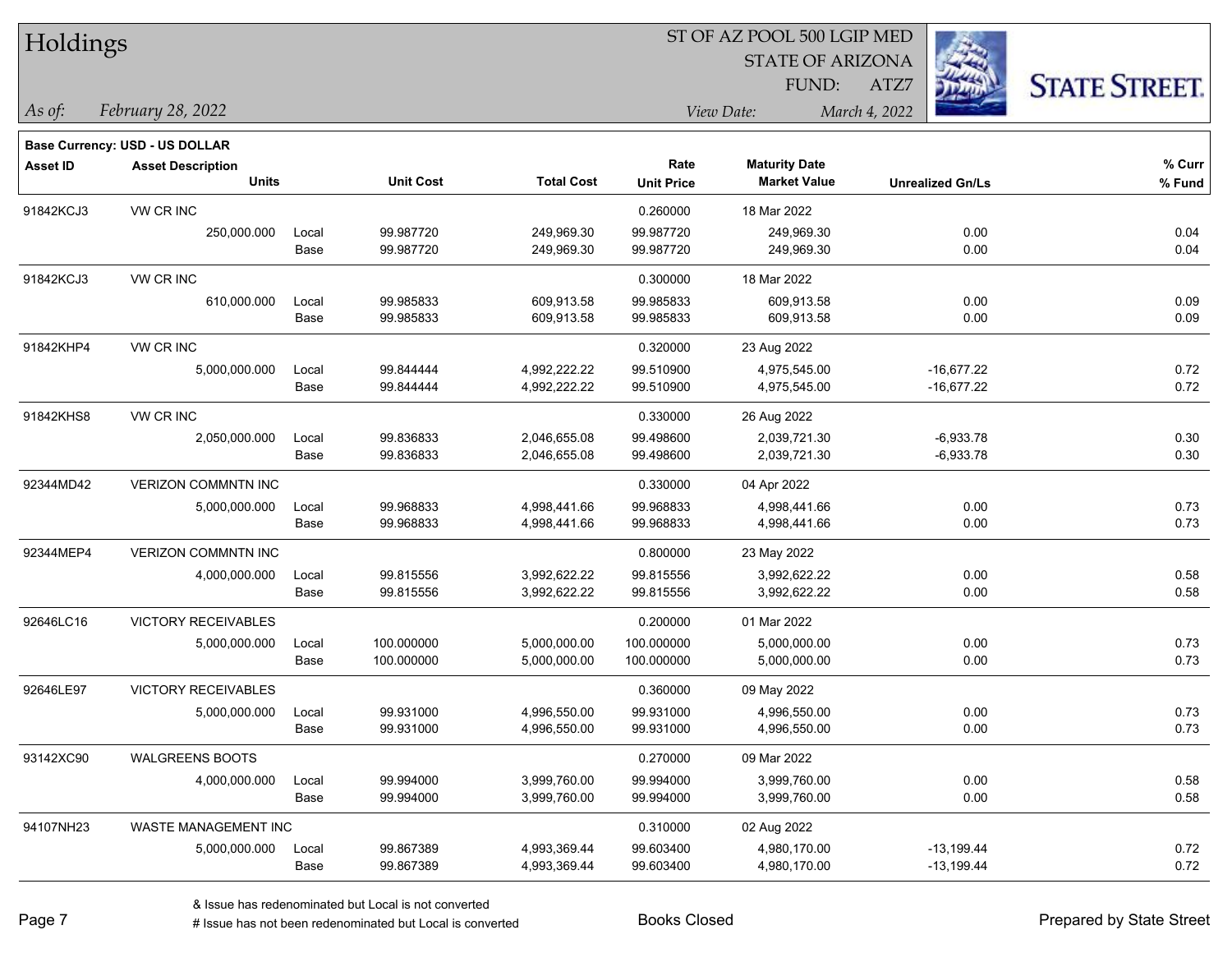| Holdings               |                                |       |                                                      |                   |                   | ST OF AZ POOL 500 LGIP MED |                         |                      |  |
|------------------------|--------------------------------|-------|------------------------------------------------------|-------------------|-------------------|----------------------------|-------------------------|----------------------|--|
|                        |                                |       |                                                      |                   |                   | <b>STATE OF ARIZONA</b>    |                         |                      |  |
|                        |                                |       |                                                      |                   |                   | FUND:                      | ATZ7                    | <b>STATE STREET.</b> |  |
| $ $ As of:             | February 28, 2022              |       |                                                      |                   |                   | View Date:                 | March 4, 2022           |                      |  |
|                        | Base Currency: USD - US DOLLAR |       |                                                      |                   |                   |                            |                         |                      |  |
| <b>Asset ID</b>        | <b>Asset Description</b>       |       |                                                      |                   | Rate              | <b>Maturity Date</b>       |                         | % Curr               |  |
|                        | <b>Units</b>                   |       | <b>Unit Cost</b>                                     | <b>Total Cost</b> | <b>Unit Price</b> | <b>Market Value</b>        | <b>Unrealized Gn/Ls</b> | % Fund               |  |
| 94107NKD5              | WASTE MANAGEMENT INC           |       |                                                      |                   | 0.310000          | 13 Oct 2022                |                         |                      |  |
|                        | 4,000,000.000                  | Local | 99.805389                                            | 3,992,215.56      | 99.285500         | 3,971,420.00               | $-20,795.56$            | 0.58                 |  |
|                        |                                | Base  | 99.805389                                            | 3,992,215.56      | 99.285500         | 3,971,420.00               | $-20,795.56$            | 0.58                 |  |
| 94107NL36              | WASTE MANAGEMENT INC           |       |                                                      |                   | 0.390000          | 03 Nov 2022                |                         |                      |  |
|                        | 4,500,000.000                  | Local | 99.732417                                            | 4,487,958.75      | 99.174600         | 4,462,857.00               | $-25,101.75$            | 0.65                 |  |
|                        |                                | Base  | 99.732417                                            | 4,487,958.75      | 99.174600         | 4,462,857.00               | $-25,101.75$            | 0.65                 |  |
| 94107PAA7              | WASTE MANAGEMENT INC           |       |                                                      |                   | 0.340000          | 28 Apr 2022                |                         |                      |  |
|                        | 5,000,000.000                  | Local | 99.945222                                            | 4,997,261.11      | 99.945222         | 4,997,261.11               | 0.00                    | 0.73                 |  |
|                        |                                | Base  | 99.945222                                            | 4,997,261.11      | 99.945222         | 4,997,261.11               | 0.00                    | 0.73                 |  |
| 94107PAE9              | WASTE MANAGEMENT INC           |       |                                                      |                   | 0.010000          | 31 Aug 2022                |                         |                      |  |
|                        | 4,000,000.000                  | Local | 99.852583                                            | 3,994,103.33      | 99.702700         | 3,988,108.00               | $-5,995.33$             | 0.58                 |  |
|                        |                                | Base  | 99.852583                                            | 3,994,103.33      | 99.702700         | 3,988,108.00               | $-5,995.33$             | 0.58                 |  |
| 9612C1G19              | <b>WESTPAC BANKING CORP.</b>   |       |                                                      |                   | 0.170000          | 01 Jul 2022                |                         |                      |  |
|                        | 3,000,000.000                  | Local | 99.942389                                            | 2,998,271.66      | 99.808100         | 2,994,243.00               | $-4,028.66$             | 0.44                 |  |
|                        |                                | Base  | 99.942389                                            | 2,998,271.66      | 99.808100         | 2,994,243.00               | $-4,028.66$             | 0.44                 |  |
| 96130AJN9              | <b>WESTPAC BKING CORP N</b>    |       |                                                      |                   | 0.240000          | 30 Mar 2022                |                         |                      |  |
|                        | 2,050,000.000                  | Local | 100.000000                                           | 2,050,000.00      | 100.000000        | 2,050,000.00               | 0.00                    | 0.30                 |  |
|                        |                                | Base  | 100.000000                                           | 2,050,000.00      | 100.000000        | 2,050,000.00               | 0.00                    | 0.30                 |  |
| 979QHR003              | SOUTH STREET REPO              |       |                                                      |                   | 0.070000          | 01 Mar 2022                |                         |                      |  |
|                        | 1,286,549.190                  | Local | 100.000000                                           | 1,286,549.19      | 100.000000        | 1,286,549.19               | 0.00                    | 0.19                 |  |
|                        |                                | Base  | 100.000000                                           | 1,286,549.19      | 100.000000        | 1,286,549.19               | 0.00                    | 0.19                 |  |
| <b>US DOLLAR Total</b> |                                |       |                                                      |                   |                   |                            |                         |                      |  |
|                        | 258,372,549.190                | Local |                                                      | 258, 182, 111. 14 |                   | 257,929,750.90             | $-252,360.24$           | 37.52                |  |
|                        |                                | Base  |                                                      | 258,182,111.14    |                   | 257,929,750.90             | $-252,360.24$           | 37.52                |  |
|                        | <b>CASH EQUIVALENT Total</b>   |       |                                                      |                   |                   |                            |                         |                      |  |
|                        | 258,372,549.190                | Base  |                                                      | 258, 182, 111.14  |                   | 257,929,750.90             | $-252,360.24$           | 37.52                |  |
| <b>FIXED INCOME</b>    |                                |       |                                                      |                   |                   |                            |                         |                      |  |
| <b>US DOLLAR</b>       |                                |       |                                                      |                   |                   |                            | Exchange Rate:          | 1.000000             |  |
|                        |                                |       | & Issue has redenominated but Local is not converted |                   |                   |                            |                         |                      |  |

# Issue has not been redenominated but Local is converted Books Closed Prepared by State Street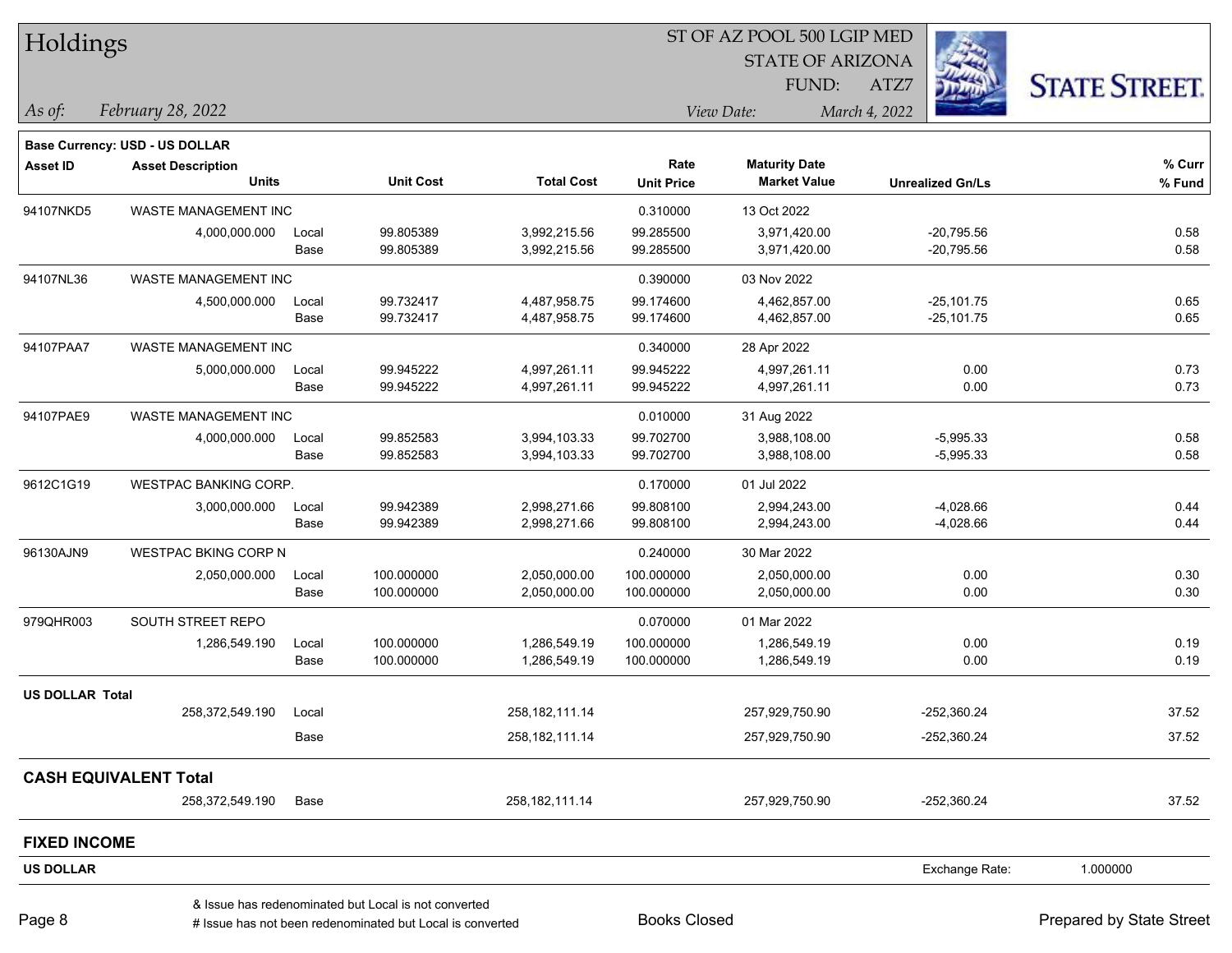|  |  | Holdings |
|--|--|----------|
|--|--|----------|

STATE OF ARIZONA FUND:



*February 28, 2022 As of: View Date: March 4, 2022*

**Base Currency: USD - US DOLLAR**

ATZ7

| <b>Asset ID</b> | <b>Asset Description</b>                       |       |                  |                   | Rate              | <b>Maturity Date</b> |                         | % Curr |
|-----------------|------------------------------------------------|-------|------------------|-------------------|-------------------|----------------------|-------------------------|--------|
|                 | <b>Units</b>                                   |       | <b>Unit Cost</b> | <b>Total Cost</b> | <b>Unit Price</b> | <b>Market Value</b>  | <b>Unrealized Gn/Ls</b> | % Fund |
| 001055BK7       | AFLAC INC SR UNSECURED 03/26 1.125             |       |                  |                   | 1.125000          | 15 Mar 2026          |                         |        |
|                 | 2,500,000.000                                  | Local | 99.922239        | 2,498,055.97      | 95.497885         | 2,387,447.13         | $-110,608.84$           | 0.35   |
|                 |                                                | Base  | 99.922239        | 2,498,055.97      | 95.497885         | 2,387,447.13         | $-110,608.84$           | 0.35   |
| 00206RMJ8       | AT+T INC SR UNSECURED 03/24 0.9                |       |                  |                   | 0.900000          | 25 Mar 2024          |                         |        |
|                 | 3,000,000.000                                  | Local | 99.993787        | 2,999,813.62      | 98.341455         | 2,950,243.65         | -49,569.97              | 0.43   |
|                 |                                                | Base  | 99.993787        | 2,999,813.62      | 98.341455         | 2,950,243.65         | -49,569.97              | 0.43   |
| 00206RML3       | AT+T INC SR UNSECURED 03/26 1.7                |       |                  |                   | 1.700000          | 25 Mar 2026          |                         |        |
|                 | 3,000,000.000                                  | Local | 99.911253        | 2,997,337.58      | 97.428458         | 2,922,853.74         | -74,483.84              | 0.43   |
|                 |                                                | Base  | 99.911253        | 2,997,337.58      | 97.428458         | 2,922,853.74         | -74,483.84              | 0.43   |
| 02079KAH0       | ALPHABET INC SR UNSECURED 08/25 0.45           |       |                  |                   | 0.450000          | 15 Aug 2025          |                         |        |
|                 | 3,000,000.000                                  | Local | 99.932428        | 2,997,972.83      | 95.302743         | 2,859,082.29         | -138,890.54             | 0.42   |
|                 |                                                | Base  | 99.932428        | 2,997,972.83      | 95.302743         | 2,859,082.29         | -138,890.54             | 0.42   |
| 023135BW5       | AMAZON.COM INC SR UNSECURED 05/24 0.45         |       |                  |                   | 0.450000          | 12 May 2024          |                         |        |
|                 | 4,000,000.000                                  | Local | 99.893031        | 3,995,721.24      | 97.646012         | 3,905,840.48         | $-89,880.76$            | 0.57   |
|                 |                                                | Base  | 99.893031        | 3,995,721.24      | 97.646012         | 3,905,840.48         | $-89,880.76$            | 0.57   |
| 025816CD9       | AMERICAN EXPRESS CO SR UNSECURED 05/22 2.75    |       |                  |                   | 2.750000          | 20 May 2022          |                         |        |
|                 | 4,000,000.000                                  | Local | 99.991241        | 3,999,649.63      | 100.243923        | 4,009,756.92         | 10,107.29               | 0.58   |
|                 |                                                | Base  | 99.991241        | 3,999,649.63      | 100.243923        | 4,009,756.92         | 10,107.29               | 0.58   |
| 025816CG2       | AMERICAN EXPRESS CO SR UNSECURED 07/24 2.5     |       |                  |                   | 2.500000          | 30 Jul 2024          |                         |        |
|                 | 5,000,000.000                                  | Local | 99.844552        | 4,992,227.59      | 101.489379        | 5,074,468.95         | 82,241.36               | 0.74   |
|                 |                                                | Base  | 99.844552        | 4,992,227.59      | 101.489379        | 5,074,468.95         | 82,241.36               | 0.74   |
| 02582JHS2       | AMERICAN EXPRESS CREDIT ACCOUN AMXCA 2018 3 A  |       |                  |                   | 0.511140          | 15 Oct 2025          |                         |        |
|                 | 4,000,000.000                                  | Local | 100.000000       | 4,000,000.00      | 100.223440        | 4,008,937.60         | 8,937.60                | 0.58   |
| Original Face:  | 4,000,000.000                                  | Base  | 100.000000       | 4,000,000.00      | 100.223440        | 4,008,937.60         | 8,937.60                | 0.58   |
| 02665WDP3       | AMERICAN HONDA FINANCE SR UNSECURED 09/23 VAR  |       |                  |                   | 0.610000          | 08 Sep 2023          |                         |        |
|                 | 5,000,000.000                                  | Local | 100.000000       | 5,000,000.00      | 100.230036        | 5,011,501.80         | 11,501.80               | 0.73   |
|                 |                                                | Base  | 100.000000       | 5,000,000.00      | 100.230036        | 5,011,501.80         | 11,501.80               | 0.73   |
| 02665WDY4       | AMERICAN HONDA FINANCE SR UNSECURED 08/24 0.75 |       |                  |                   | 0.750000          | 09 Aug 2024          |                         |        |
|                 | 2,000,000.000                                  | Local | 99.944566        | 1,998,891.31      | 97.120314         | 1,942,406.28         | -56,485.03              | 0.28   |
|                 |                                                | Base  | 99.944566        | 1,998,891.31      | 97.120314         | 1,942,406.28         | $-56,485.03$            | 0.28   |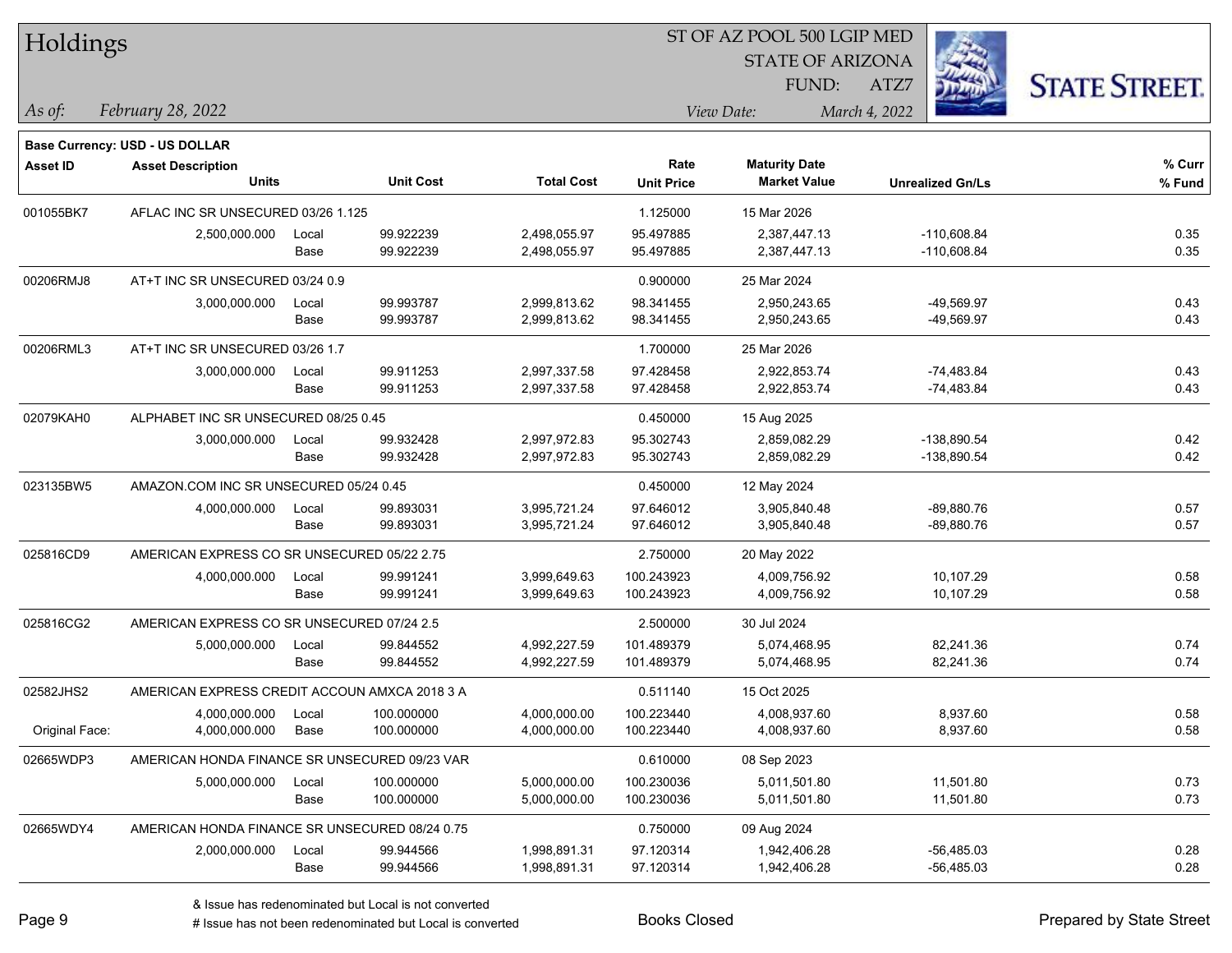| Holdings        |                                               |       |                  |                   |                   | ST OF AZ POOL 500 LGIP MED |                         |                      |
|-----------------|-----------------------------------------------|-------|------------------|-------------------|-------------------|----------------------------|-------------------------|----------------------|
|                 |                                               |       |                  |                   |                   | <b>STATE OF ARIZONA</b>    |                         |                      |
|                 |                                               |       |                  |                   |                   | FUND:                      | ATZ7                    | <b>STATE STREET.</b> |
| As of:          | February 28, 2022                             |       |                  |                   |                   | View Date:                 | March 4, 2022           |                      |
|                 | <b>Base Currency: USD - US DOLLAR</b>         |       |                  |                   |                   |                            |                         |                      |
| <b>Asset ID</b> | <b>Asset Description</b>                      |       |                  |                   | Rate              | <b>Maturity Date</b>       |                         | % Curr               |
|                 | <b>Units</b>                                  |       | <b>Unit Cost</b> | <b>Total Cost</b> | <b>Unit Price</b> | <b>Market Value</b>        | <b>Unrealized Gn/Ls</b> | % Fund               |
| 02665WEA5       | AMERICAN HONDA FINANCE SR UNSECURED 01/25 1.5 |       |                  |                   | 1.500000          | 13 Jan 2025                |                         |                      |
|                 | 3,000,000.000                                 | Local | 99.924354        | 2,997,730.63      | 98.137015         | 2,944,110.45               | $-53,620.18$            | 0.43                 |
|                 |                                               | Base  | 99.924354        | 2,997,730.63      | 98.137015         | 2,944,110.45               | $-53,620.18$            | 0.43                 |
| 037833CP3       | APPLE INC SR UNSECURED 05/22 VAR              |       |                  |                   | 0.727430          | 11 May 2022                |                         |                      |
|                 | 7,000,000.000                                 | Local | 100.000000       | 7,000,000.00      | 100.075197        | 7,005,263.79               | 5,263.79                | 1.02                 |
|                 |                                               | Base  | 100.000000       | 7,000,000.00      | 100.075197        | 7,005,263.79               | 5,263.79                | 1.02                 |
| 037833DM9       | APPLE INC SR UNSECURED 09/24 1.8              |       |                  |                   | 1.800000          | 11 Sep 2024                |                         |                      |
|                 | 2,000,000.000                                 | Local | 99.886508        | 1,997,730.15      | 99.996760         | 1,999,935.20               | 2,205.05                | 0.29                 |
|                 |                                               | Base  | 99.886508        | 1,997,730.15      | 99.996760         | 1,999,935.20               | 2,205.05                | 0.29                 |
| 037833DT4       | APPLE INC SR UNSECURED 05/25 1.125            |       |                  |                   | 1.125000          | 11 May 2025                |                         |                      |
|                 | 5,000,000.000                                 | Local | 99.886680        | 4,994,333.99      | 97.672396         | 4,883,619.80               | $-110,714.19$           | 0.71                 |
|                 |                                               | Base  | 99.886680        | 4,994,333.99      | 97.672396         | 4,883,619.80               | $-110,714.19$           | 0.71                 |
| 037833EB2       | APPLE INC SR UNSECURED 02/26 0.7              |       |                  |                   | 0.700000          | 08 Feb 2026                |                         |                      |
|                 | 5,000,000.000                                 | Local | 99.823384        | 4,991,169.22      | 95.611309         | 4,780,565.45               | $-210,603.77$           | 0.70                 |
|                 |                                               | Base  | 99.823384        | 4,991,169.22      | 95.611309         | 4,780,565.45               | $-210,603.77$           | 0.70                 |
| 06048WK66       | BANK OF AMERICA CORP SR UNSECURED 12/25 VAR   |       |                  |                   | 0.650000          | 23 Dec 2025                |                         |                      |
|                 | 3,000,000.000                                 | Local | 99.751250        | 2,992,537.50      | 93.426692         | 2,802,800.76               | -189,736.74             | 0.41                 |
|                 |                                               | Base  | 99.751250        | 2,992,537.50      | 93.426692         | 2,802,800.76               | -189,736.74             | 0.41                 |
| 06048WK82       | BANK OF AMERICA CORP SR UNSECURED 01/26 VAR   |       |                  |                   | 0.600000          | 26 Jan 2026                |                         |                      |
|                 | 3,000,000.000                                 | Local | 97.146404        | 2,914,392.13      | 93.910814         | 2,817,324.42               | $-97,067.71$            | 0.41                 |
|                 |                                               | Base  | 97.146404        | 2,914,392.13      | 93.910814         | 2,817,324.42               | $-97,067.71$            | 0.41                 |
| 06051GHF9       | BANK OF AMERICA CORP SR UNSECURED 03/24 VAR   |       |                  |                   | 3.550000          | 05 Mar 2024                |                         |                      |
|                 | 3,564,000.000                                 | Local | 101.533951       | 3,618,670.00      | 101.616022        | 3,621,595.02               | 2,925.02                | 0.53                 |
|                 |                                               | Base  | 101.533951       | 3,618,670.00      | 101.616022        | 3,621,595.02               | 2,925.02                | 0.53                 |
| 06051GJG5       | BANK OF AMERICA CORP SR UNSECURED 09/25 VAR   |       |                  |                   | 0.981000          | 25 Sep 2025                |                         |                      |
|                 | 4,000,000.000                                 | Local | 100.000000       | 4,000,000.00      | 96.211780         | 3,848,471.20               | $-151,528.80$           | 0.56                 |
|                 |                                               | Base  | 100.000000       | 4,000,000.00      | 96.211780         | 3,848,471.20               | $-151,528.80$           | 0.56                 |
| 06367UBV8       | BANK OF MONTREAL SR UNSECURED 144A 11/26 VAR  |       |                  |                   | 1.000000          | 18 Nov 2026                |                         |                      |
|                 | 3,000,000.000                                 | Local | 100.000000       | 3,000,000.00      | 93.227000         | 2,796,810.00               | $-203,190.00$           | 0.41                 |
|                 |                                               | Base  | 100.000000       | 3,000,000.00      | 93.227000         | 2,796,810.00               | $-203,190.00$           | 0.41                 |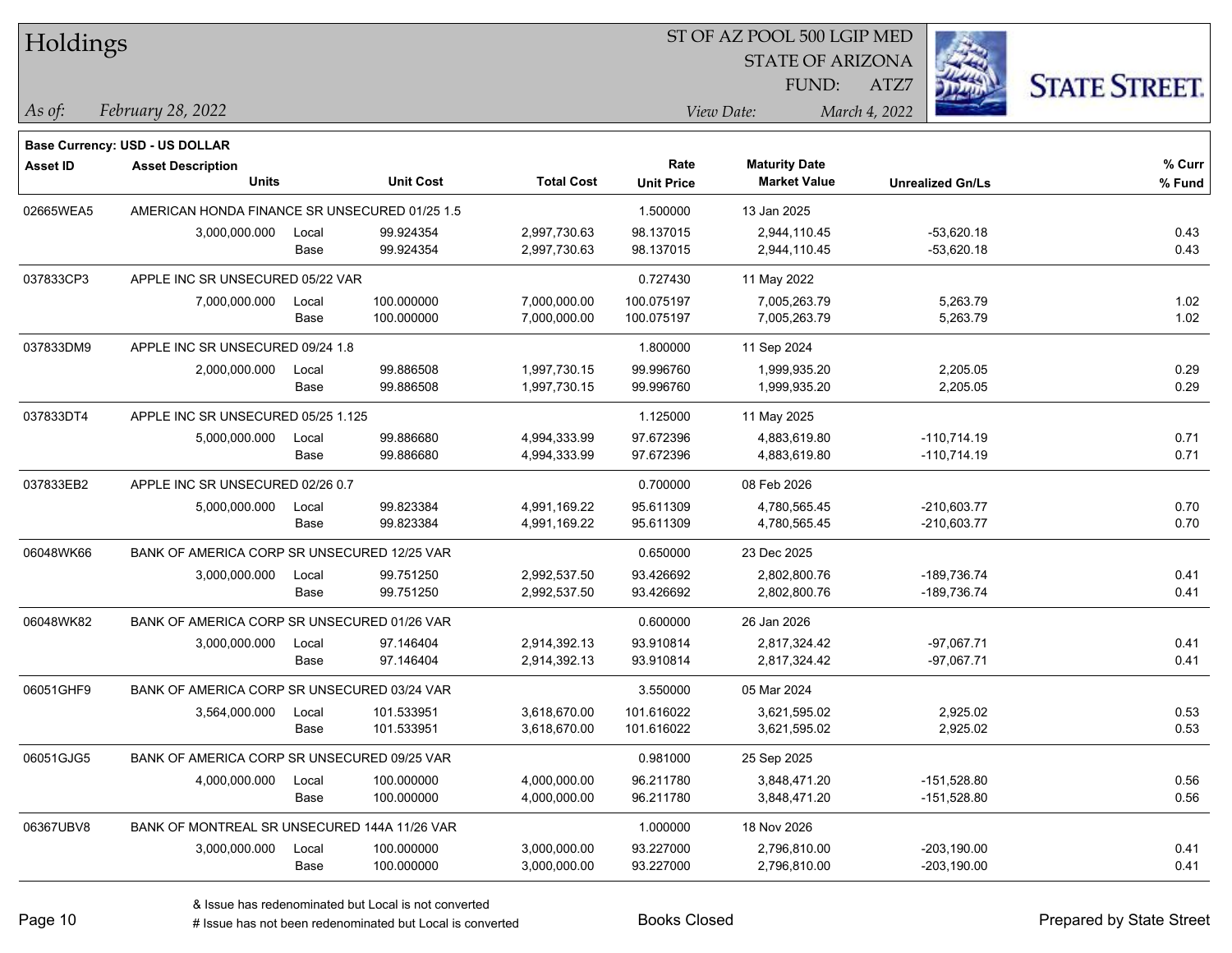| Holdings        |                                                |       |                  |                   | 51 OF AZ POOL 500 LGIP MED |                         |                         |                      |
|-----------------|------------------------------------------------|-------|------------------|-------------------|----------------------------|-------------------------|-------------------------|----------------------|
|                 |                                                |       |                  |                   |                            | <b>STATE OF ARIZONA</b> | i.                      |                      |
|                 |                                                |       |                  |                   |                            | FUND:                   | ATZ7                    | <b>STATE STREET.</b> |
| As of:          | February 28, 2022                              |       |                  |                   |                            | View Date:              | March 4, 2022           |                      |
|                 | Base Currency: USD - US DOLLAR                 |       |                  |                   |                            |                         |                         |                      |
| <b>Asset ID</b> | <b>Asset Description</b>                       |       |                  |                   | Rate                       | <b>Maturity Date</b>    |                         | % Curr               |
|                 | <b>Units</b>                                   |       | <b>Unit Cost</b> | <b>Total Cost</b> | <b>Unit Price</b>          | <b>Market Value</b>     | <b>Unrealized Gn/Ls</b> | % Fund               |
| 06367WF99       | BANK OF MONTREAL SR UNSECURED 05/23 VAR        |       |                  |                   | 1.491000                   | 12 May 2023             |                         |                      |
|                 | 3,000,000.000                                  | Local | 100.000000       | 3,000,000.00      | 100.324000                 | 3,009,720.00            | 9,720.00                | 0.44<br>0.44         |
|                 |                                                | Base  | 100.000000       | 3,000,000.00      | 100.324000                 | 3,009,720.00            | 9,720.00                |                      |
| 06367WX81       | BANK OF MONTREAL SR UNSECURED 07/25 VAR        |       |                  |                   | 1.000000                   | 30 Jul 2025             |                         |                      |
|                 | 4,229,000.000                                  | Local | 100.000000       | 4,229,000.00      | 95.948905                  | 4,057,679.19            | $-171,320.81$           | 0.59                 |
|                 |                                                | Base  | 100.000000       | 4,229,000.00      | 95.948905                  | 4,057,679.19            | $-171,320.81$           | 0.59                 |
| 06406RAL1       | BANK OF NY MELLON CORP SR UNSECURED 10/24 2.1  |       |                  |                   | 2.100000                   | 24 Oct 2024             |                         |                      |
|                 | 3,000,000.000                                  | Local | 99.907280        | 2,997,218.39      | 100.356611                 | 3,010,698.33            | 13,479.94               | 0.44                 |
|                 |                                                | Base  | 99.907280        | 2,997,218.39      | 100.356611                 | 3,010,698.33            | 13,479.94               | 0.44                 |
| 06406RAP2       | BANK OF NY MELLON CORP SR UNSECURED 12/23 0.35 |       |                  |                   | 0.350000                   | 07 Dec 2023             |                         |                      |
|                 | 2,000,000.000                                  | Local | 99.938111        | 1,998,762.21      | 97.909682                  | 1,958,193.64            | $-40,568.57$            | 0.28                 |
|                 |                                                | Base  | 99.938111        | 1,998,762.21      | 97.909682                  | 1,958,193.64            | $-40,568.57$            | 0.28                 |
| 06406RAS6       | BANK OF NY MELLON CORP SR UNSECURED 04/24 0.5  |       |                  |                   | 0.500000                   | 26 Apr 2024             |                         |                      |
|                 | 3,000,000.000                                  | Local | 99.924045        | 2,997,721.35      | 97.186937                  | 2,915,608.11            | $-82, 113.24$           | 0.42                 |
|                 |                                                | Base  | 99.924045        | 2,997,721.35      | 97.186937                  | 2,915,608.11            | $-82,113.24$            | 0.42                 |
| 064159F84       | BANK OF NOVA SCOTIA SR UNSECURED 12/25 0.8     |       |                  |                   | 0.800000                   | 30 Dec 2025             |                         |                      |
|                 | 2,420,000.000                                  | Local | 100.000000       | 2,420,000.00      | 92.949090                  | 2,249,367.98            | $-170,632.02$           | 0.33                 |
|                 |                                                | Base  | 100.000000       | 2,420,000.00      | 92.949090                  | 2,249,367.98            | $-170,632.02$           | 0.33                 |
| 064159SH0       | BANK OF NOVA SCOTIA SR UNSECURED 11/22 2       |       |                  |                   | 2.000000                   | 15 Nov 2022             |                         |                      |
|                 | 3,000,000.000                                  | Local | 99.992875        | 2,999,786.26      | 100.664210                 | 3,019,926.30            | 20,140.04               | 0.44                 |
|                 |                                                | Base  | 99.992875        | 2,999,786.26      | 100.664210                 | 3,019,926.30            | 20,140.04               | 0.44                 |
| 06417XAA9       | BANK OF NOVA SCOTIA SR UNSECURED 01/25 VAR     |       |                  |                   | 0.510003                   | 10 Jan 2025             |                         |                      |
|                 | 3,000,000.000                                  | Local | 100.000000       | 3,000,000.00      | 99.600395                  | 2,988,011.85            | $-11,988.15$            | 0.43                 |
|                 |                                                | Base  | 100.000000       | 3,000,000.00      | 99.600395                  | 2,988,011.85            | $-11,988.15$            | 0.43                 |
| 07330NAT2       | TRUIST BANK SR UNSECURED 12/24 2.15            |       |                  |                   | 2.150000                   | 06 Dec 2024             |                         |                      |
|                 | 5,000,000.000                                  | Local | 99.907238        | 4,995,361.91      | 100.247808                 | 5,012,390.40            | 17,028.49               | 0.73                 |
|                 |                                                | Base  | 99.907238        | 4,995,361.91      | 100.247808                 | 5,012,390.40            | 17,028.49               | 0.73                 |
| 097023CZ6       | BOEING CO SR UNSECURED 02/24 1.95              |       |                  |                   | 1.950000                   | 01 Feb 2024             |                         |                      |
|                 | 3,000,000.000                                  | Local | 99.919501        | 2,997,585.02      | 99.659152                  | 2,989,774.56            | $-7,810.46$             | 0.43                 |
|                 |                                                | Base  | 99.919501        | 2,997,585.02      | 99.659152                  | 2,989,774.56            | $-7,810.46$             | 0.43                 |

 $\overline{\text{SD} + \text{F} \text{PQQI}}$  500 LGID MED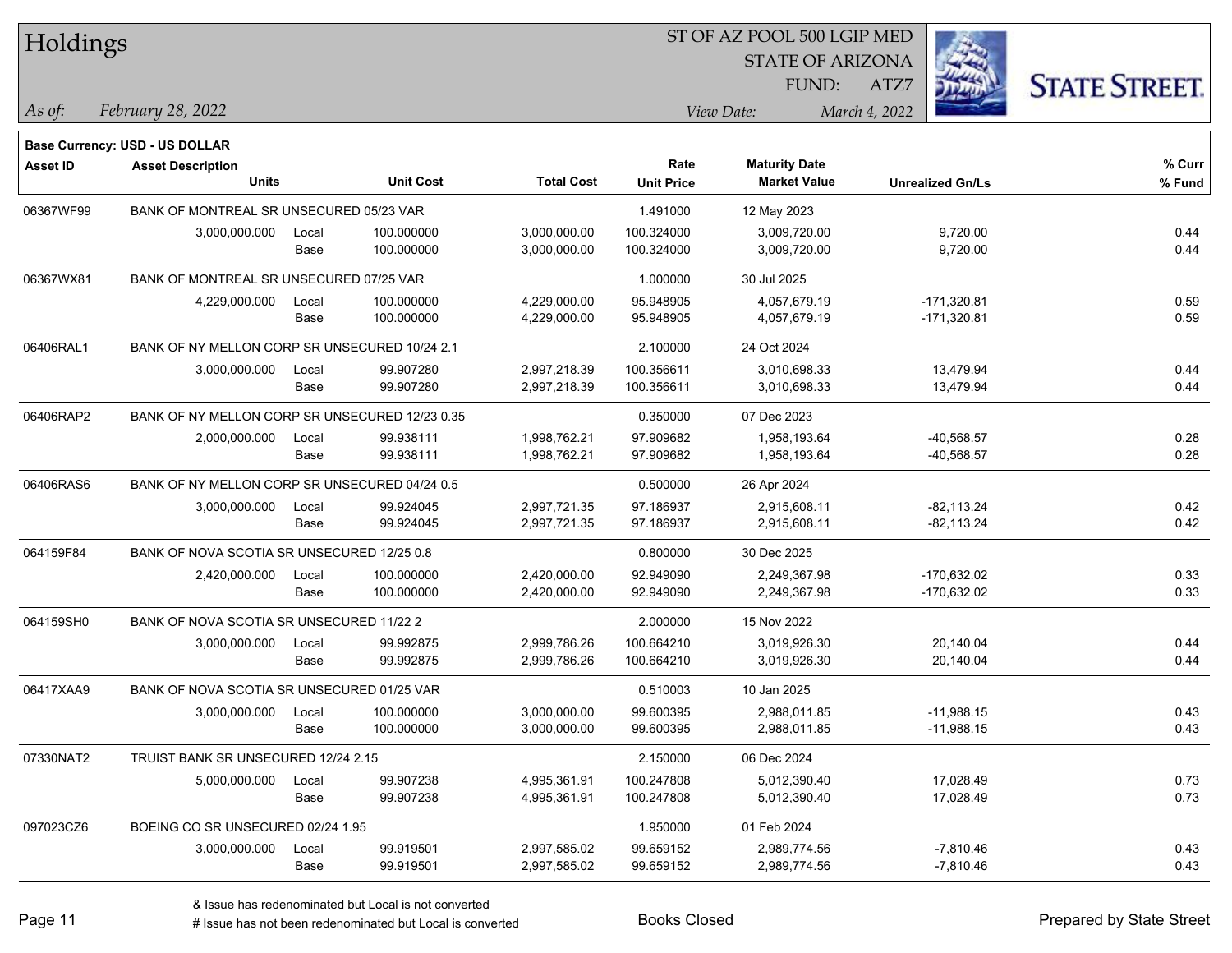| Holdings        |                                                 |       |                  |                   |                   | ST OF AZ POOL 500 LGIP MED |                         |                      |
|-----------------|-------------------------------------------------|-------|------------------|-------------------|-------------------|----------------------------|-------------------------|----------------------|
|                 |                                                 |       |                  |                   |                   | <b>STATE OF ARIZONA</b>    |                         |                      |
|                 |                                                 |       |                  |                   |                   | FUND:                      | ATZ7                    | <b>STATE STREET.</b> |
| As of:          | February 28, 2022                               |       |                  |                   |                   | View Date:                 | March 4, 2022           |                      |
|                 |                                                 |       |                  |                   |                   |                            |                         |                      |
|                 | <b>Base Currency: USD - US DOLLAR</b>           |       |                  |                   |                   |                            |                         |                      |
| <b>Asset ID</b> | <b>Asset Description</b>                        |       |                  |                   | Rate              | <b>Maturity Date</b>       |                         | $%$ Curr             |
|                 | <b>Units</b>                                    |       | <b>Unit Cost</b> | <b>Total Cost</b> | <b>Unit Price</b> | <b>Market Value</b>        | <b>Unrealized Gn/Ls</b> | % Fund               |
| 097023DD4       | BOEING CO SR UNSECURED 02/23 1.167              |       |                  |                   | 1.167000          | 04 Feb 2023                |                         |                      |
|                 | 2,000,000.000                                   | Local | 100.000000       | 2,000,000.00      | 99.213274         | 1,984,265.48               | $-15,734.52$            | 0.29                 |
|                 |                                                 | Base  | 100.000000       | 2,000,000.00      | 99.213274         | 1,984,265.48               | $-15,734.52$            | 0.29                 |
| 12598AAB6       | CNH EQUIPMENT TRUST CNH 2021 A A2               |       |                  |                   | 0.230000          | 15 Mar 2024                |                         |                      |
|                 | 1,241,155.150                                   | Local | 99.997390        | 1,241,122.75      | 99.793410         | 1,238,591.05               | $-2,531.70$             | 0.18                 |
| Original Face:  | 2,250,000.000                                   | Base  | 99.997390        | 1,241,122.75      | 99.793410         | 1,238,591.05               | $-2,531.70$             | 0.18                 |
| 13605W2F7       | CANADIAN IMPERIAL BANK SR UNSECURED 03/26 VAR   |       |                  |                   | 1.200000          | 23 Mar 2026                |                         |                      |
|                 | 2,000,000.000                                   | Local | 100.000000       | 2,000,000.00      | 98.457000         | 1.969.140.00               | $-30,860.00$            | 0.29                 |
|                 |                                                 | Base  | 100.000000       | 2,000,000.00      | 98.457000         | 1,969,140.00               | $-30,860.00$            | 0.29                 |
| 13605W3A7       | CANADIAN IMPERIAL BANK SR UNSECURED 04/26 VAR   |       |                  |                   | 1.400000          | 14 Apr 2026                |                         |                      |
|                 | 3,000,000.000                                   | Local | 100.000000       | 3,000,000.00      | 95.112000         | 2,853,360.00               | $-146,640.00$           | 0.42                 |
|                 |                                                 | Base  | 100.000000       | 3,000,000.00      | 95.112000         | 2,853,360.00               | $-146,640.00$           | 0.42                 |
| 136069TZ4       | CANADIAN IMPERIAL BANK SR UNSECURED 06/22 VAR   |       |                  |                   | 0.930880          | 16 Jun 2022                |                         |                      |
|                 | 3,000,000.000                                   | Local | 100.000000       | 3,000,000.00      | 100.188956        | 3,005,668.68               | 5,668.68                | 0.44                 |
|                 |                                                 | Base  | 100.000000       | 3,000,000.00      | 100.188956        | 3,005,668.68               | 5,668.68                | 0.44                 |
| 14040HCK9       | CAPITAL ONE FINANCIAL CO SR UNSECURED 12/24 VAR |       |                  |                   | 1.343000          | 06 Dec 2024                |                         |                      |
|                 | 3,000,000.000                                   | Local | 100.000000       | 3,000,000.00      | 98.548808         | 2,956,464.24               | $-43,535.76$            | 0.43                 |
|                 |                                                 | Base  | 100.000000       | 3,000,000.00      | 98.548808         | 2,956,464.24               | $-43,535.76$            | 0.43                 |
| 141781BP8       | CARGILL INC SR UNSECURED 144A 02/24 0.4         |       |                  |                   | 0.400000          | 02 Feb 2024                |                         |                      |
|                 | 2,000,000.000                                   | Local | 99.932421        | 1,998,648.42      | 97.546688         | 1,950,933.76               | $-47,714.66$            | 0.28                 |
|                 |                                                 | Base  | 99.932421        | 1,998,648.42      | 97.546688         | 1,950,933.76               | $-47,714.66$            | 0.28                 |
| 14913R2P1       | CATERPILLAR FINL SERVICE SR UNSECURED 09/24 0.6 |       |                  |                   | 0.600000          | 13 Sep 2024                |                         |                      |
|                 | 3,000,000.000                                   | Local | 99.884889        | 2,996,546.66      | 96.735296         | 2,902,058.88               | $-94.487.78$            | 0.42                 |
|                 |                                                 | Base  | 99.884889        | 2,996,546.66      | 96.735296         | 2,902,058.88               | $-94,487.78$            | 0.42                 |
| 166756AE6       | CHEVRON USA INC COMPANY GUAR 08/25 0.687        |       |                  |                   | 0.687000          | 12 Aug 2025                |                         |                      |
|                 | 5,000,000.000                                   | Local | 100.000000       | 5,000,000.00      | 95.531866         | 4,776,593.30               | $-223,406.70$           | 0.69                 |
|                 |                                                 | Base  | 100.000000       | 5,000,000.00      | 95.531866         | 4,776,593.30               | $-223,406.70$           | 0.69                 |
| 17298CM39       | CITIGROUP INC SR UNSECURED 05/26 1.375          |       |                  |                   | 1.375000          | 20 May 2026                |                         |                      |
|                 | 3,000,000.000                                   | Local | 100.000000       | 3,000,000.00      | 96.261295         | 2,887,838.85               | $-112,161.15$           | 0.42                 |
|                 |                                                 | Base  | 100.000000       | 3,000,000.00      | 96.261295         | 2,887,838.85               | $-112,161.15$           | 0.42                 |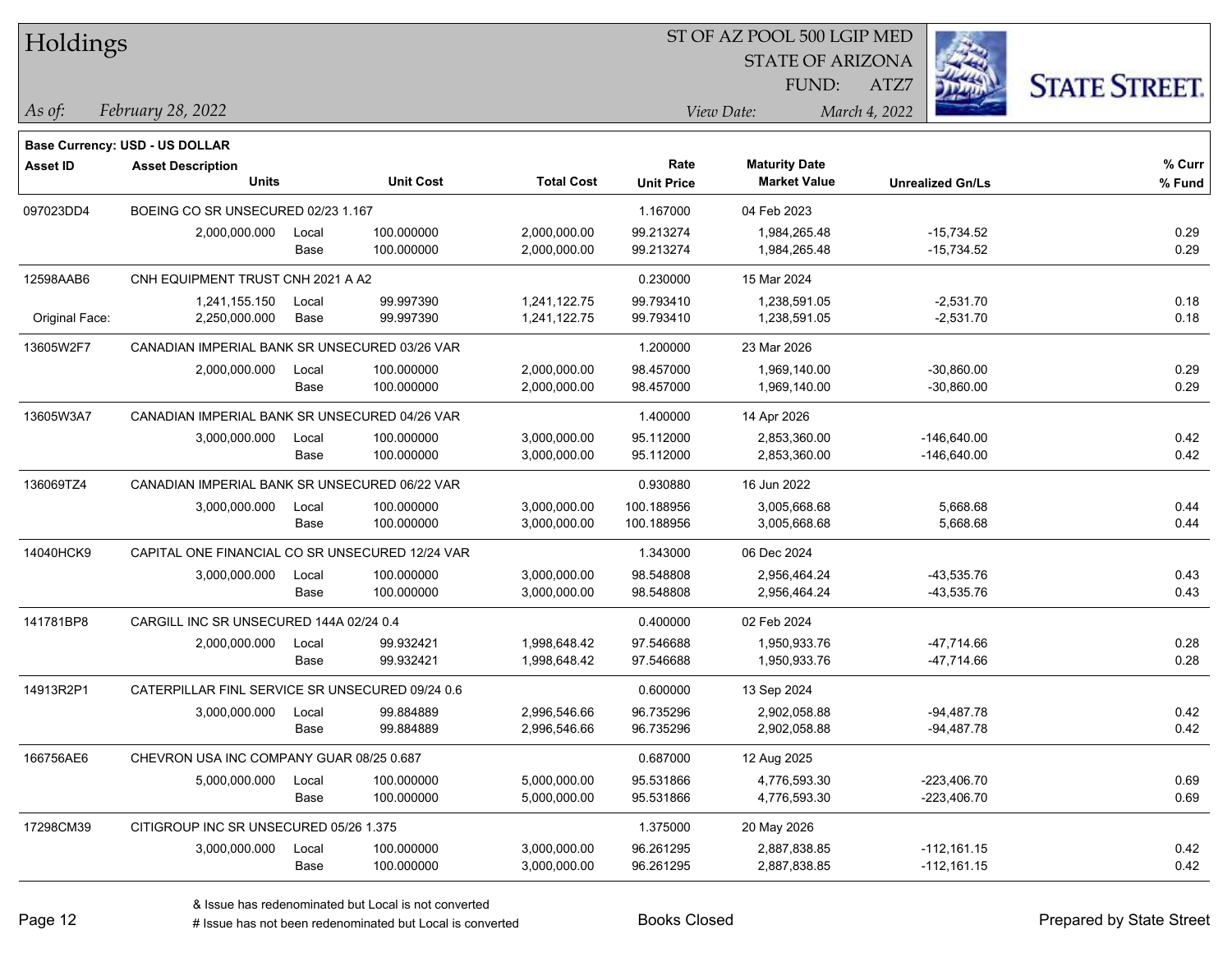| Holdings        |                                                  |       |                                                    |                   |                   | ST OF AZ POOL 500 LGIP MED |                         |                      |
|-----------------|--------------------------------------------------|-------|----------------------------------------------------|-------------------|-------------------|----------------------------|-------------------------|----------------------|
|                 |                                                  |       |                                                    |                   |                   | <b>STATE OF ARIZONA</b>    |                         |                      |
|                 |                                                  |       |                                                    |                   |                   | FUND:                      | ATZ7                    | <b>STATE STREET.</b> |
| As of:          | February 28, 2022                                |       |                                                    |                   |                   | View Date:                 | March 4, 2022           |                      |
|                 | <b>Base Currency: USD - US DOLLAR</b>            |       |                                                    |                   |                   |                            |                         |                      |
| <b>Asset ID</b> | <b>Asset Description</b>                         |       |                                                    |                   | Rate              | <b>Maturity Date</b>       |                         | % Curr               |
|                 | <b>Units</b>                                     |       | <b>Unit Cost</b>                                   | <b>Total Cost</b> | <b>Unit Price</b> | <b>Market Value</b>        | <b>Unrealized Gn/Ls</b> | % Fund               |
| 17328W4G0       | CITIGROUP GLOBAL MARKETS COMPANY GUAR 07/25 VAR  |       |                                                    |                   | 1.100000          | 31 Jul 2025                |                         |                      |
|                 | 5,000,000.000                                    | Local | 100.000000                                         | 5,000,000.00      | 95.567780         | 4,778,389.00               | $-221,611.00$           | 0.70                 |
|                 |                                                  | Base  | 100.000000                                         | 5,000,000.00      | 95.567780         | 4,778,389.00               | $-221,611.00$           | 0.70                 |
| 17329FWZ3       | CITIGROUP GLOBAL COMPANY GUAR 09/23 0.5          |       |                                                    |                   | 0.500000          | 25 Sep 2023                |                         |                      |
|                 | 3,000,000.000                                    | Local | 100.000000                                         | 3,000,000.00      | 98.180996         | 2,945,429.88               | -54,570.12              | 0.43                 |
|                 |                                                  | Base  | 100.000000                                         | 3,000,000.00      | 98.180996         | 2,945,429.88               | $-54,570.12$            | 0.43                 |
| 17329QKQ2       | CITIGROUP GLOBAL MARKETS COMPANY GUAR 07/23 0.5  |       |                                                    |                   | 0.500000          | 28 Jul 2023                |                         |                      |
|                 | 3,000,000.000                                    | Local | 100.000000                                         | 3,000,000.00      | 98.229707         | 2,946,891.21               | -53,108.79              | 0.43                 |
|                 |                                                  | Base  | 100.000000                                         | 3,000,000.00      | 98.229707         | 2,946,891.21               | $-53,108.79$            | 0.43                 |
| 24422EVN6       | JOHN DEERE CAPITAL CORP SR UNSECURED 01/24 0.45  |       |                                                    |                   | 0.450000          | 17 Jan 2024                |                         |                      |
|                 | 3,000,000.000                                    | Local | 99.953501                                          | 2,998,605.04      | 97.810546         | 2,934,316.38               | $-64,288.66$            | 0.43                 |
|                 |                                                  | Base  | 99.953501                                          | 2,998,605.04      | 97.810546         | 2,934,316.38               | $-64,288.66$            | 0.43                 |
| 24422EVU0       | JOHN DEERE CAPITAL CORP SR UNSECURED 09/24 0.625 |       |                                                    |                   | 0.625000          | 10 Sep 2024                |                         |                      |
|                 | 2,000,000.000                                    | Local | 99.945213                                          | 1,998,904.25      | 97.166451         | 1,943,329.02               | $-55,575.23$            | 0.28                 |
|                 |                                                  | Base  | 99.945213                                          | 1,998,904.25      | 97.166451         | 1,943,329.02               | -55,575.23              | 0.28                 |
| 254687FK7       | WALT DISNEY COMPANY/THE COMPANY GUAR 08/24 1.75  |       |                                                    |                   | 1.750000          | 30 Aug 2024                |                         |                      |
|                 | 5,000,000.000                                    | Local | 99.798851                                          | 4,989,942.53      | 99.620784         | 4,981,039.20               | $-8,903.33$             | 0.72                 |
|                 |                                                  | Base  | 99.798851                                          | 4,989,942.53      | 99.620784         | 4,981,039.20               | $-8,903.33$             | 0.72                 |
| 26441CBD6       | DUKE ENERGY CORP SR UNSECURED 03/22 VAR          |       |                                                    |                   | 0.850880          | 11 Mar 2022                |                         |                      |
|                 | 3,000,000.000                                    | Local | 100.013141                                         | 3,000,394.24      | 100.007822        | 3,000,234.66               | $-159.58$               | 0.44                 |
|                 |                                                  | Base  | 100.013141                                         | 3,000,394.24      | 100.007822        | 3,000,234.66               | $-159.58$               | 0.44                 |
| 278642AX1       | EBAY INC SR UNSECURED 05/26 1.4                  |       |                                                    |                   | 1.400000          | 10 May 2026                |                         |                      |
|                 | 2,000,000.000                                    | Local | 99.891353                                          | 1,997,827.06      | 95.890384         | 1.917.807.68               | $-80,019.38$            | 0.28                 |
|                 |                                                  | Base  | 99.891353                                          | 1,997,827.06      | 95.890384         | 1,917,807.68               | $-80,019.38$            | 0.28                 |
| 30231GBC5       | EXXON MOBIL CORPORATION SR UNSECURED 08/24 2.019 |       |                                                    |                   | 2.019000          | 16 Aug 2024                |                         |                      |
|                 | 5,000,000.000                                    | Local | 100.000000                                         | 5,000,000.00      | 100.322946        | 5,016,147.30               | 16,147.30               | 0.73                 |
|                 |                                                  | Base  | 100.000000                                         | 5,000,000.00      | 100.322946        | 5,016,147.30               | 16,147.30               | 0.73                 |
| 30303KAA4       |                                                  |       | FRESB MULTIFAMILY MORTGAGE PAS FRESB 2017 SB35 A5F |                   | 2.250000          | 25 Jun 2022                |                         |                      |
|                 | 599,636.810                                      | Local | 100.000000                                         | 599,636.81        | 100.056230        | 599,973.99                 | 337.18                  | 0.09                 |
| Original Face:  | 5,126,000.000                                    | Base  | 100.000000                                         | 599,636.81        | 100.056230        | 599,973.99                 | 337.18                  | 0.09                 |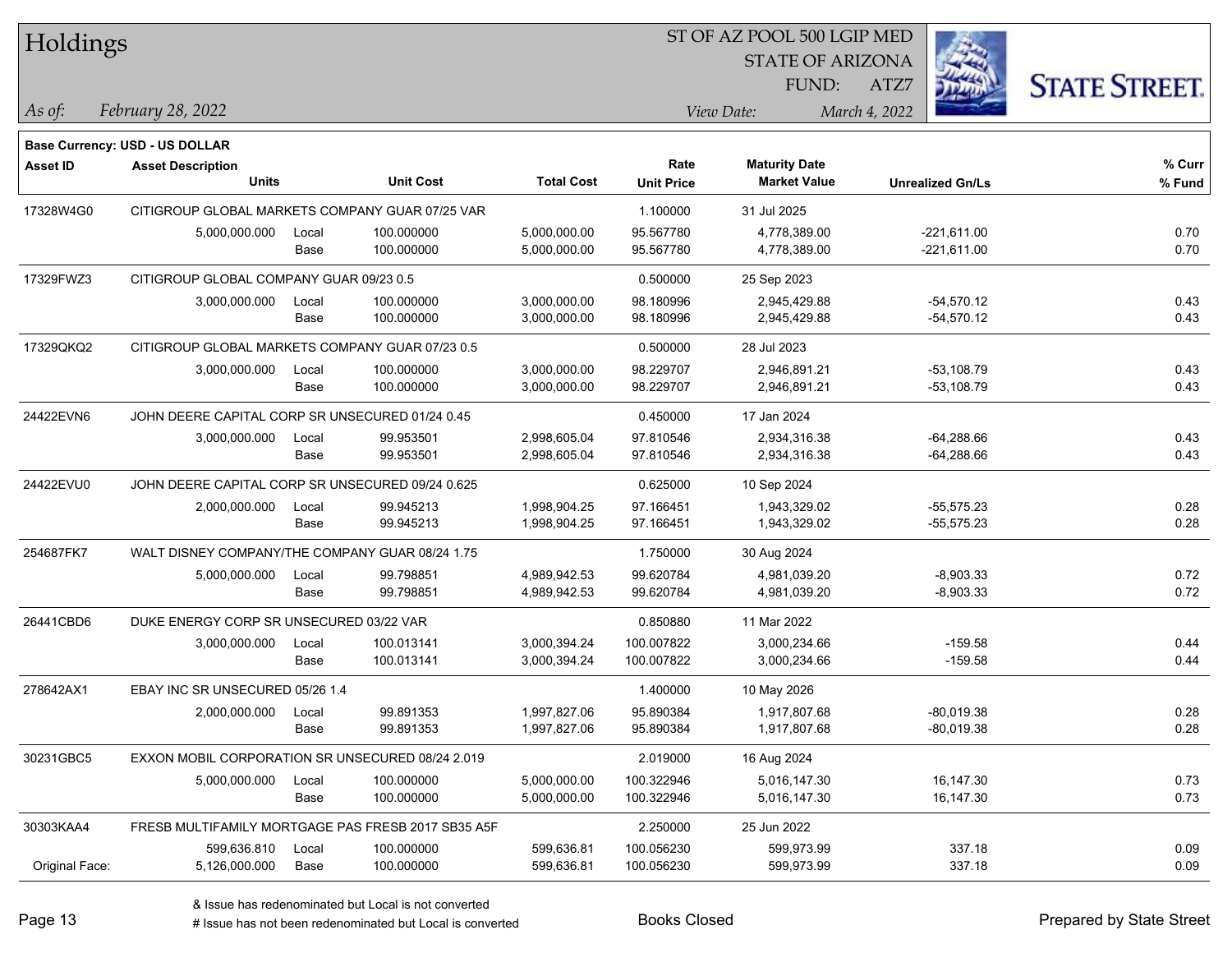| Holdings |  |
|----------|--|
|----------|--|

STATE OF ARIZONA

ATZ7



*February 28, 2022 As of: View Date: March 4, 2022*

**Base Currency: USD - US DOLLAR**

FUND:

| Asset ID       | <b>Asset Description</b>                    |       |                  |                   | Rate       | <b>Maturity Date</b> |                         | % Curr |
|----------------|---------------------------------------------|-------|------------------|-------------------|------------|----------------------|-------------------------|--------|
|                | <b>Units</b>                                |       | <b>Unit Cost</b> | <b>Total Cost</b> |            | <b>Market Value</b>  | <b>Unrealized Gn/Ls</b> | % Fund |
| 3128M8RU0      | FED HM LN PC POOL G06499 FG 03/41 FIXED 4   |       |                  |                   | 4.000000   | 01 Mar 2041          |                         |        |
|                | 346,673.710                                 | Local | 103.014996       | 357,125.91        | 107.308848 | 372,011.56           | 14,885.65               | 0.05   |
| Original Face: | 2,090,000.000                               | Base  | 103.014996       | 357,125.91        | 107.308848 | 372,011.56           | 14,885.65               | 0.05   |
| 3128MMHX4      | FED HM LN PC POOL G18245 FG 03/23 FIXED 4.5 |       |                  |                   | 4.500000   | 01 Mar 2023          |                         |        |
|                | 383.740                                     | Local | 100.224110       | 384.60            | 103.450065 | 396.98               | 12.38                   | 0.00   |
| Original Face: | 250,000.000                                 | Base  | 100.224110       | 384.60            | 103.450065 | 396.98               | 12.38                   | 0.00   |
| 3128MMK36      | FED HM LN PC POOL G18313 FG 06/24 FIXED 4.5 |       |                  |                   | 4.500000   | 01 Jun 2024          |                         |        |
|                | 8,661.240                                   | Local | 100.042950       | 8,664.96          | 103.622825 | 8,975.02             | 310.06                  | 0.00   |
| Original Face: | 1,000,000.000                               | Base  | 100.042950       | 8,664.96          | 103.622825 | 8,975.02             | 310.06                  | 0.00   |
| 3128MMKJ1      | FED HM LN PC POOL G18296 FG 02/24 FIXED 4.5 |       |                  |                   | 4.500000   | 01 Feb 2024          |                         |        |
|                | 8,502.000                                   | Local | 100.230534       | 8,521.60          | 103.578030 | 8,806.20             | 284.60                  | 0.00   |
| Original Face: | 2,206,300.000                               | Base  | 100.230534       | 8,521.60          | 103.578030 | 8,806.20             | 284.60                  | 0.00   |
| 3128MMN33      | FED HM LN PC POOL G18409 FG 11/26 FIXED 3   |       |                  |                   | 3.000000   | 01 Nov 2026          |                         |        |
|                | 267,739.400                                 | Local | 100.840369       | 269,989.40        | 102.835990 | 275,332.46           | 5,343.06                | 0.04   |
| Original Face: | 5,000,000.000                               | Base  | 100.840369       | 269,989.40        | 102.835990 | 275,332.46           | 5,343.06                | 0.04   |
| 3128MMQT3      | FED HM LN PC POOL G18465 FG 05/28 FIXED 2.5 |       |                  |                   | 2.500000   | 01 May 2028          |                         |        |
|                | 810,669.300                                 | Local | 101.354465       | 821,649.53        | 101.528136 | 823,057.43           | 1,407.90                | 0.12   |
| Original Face: | 5,000,000.000                               | Base  | 101.354465       | 821,649.53        | 101.528136 | 823,057.43           | 1,407.90                | 0.12   |
| 3128PMY87      | FED HM LN PC POOL J09735 FG 06/24 FIXED 4.5 |       |                  |                   | 4.500000   | 01 Jun 2024          |                         |        |
|                | 9,473.670                                   | Local | 100.434151       | 9,514.80          | 103.574110 | 9,812.27             | 297.47                  | 0.00   |
| Original Face: | 1,000,000.000                               | Base  | 100.434151       | 9,514.80          | 103.574110 | 9,812.27             | 297.47                  | 0.00   |
| 3128PR3M9      | FED HM LN PC POOL J12604 FG 07/25 FIXED 4   |       |                  |                   | 4.000000   | 01 Jul 2025          |                         |        |
|                | 115,462.920                                 | Local | 100.657120       | 116,221.65        | 103.837020 | 119,893.26           | 3,671.61                | 0.02   |
| Original Face: | 6,000,000.000                               | Base  | 100.657120       | 116,221.65        | 103.837020 | 119,893.26           | 3,671.61                | 0.02   |
| 3128PSKA4      | FED HM LN PC POOL J12989 FG 09/25 FIXED 3.5 |       |                  |                   | 3.500000   | 01 Sep 2025          |                         |        |
|                | 108,619.200                                 | Local | 100.882993       | 109,578.30        | 103.372684 | 112,282.58           | 2,704.28                | 0.02   |
| Original Face: | 5,000,000.000                               | Base  | 100.882993       | 109,578.30        | 103.372684 | 112,282.58           | 2,704.28                | 0.02   |
| 31292LFA8      | FED HM LN PC POOL C03761 FG 02/42 FIXED 3.5 |       |                  |                   | 3.500000   | 01 Feb 2042          |                         |        |
|                | 698,996.850                                 | Local | 103.347775       | 722,397.69        | 105.280172 | 735,905.09           | 13,507.40               | 0.11   |
| Original Face: | 5,000,000.000                               | Base  | 103.347775       | 722,397.69        | 105.280172 | 735,905.09           | 13,507.40               | 0.11   |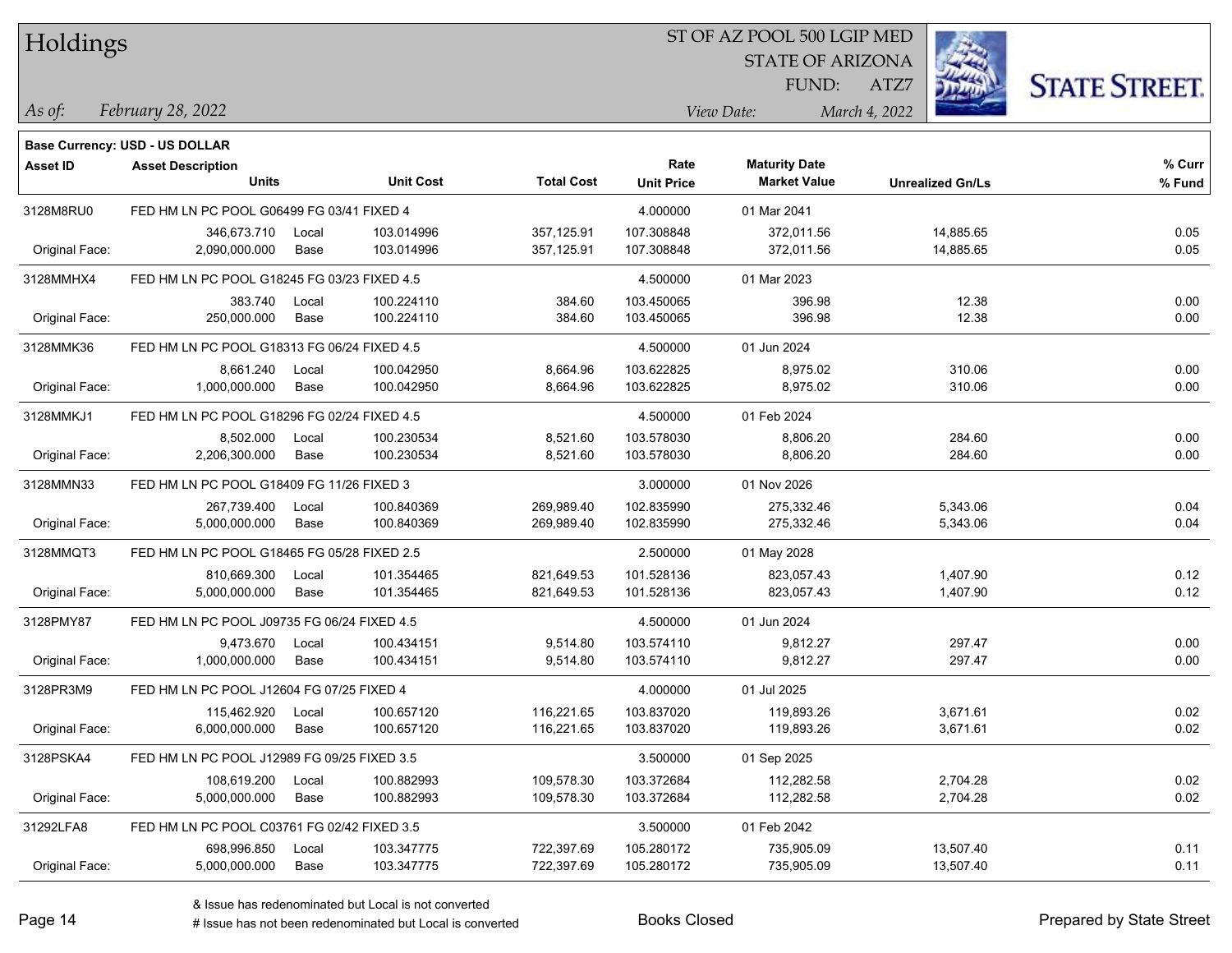| Holdings        |                                            |       |                  |                   |                   | 51 OF AZ POOL 500 LGIP MED |                         |                      |
|-----------------|--------------------------------------------|-------|------------------|-------------------|-------------------|----------------------------|-------------------------|----------------------|
|                 |                                            |       |                  |                   |                   | <b>STATE OF ARIZONA</b>    |                         |                      |
|                 |                                            |       |                  |                   |                   | FUND:                      | ATZ7                    | <b>STATE STREET.</b> |
| As of:          | February 28, 2022                          |       |                  |                   |                   | View Date:                 | March 4, 2022           |                      |
|                 | <b>Base Currency: USD - US DOLLAR</b>      |       |                  |                   |                   |                            |                         |                      |
| <b>Asset ID</b> | <b>Asset Description</b>                   |       |                  |                   | Rate              | <b>Maturity Date</b>       |                         | % Curr               |
|                 | <b>Units</b>                               |       | <b>Unit Cost</b> | <b>Total Cost</b> | <b>Unit Price</b> | <b>Market Value</b>        | <b>Unrealized Gn/Ls</b> | % Fund               |
| 312936EV5       | FED HM LN PC POOL A89148 FG 10/39 FIXED 4  |       |                  |                   | 4.000000          | 01 Oct 2039                |                         |                      |
|                 | 637,737.150                                | Local | 103.205504       | 658.179.84        | 107.335972        | 684,521.37                 | 26,341.53               | 0.10                 |
| Original Face:  | 5,700,000.000                              | Base  | 103.205504       | 658,179.84        | 107.335972        | 684,521.37                 | 26,341.53               | 0.10                 |
| 312944H79       | FED HM LN PC POOL A95654 FG 12/40 FIXED 4  |       |                  |                   | 4.000000          | 01 Dec 2040                |                         |                      |
|                 | 256,162.060                                | Local | 103.000163       | 263,847.34        | 107.309374        | 274,885.90                 | 11,038.56               | 0.04                 |
| Original Face:  | 2,000,000.000                              | Base  | 103.000163       | 263,847.34        | 107.309374        | 274,885.90                 | 11,038.56               | 0.04                 |
| 3130AKXZ4       | FEDERAL HOME LOAN BANK BONDS 02/26 0.62    |       |                  |                   | 0.620000          | 26 Feb 2026                |                         |                      |
|                 | 3,000,000.000                              | Local | 100.000000       | 3,000,000.00      | 96.112163         | 2,883,364.89               | $-116,635.11$           | 0.42                 |
|                 |                                            | Base  | 100.000000       | 3,000,000.00      | 96.112163         | 2,883,364.89               | $-116,635.11$           | 0.42                 |
| 3130ALGJ7       | FEDERAL HOME LOAN BANK BONDS 03/26 1       |       |                  |                   | 1.000000          | 23 Mar 2026                |                         |                      |
|                 | 2,925,000.000                              | Local | 100.000000       | 2,925,000.00      | 96.437010         | 2,820,782.54               | $-104,217.46$           | 0.41                 |
|                 |                                            | Base  | 100.000000       | 2,925,000.00      | 96.437010         | 2,820,782.54               | $-104,217.46$           | 0.41                 |
| 3130AP6R1       | FEDERAL HOME LOAN BANK BONDS 07/25 0.75    |       |                  |                   | 0.750000          | 07 Jul 2025                |                         |                      |
|                 | 3,000,000.000                              | Local | 100.000000       | 3,000,000.00      | 96.767889         | 2,903,036.67               | $-96,963.33$            | 0.42                 |
|                 |                                            | Base  | 100.000000       | 3,000,000.00      | 96.767889         | 2,903,036.67               | $-96,963.33$            | 0.42                 |
| 3130APQQ1       | FEDERAL HOME LOAN BANK BONDS 05/24 0.8     |       |                  |                   | 0.800000          | 15 May 2024                |                         |                      |
|                 | 3,000,000.000                              | Local | 100.000000       | 3,000,000.00      | 98.661823         | 2,959,854.69               | $-40, 145.31$           | 0.43                 |
|                 |                                            | Base  | 100.000000       | 3,000,000.00      | 98.661823         | 2,959,854.69               | $-40, 145.31$           | 0.43                 |
| 3130AR5U1       | FEDERAL HOME LOAN BANK BONDS 03/26 2.05    |       |                  |                   | 2.050000          | 10 Mar 2026                |                         |                      |
|                 | 4,500,000.000                              | Local | 100.000000       | 4,500,000.00      | 100.066882        | 4,503,009.69               | 3,009.69                | 0.66                 |
|                 |                                            | Base  | 100.000000       | 4,500,000.00      | 100.066882        | 4,503,009.69               | 3,009.69                | 0.66                 |
| 3133EL4W1       | FEDERAL FARM CREDIT BANK BONDS 08/25 0.61  |       |                  |                   | 0.610000          | 25 Aug 2025                |                         |                      |
|                 | 3,000,000.000                              | Local | 100.000000       | 3,000,000.00      | 96.059031         | 2,881,770.93               | $-118,229.07$           | 0.42                 |
|                 |                                            | Base  | 100.000000       | 3,000,000.00      | 96.059031         | 2,881,770.93               | $-118,229.07$           | 0.42                 |
| 3133ELX33       | FEDERAL FARM CREDIT BANK BONDS 07/25 0.69  |       |                  |                   | 0.690000          | 22 Jul 2025                |                         |                      |
|                 | 3,000,000.000                              | Local | 100.000000       | 3,000,000.00      | 95.670164         | 2,870,104.92               | $-129,895.08$           | 0.42                 |
|                 |                                            | Base  | 100.000000       | 3,000,000.00      | 95.670164         | 2,870,104.92               | $-129,895.08$           | 0.42                 |
| 3133ENQE3       | FEDERAL FARM CREDIT BANK BONDS 03/27 2.375 |       |                  |                   | 2.375000          | 01 Mar 2027                |                         |                      |
|                 | 3,000,000.000                              | Local | 100.000000       | 3,000,000.00      | 100.023643        | 3,000,709.29               | 709.29                  | 0.44                 |
|                 |                                            | Base  | 100.000000       | 3,000,000.00      | 100.023643        | 3,000,709.29               | 709.29                  | 0.44                 |

 $\overline{\text{SP } \overline{\text{SP } \text{CSP } \text{CSP } \text{CSP } \text{CSP } \text{CSP } \text{CSP } \text{CSP } \text{CSP } \text{CSP } \text{CSP } \text{CSP } \text{CSP } \text{CSP } \text{CSP } \text{CSP } \text{CSP } \text{CSP } \text{CSP } \text{CSP } \text{CSP } \text{CSP } \text{CSP } \text{CSP } \text{CSP } \text{CSP } \text{CSP } \text{CSP } \text{CSP } \text{CSP } \text{CSP } \text{CSP } \text{CSP } \text{CSP } \text{CSP }$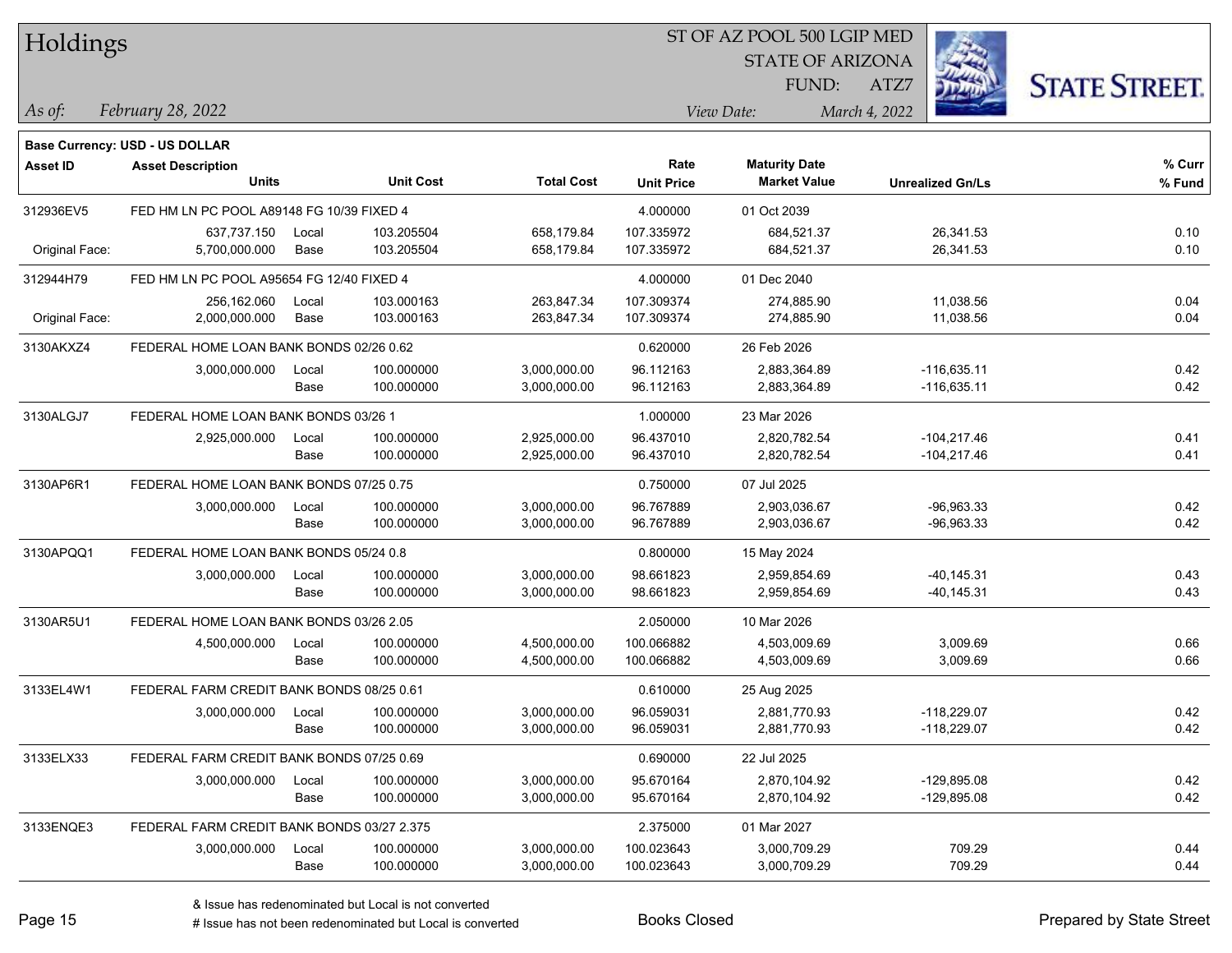| Holdings        |                                             |               |                          |                              |                             | 51 OF AZ POOL 500 LGIP MED<br><b>STATE OF ARIZONA</b> |                              |                      |
|-----------------|---------------------------------------------|---------------|--------------------------|------------------------------|-----------------------------|-------------------------------------------------------|------------------------------|----------------------|
|                 |                                             |               |                          |                              |                             | FUND:                                                 | ATZ7                         | <b>STATE STREET.</b> |
| As of:          | February 28, 2022                           |               |                          |                              | March 4, 2022<br>View Date: |                                                       |                              |                      |
|                 | <b>Base Currency: USD - US DOLLAR</b>       |               |                          |                              |                             |                                                       |                              |                      |
| <b>Asset ID</b> | <b>Asset Description</b><br><b>Units</b>    |               | <b>Unit Cost</b>         | <b>Total Cost</b>            | Rate<br><b>Unit Price</b>   | <b>Maturity Date</b><br><b>Market Value</b>           | <b>Unrealized Gn/Ls</b>      | % Curr<br>% Fund     |
|                 |                                             |               |                          |                              |                             |                                                       |                              |                      |
| 3133L8CR4       | FED HM LN PC POOL RC1880 FR 03/36 FIXED 1.5 |               |                          |                              | 1.500000                    | 01 Mar 2036                                           |                              |                      |
| Original Face:  | 1,726,172.380<br>2,000,000.000              | Local<br>Base | 102.208244<br>102.208244 | 1,764,290.47<br>1,764,290.47 | 97.505647<br>97.505647      | 1,683,115.55<br>1,683,115.55                          | $-81,174.92$<br>$-81,174.92$ | 0.24<br>0.24         |
|                 |                                             |               |                          |                              |                             |                                                       |                              |                      |
| 3134GVB31       | FREDDIE MAC NOTES 05/25 0.75                |               |                          |                              | 0.750000                    | 28 May 2025                                           |                              |                      |
|                 | 3,000,000.000                               | Local<br>Base | 100.000000<br>100.000000 | 3,000,000.00<br>3,000,000.00 | 97.355803<br>97.355803      | 2,920,674.09<br>2,920,674.09                          | $-79,325.91$<br>$-79,325.91$ | 0.42<br>0.42         |
|                 |                                             |               |                          |                              |                             |                                                       |                              |                      |
| 3134GWZV1       | FREDDIE MAC NOTES 10/25 0.65                |               |                          |                              | 0.650000                    | 22 Oct 2025                                           |                              |                      |
|                 | 5,000,000.000                               | Local<br>Base | 100.000000<br>100.000000 | 5,000,000.00<br>5,000,000.00 | 95.866416<br>95.866416      | 4,793,320.80<br>4,793,320.80                          | -206,679.20<br>$-206,679.20$ | 0.70<br>0.70         |
|                 |                                             |               |                          |                              |                             |                                                       |                              |                      |
| 3134GXHD9       | FREDDIE MAC NOTES 12/25 0.7                 |               |                          |                              | 0.700000                    | 23 Dec 2025                                           |                              |                      |
|                 | 3,000,000.000                               | Local         | 100.000000               | 3,000,000.00                 | 96.024643                   | 2,880,739.29                                          | $-119,260.71$                | 0.42                 |
|                 |                                             | Base          | 100.000000               | 3,000,000.00                 | 96.024643                   | 2,880,739.29                                          | $-119,260.71$                | 0.42                 |
| 3136ALSW2       | FANNIE MAE FNR 2014 68 MA                   |               |                          |                              | 3.000000                    | 25 Nov 2040                                           |                              |                      |
|                 | 127,621.570                                 | Local         | 101.745058               | 129,848.64                   | 100.305960                  | 128,012.04                                            | $-1,836.60$                  | 0.02                 |
| Original Face:  | 5,300,000.000                               | Base          | 101.745058               | 129,848.64                   | 100.305960                  | 128,012.04                                            | $-1,836.60$                  | 0.02                 |
| 3136BBHC9       | FANNIE MAE FNR 2020 54 GY                   |               |                          |                              | 2.000000                    | 25 Jun 2044                                           |                              |                      |
|                 | 1,813,072.580                               | Local         | 102.509565               | 1,858,572.82                 | 99.040430                   | 1,795,674.88                                          | $-62,897.94$                 | 0.26                 |
| Original Face:  | 3,000,000.000                               | Base          | 102.509565               | 1,858,572.82                 | 99.040430                   | 1,795,674.88                                          | -62,897.94                   | 0.26                 |
| 3136BJK53       | FANNIE MAE FNR 2021 74 BA                   |               |                          |                              | 2.000000                    | 25 Jun 2050                                           |                              |                      |
|                 | 2,914,390.800                               | Local         | 101.749926               | 2,965,390.49                 | 97.595830                   | 2,844,323.89                                          | $-121,066.60$                | 0.41                 |
| Original Face:  | 3,000,000.000                               | Base          | 101.749926               | 2,965,390.49                 | 97.595830                   | 2,844,323.89                                          | $-121,066.60$                | 0.41                 |
| 3136G4D75       | FANNIE MAE NOTES 07/25 0.6                  |               |                          |                              | 0.600000                    | 29 Jul 2025                                           |                              |                      |
|                 | 3,000,000.000                               | Local         | 100.000000               | 3,000,000.00                 | 94.896818                   | 2,846,904.54                                          | -153,095.46                  | 0.41                 |
|                 |                                             | Base          | 100.000000               | 3,000,000.00                 | 94.896818                   | 2,846,904.54                                          | -153,095.46                  | 0.41                 |
| 3137BDYM2       | FREDDIE MAC FHR 4387 E                      |               |                          |                              | 2.000000                    | 15 Nov 2028                                           |                              |                      |
|                 | 1,439,861.050                               | Local         | 99.847282                | 1,437,662.12                 | 99.872360                   | 1,438,023.21                                          | 361.09                       | 0.21                 |
| Original Face:  | 8,190,000.000                               | Base          | 99.847282                | 1,437,662.12                 | 99.872360                   | 1,438,023.21                                          | 361.09                       | 0.21                 |
| 3137BG5C9       | FREDDIE MAC FHR 4425 VL                     |               |                          |                              | 4.000000                    | 15 Mar 2026                                           |                              |                      |
|                 | 19,651.300                                  | Local         | 103.238463               | 20,287.70                    | 99.963050                   | 19,644.04                                             | $-643.66$                    | 0.00                 |
| Original Face:  | 1,212,000.000                               | Base          | 103.238463               | 20,287.70                    | 99.963050                   | 19,644.04                                             | $-643.66$                    | 0.00                 |

 $\overline{\text{SP } \overline{\text{SP } \text{O}}$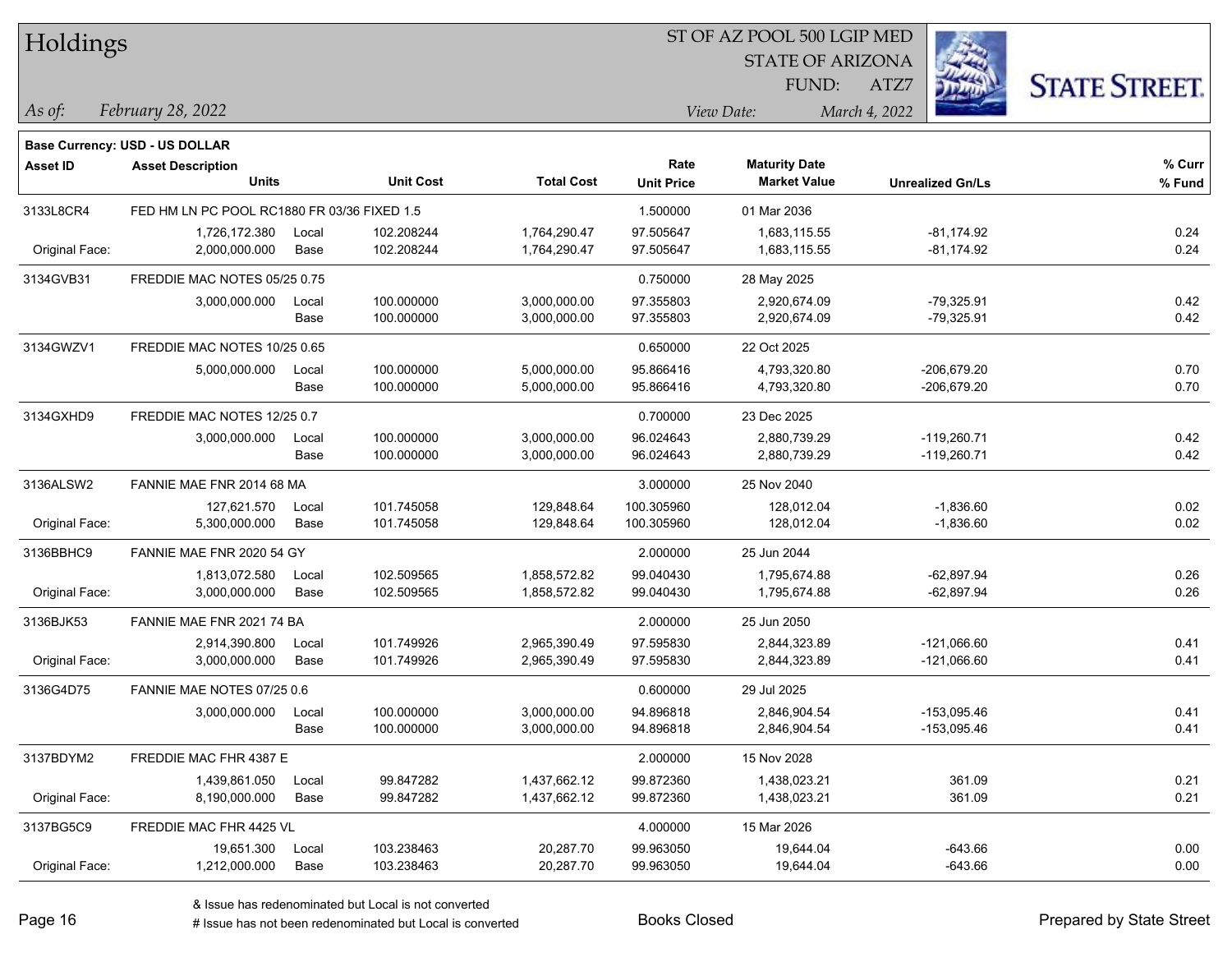| Holdings        |                                       |       |                  |                   |                   | ST OF AZ POOL 500 LGIP MED |                         |                      |
|-----------------|---------------------------------------|-------|------------------|-------------------|-------------------|----------------------------|-------------------------|----------------------|
|                 |                                       |       |                  |                   |                   | <b>STATE OF ARIZONA</b>    |                         |                      |
|                 |                                       |       |                  |                   |                   | FUND:                      | ATZ7                    | <b>STATE STREET.</b> |
| $\vert$ As of:  | February 28, 2022                     |       |                  |                   |                   | View Date:                 | March 4, 2022           |                      |
|                 | <b>Base Currency: USD - US DOLLAR</b> |       |                  |                   |                   |                            |                         |                      |
| <b>Asset ID</b> | <b>Asset Description</b>              |       |                  |                   | Rate              | <b>Maturity Date</b>       |                         | % Curr               |
|                 | <b>Units</b>                          |       | <b>Unit Cost</b> | <b>Total Cost</b> | <b>Unit Price</b> | <b>Market Value</b>        | <b>Unrealized Gn/Ls</b> | % Fund               |
| 3137F8AW3       | FREDDIE MAC FHR 5058 BD               |       |                  |                   | 3.000000          | 25 Dec 2035                |                         |                      |
|                 | 396,742.840                           | Local | 102.431484       | 406,389.58        | 100.484400        | 398,664.66                 | $-7,724.92$             | 0.06                 |
| Original Face:  | 2,000,000.000                         | Base  | 102.431484       | 406,389.58        | 100.484400        | 398,664.66                 | $-7,724.92$             | 0.06                 |
| 3137FVUG5       | FREDDIE MAC FHR 5016 BA               |       |                  |                   | 2.000000          | 25 Sep 2044                |                         |                      |
|                 | 1,561,422.450                         | Local | 102.556908       | 1,601,346.59      | 98.563770         | 1,538,996.83               | $-62,349.76$            | 0.22                 |
| Original Face:  | 3,000,000.000                         | Base  | 102.556908       | 1,601,346.59      | 98.563770         | 1,538,996.83               | $-62,349.76$            | 0.22                 |
| 3138MFUC9       | FNMA POOL AQ0578 FN 11/27 FIXED 2.5   |       |                  |                   | 2.500000          | 01 Nov 2027                |                         |                      |
|                 | 222,023.580                           | Local | 100.864633       | 223,943.27        | 101.510734        | 225,377.77                 | 1,434.50                | 0.03                 |
| Original Face:  | 1,500,000.000                         | Base  | 100.864633       | 223,943.27        | 101.510734        | 225,377.77                 | 1,434.50                | 0.03                 |
| 31412QBF5       | FNMA POOL 931638 FN 07/39 FIXED 4.5   |       |                  |                   | 4.500000          | 01 Jul 2039                |                         |                      |
|                 | 29,148.520                            | Local | 101.302982       | 29,528.32         | 108.620112        | 31,661.16                  | 2,132.84                | 0.00                 |
| Original Face:  | 983,845.000                           | Base  | 101.302982       | 29,528.32         | 108.620112        | 31,661.16                  | 2,132.84                | 0.00                 |
| 31413MFY8       | FNMA POOL 949383 FN 08/22 FIXED 6     |       |                  |                   | 6.000000          | 01 Aug 2022                |                         |                      |
|                 | 2,806.510                             | Local | 100.058792       | 2,808.16          | 100.444087        | 2,818.97                   | 10.81                   | 0.00                 |
| Original Face:  | 1,800,000.000                         | Base  | 100.058792       | 2,808.16          | 100.444087        | 2,818.97                   | 10.81                   | 0.00                 |
| 31416XE97       | FNMA POOL AB1959 FN 12/40 FIXED 4     |       |                  |                   | 4.000000          | 01 Dec 2040                |                         |                      |
|                 | 719,366.960                           | Local | 103.311463       | 743,188.53        | 107.233946        | 771,405.58                 | 28,217.05               | 0.11                 |
| Original Face:  | 5,200,000.000                         | Base  | 103.311463       | 743,188.53        | 107.233946        | 771,405.58                 | 28,217.05               | 0.11                 |
| 31417AU98       | FNMA POOL AB4207 FN 01/27 FIXED 2.5   |       |                  |                   | 2.500000          | 01 Jan 2027                |                         |                      |
|                 | 261,373.670                           | Local | 100.923329       | 263,787.01        | 101.471260        | 265,219.16                 | 1,432.15                | 0.04                 |
| Original Face:  | 2,680,283.000                         | Base  | 100.923329       | 263,787.01        | 101.471260        | 265,219.16                 | 1,432.15                | 0.04                 |
| 31417CUR4       | FNMA POOL AB5991 FN 08/27 FIXED 2.5   |       |                  |                   | 2.500000          | 01 Aug 2027                |                         |                      |
|                 | 1,944,435.150                         | Local | 101.431255       | 1,972,264.97      | 101.474965        | 1,973,114.89               | 849.92                  | 0.29                 |
| Original Face:  | 15,000,000.000                        | Base  | 101.431255       | 1,972,264.97      | 101.474965        | 1,973,114.89               | 849.92                  | 0.29                 |
| 31417GSE7       | FNMA POOL AB9516 FN 05/28 FIXED 2.5   |       |                  |                   | 2.500000          | 01 May 2028                |                         |                      |
|                 | 745,190.250                           | Local | 100.824866       | 751,337.07        | 101.472542        | 756,163.49                 | 4,826.42                | 0.11                 |
| Original Face:  | 4,200,000.000                         | Base  | 100.824866       | 751,337.07        | 101.472542        | 756,163.49                 | 4,826.42                | 0.11                 |
| 31417SXR6       | FNMA POOL AC6087 FN 11/24 FIXED 5     |       |                  |                   | 5.000000          | 01 Nov 2024                |                         |                      |
|                 | 27,301.440                            | Local | 100.955774       | 27,562.38         | 102.654780        | 28,026.23                  | 463.85                  | 0.00                 |
| Original Face:  | 1,500,000.000                         | Base  | 100.955774       | 27,562.38         | 102.654780        | 28,026.23                  | 463.85                  | 0.00                 |

& Issue has redenominated but Local is not converted

Page 17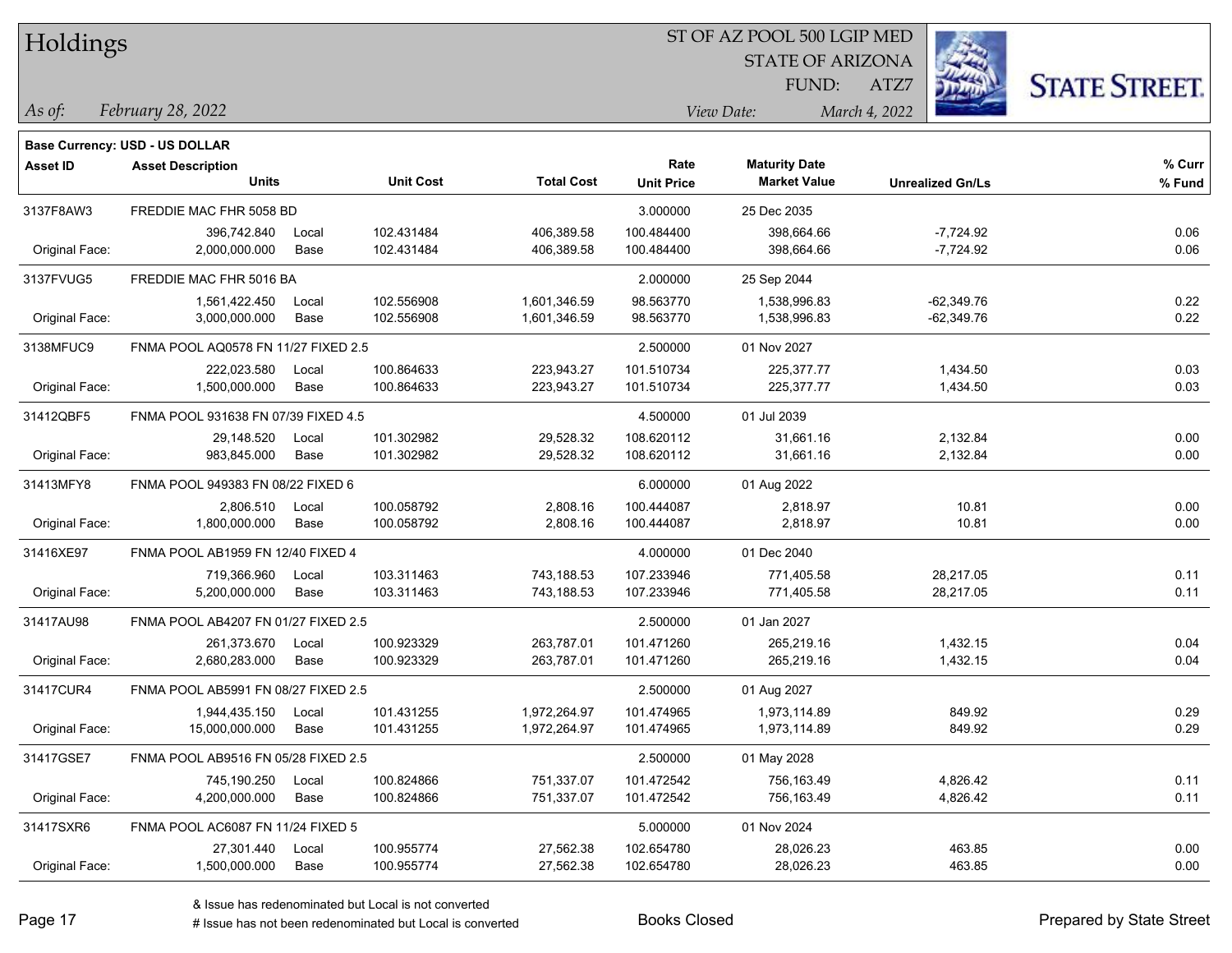| Holdings |
|----------|
|          |

STATE OF ARIZONA FUND:



*February 28, 2022 As of: View Date: March 4, 2022*

**Base Currency: USD - US DOLLAR**

ATZ7

| Asset ID       | <b>Asset Description</b>            |       |                  |                   | Rate              | <b>Maturity Date</b> |                         | % Curr |
|----------------|-------------------------------------|-------|------------------|-------------------|-------------------|----------------------|-------------------------|--------|
|                | <b>Units</b>                        |       | <b>Unit Cost</b> | <b>Total Cost</b> | <b>Unit Price</b> | <b>Market Value</b>  | <b>Unrealized Gn/Ls</b> | % Fund |
| 31417VTG8      | FNMA POOL AC8650 FN 01/25 FIXED 4   |       |                  |                   | 4.000000          | 01 Jan 2025          |                         |        |
|                | 47,307.460                          | Local | 100.603478       | 47,592.95         | 103.742964        | 49,078.16            | 1,485.21                | 0.01   |
| Original Face: | 3,200,000.000                       | Base  | 100.603478       | 47,592.95         | 103.742964        | 49,078.16            | 1,485.21                | 0.01   |
| 31418ACU0      | FNMA POOL MA0982 FN 02/27 FIXED 3.5 |       |                  |                   | 3.500000          | 01 Feb 2027          |                         |        |
|                | 55,781.550                          | Local | 101.806242       | 56,789.10         | 103.404829        | 57,680.82            | 891.72                  | 0.01   |
| Original Face: | 765,534.000                         | Base  | 101.806242       | 56,789.10         | 103.404829        | 57,680.82            | 891.72                  | 0.01   |
| 31418AHW1      | FNMA POOL MA1144 FN 08/27 FIXED 2.5 |       |                  |                   | 2.500000          | 01 Aug 2027          |                         |        |
|                | 499,851.020                         | Local | 101.428640       | 506,992.09        | 101.462042        | 507,159.05           | 166.96                  | 0.07   |
| Original Face: | 5,157,070.000                       | Base  | 101.428640       | 506,992.09        | 101.462042        | 507,159.05           | 166.96                  | 0.07   |
| 31418RFS5      | FNMA POOL AD3776 FN 03/25 FIXED 4.5 |       |                  |                   | 4.500000          | 01 Mar 2025          |                         |        |
|                | 56,711.800                          | Local | 100.734151       | 57,128.15         | 104.387682        | 59,200.13            | 2,071.98                | 0.01   |
| Original Face: | 5,000,000.000                       | Base  | 100.734151       | 57,128.15         | 104.387682        | 59,200.13            | 2,071.98                | 0.01   |
| 31419AJM0      | FNMA POOL AE0267 FN 08/25 FIXED VAR |       |                  |                   | 4.000000          | 01 Aug 2025          |                         |        |
|                | 118,743.650                         | Local | 101.080504       | 120,026.68        | 103.793506        | 123,248.20           | 3,221.52                | 0.02   |
| Original Face: | 5,000,000.000                       | Base  | 101.080504       | 120,026.68        | 103.793506        | 123,248.20           | 3,221.52                | 0.02   |
| 31419BBT1      | FNMA POOL AE0949 FN 02/41 FIXED VAR |       |                  |                   | 4.000000          | 01 Feb 2041          |                         |        |
|                | 165,008.540                         | Local | 103.124050       | 170,163.49        | 107.192974        | 176,877.56           | 6,714.07                | 0.03   |
| Original Face: | 2,000,000.000                       | Base  | 103.124050       | 170,163.49        | 107.192974        | 176,877.56           | 6,714.07                | 0.03   |
| 31419CZL0      | FNMA POOL AE2546 FN 09/40 FIXED 4.5 |       |                  |                   | 4.500000          | 01 Sep 2040          |                         |        |
|                | 70,957.150                          | Local | 102.965635       | 73,061.48         | 106.843692        | 75,813.24            | 2,751.76                | 0.01   |
| Original Face: | 5,000,000.000                       | Base  | 102.965635       | 73.061.48         | 106.843692        | 75,813.24            | 2,751.76                | 0.01   |
| 31419JM47      | FNMA POOL AE7578 FN 11/40 FIXED 4.5 |       |                  |                   | 4.500000          | 01 Nov 2040          |                         |        |
|                | 963,807.920                         | Local | 105.875761       | 1,020,438.97      | 107.912028        | 1,040,064.67         | 19,625.70               | 0.15   |
| Original Face: | 14,750,000.000                      | Base  | 105.875761       | 1,020,438.97      | 107.912028        | 1,040,064.67         | 19,625.70               | 0.15   |
| 31419KU78      | FNMA POOL AE8705 FN 11/25 FIXED 3   |       |                  |                   | 3.000000          | 01 Nov 2025          |                         |        |
|                | 65,653.300                          | Local | 100.630920       | 66,067.52         | 102.622410        | 67,375.00            | 1,307.48                | 0.01   |
| Original Face: | 2,000,000.000                       | Base  | 100.630920       | 66,067.52         | 102.622410        | 67,375.00            | 1,307.48                | 0.01   |
| 31422XTW2      | FARMER MAC NOTES 02/27 2            |       |                  |                   | 2.000000          | 25 Feb 2027          |                         |        |
|                | 2,000,000.000                       | Local | 100.000000       | 2,000,000.00      | 99.582740         | 1,991,654.80         | $-8,345.20$             | 0.29   |
|                |                                     | Base  | 100.000000       | 2,000,000.00      | 99.582740         | 1,991,654.80         | $-8,345.20$             | 0.29   |

# Issue has not been redenominated but Local is converted Books Closed Prepared by State Street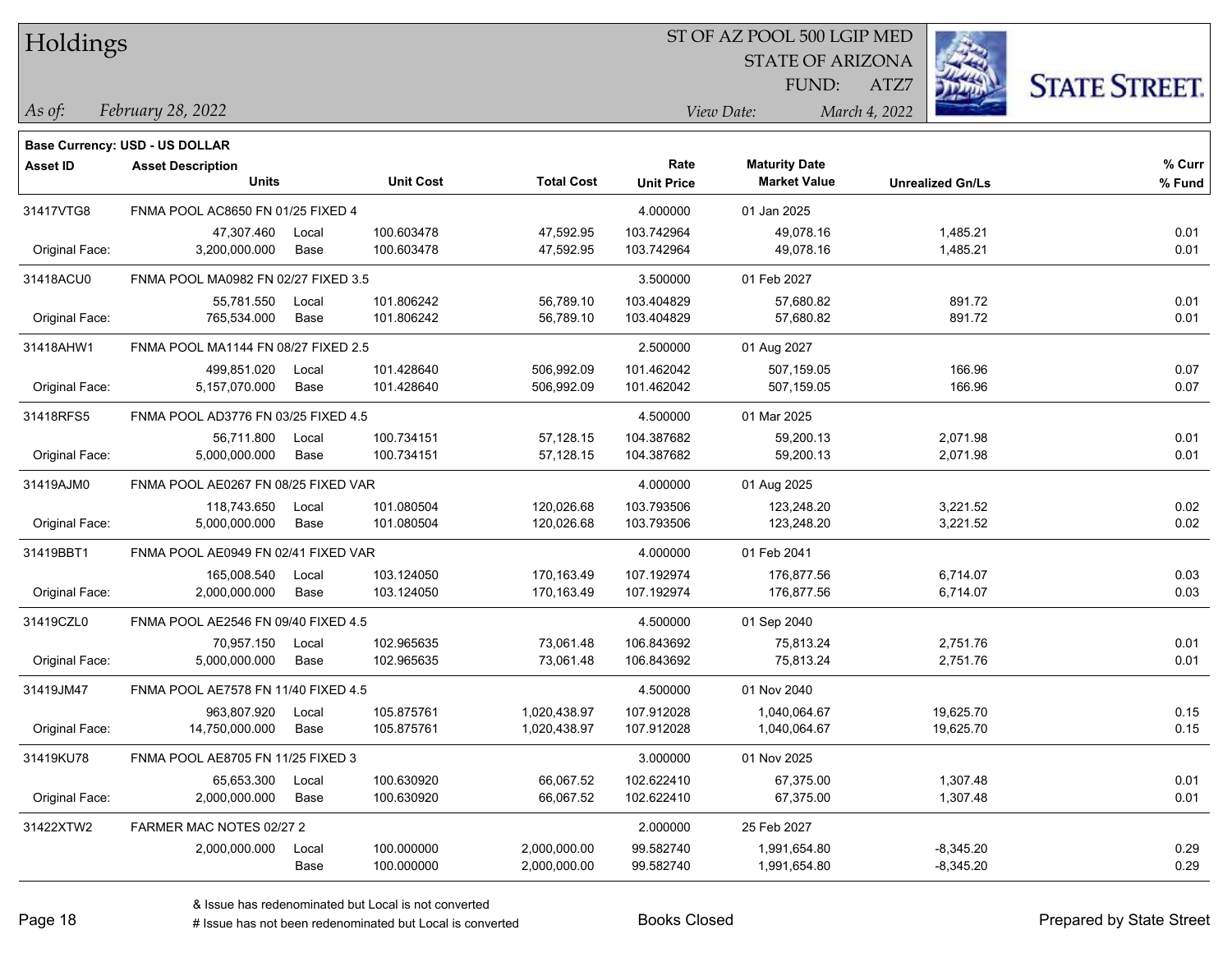| Holdings        |                                                  |       |                  |                   |                   | ST OF AZ POOL 500 LGIP MED |                         |                      |
|-----------------|--------------------------------------------------|-------|------------------|-------------------|-------------------|----------------------------|-------------------------|----------------------|
|                 |                                                  |       |                  |                   |                   | <b>STATE OF ARIZONA</b>    |                         |                      |
|                 |                                                  |       |                  |                   |                   | FUND:                      | ATZ7                    | <b>STATE STREET.</b> |
| As of:          | February 28, 2022                                |       |                  |                   |                   | View Date:                 | March 4, 2022           |                      |
|                 | <b>Base Currency: USD - US DOLLAR</b>            |       |                  |                   |                   |                            |                         |                      |
| <b>Asset ID</b> | <b>Asset Description</b>                         |       |                  |                   | Rate              | <b>Maturity Date</b>       |                         | % Curr               |
|                 | <b>Units</b>                                     |       | <b>Unit Cost</b> | <b>Total Cost</b> | <b>Unit Price</b> | <b>Market Value</b>        | <b>Unrealized Gn/Ls</b> | % Fund               |
| 341081GD3       | FLORIDA POWER + LIGHT CO SR UNSECURED 05/23 VAR  |       |                  |                   | 0.300000          | 10 May 2023                |                         |                      |
|                 | 3,000,000.000                                    | Local | 100.000000       | 3,000,000.00      | 100.000008        | 3,000,000.24               | 0.24                    | 0.44                 |
|                 |                                                  | Base  | 100.000000       | 3,000,000.00      | 100.000008        | 3,000,000.24               | 0.24                    | 0.44                 |
| 38141GXZ2       | GOLDMAN SACHS GROUP INC SR UNSECURED 03/24 VAR   |       |                  |                   | 0.673000          | 08 Mar 2024                |                         |                      |
|                 | 3,000,000.000                                    | Local | 100.000000       | 3,000,000.00      | 98.726791         | 2,961,803.73               | $-38,196.27$            | 0.43                 |
|                 |                                                  | Base  | 100.000000       | 3,000,000.00      | 98.726791         | 2,961,803.73               | $-38,196.27$            | 0.43                 |
| 38150AEH4       | GOLDMAN SACHS GROUP INC SR UNSECURED 11/25 VAR   |       |                  |                   | 0.800000          | 24 Nov 2025                |                         |                      |
|                 | 3,000,000.000                                    | Local | 100.000000       | 3,000,000.00      | 93.724202         | 2,811,726.06               | -188,273.94             | 0.41                 |
|                 |                                                  | Base  | 100.000000       | 3,000,000.00      | 93.724202         | 2,811,726.06               | -188,273.94             | 0.41                 |
| 38150AFG5       | GOLDMAN SACHS GROUP INC SR UNSECURED 04/26 VAR   |       |                  |                   | 1.350000          | 30 Apr 2026                |                         |                      |
|                 | 3,000,000.000                                    | Local | 100.000000       | 3,000,000.00      | 94.217521         | 2,826,525.63               | $-173,474.37$           | 0.41                 |
|                 |                                                  | Base  | 100.000000       | 3,000,000.00      | 94.217521         | 2,826,525.63               | -173,474.37             | 0.41                 |
| 38150AG82       | GOLDMAN SACHS GROUP INC SR UNSECURED 06/26 1.4   |       |                  |                   | 1.400000          | 16 Jun 2026                |                         |                      |
|                 | 3,000,000.000                                    | Local | 100.000000       | 3,000,000.00      | 93.068615         | 2,792,058.45               | $-207,941.55$           | 0.41                 |
|                 |                                                  | Base  | 100.000000       | 3,000,000.00      | 93.068615         | 2,792,058.45               | $-207,941.55$           | 0.41                 |
| 38150AHZ1       | GOLDMAN SACHS GROUP INC SR UNSECURED 10/24 1     |       |                  |                   | 1.000000          | 07 Oct 2024                |                         |                      |
|                 | 3,000,000.000                                    | Local | 99.939726        | 2,998,191.77      | 96.724613         | 2,901,738.39               | $-96,453.38$            | 0.42                 |
|                 |                                                  | Base  | 99.939726        | 2,998,191.77      | 96.724613         | 2,901,738.39               | $-96,453.38$            | 0.42                 |
| 38150AJH9       | GOLDMAN SACHS GROUP INC SR UNSECURED 11/23 1     |       |                  |                   | 1.000000          | 15 Nov 2023                |                         |                      |
|                 | 5,000,000.000                                    | Local | 100.000000       | 5,000,000.00      | 97.816964         | 4,890,848.20               | $-109, 151.80$          | 0.71                 |
|                 |                                                  | Base  | 100.000000       | 5,000,000.00      | 97.816964         | 4,890,848.20               | $-109, 151.80$          | 0.71                 |
| 38150AKC8       | GOLDMAN SACHS GROUP INC SR UNSECURED 01/25 VAR   |       |                  |                   | 0.950000          | 31 Jan 2025                |                         |                      |
|                 | 3,000,000.000                                    | Local | 100.000000       | 3,000,000.00      | 99.480080         | 2,984,402.40               | $-15,597.60$            | 0.43                 |
|                 |                                                  | Base  | 100.000000       | 3,000,000.00      | 99.480080         | 2,984,402.40               | $-15,597.60$            | 0.43                 |
| 38150AKG9       | GOLDMAN SACHS GROUP INC SR UNSECURED 02/25 2.125 |       |                  |                   | 2.125000          | 14 Feb 2025                |                         |                      |
|                 | 5,000,000.000                                    | Local | 100.000000       | 5,000,000.00      | 99.492675         | 4,974,633.75               | $-25,366.25$            | 0.72                 |
|                 |                                                  | Base  | 100.000000       | 5,000,000.00      | 99.492675         | 4,974,633.75               | $-25,366.25$            | 0.72                 |
| 38378KBF5       | GOVERNMENT NATIONAL MORTGAGE A GNR 2013 30 A     |       |                  |                   | 1.500000          | 16 May 2042                |                         |                      |
|                 | 578,061.560                                      | Local | 98.980036        | 572,165.54        | 99.894690         | 577,452.80                 | 5,287.26                | 0.08                 |
| Original Face:  | 4,000,000.000                                    | Base  | 98.980036        | 572,165.54        | 99.894690         | 577,452.80                 | 5,287.26                | 0.08                 |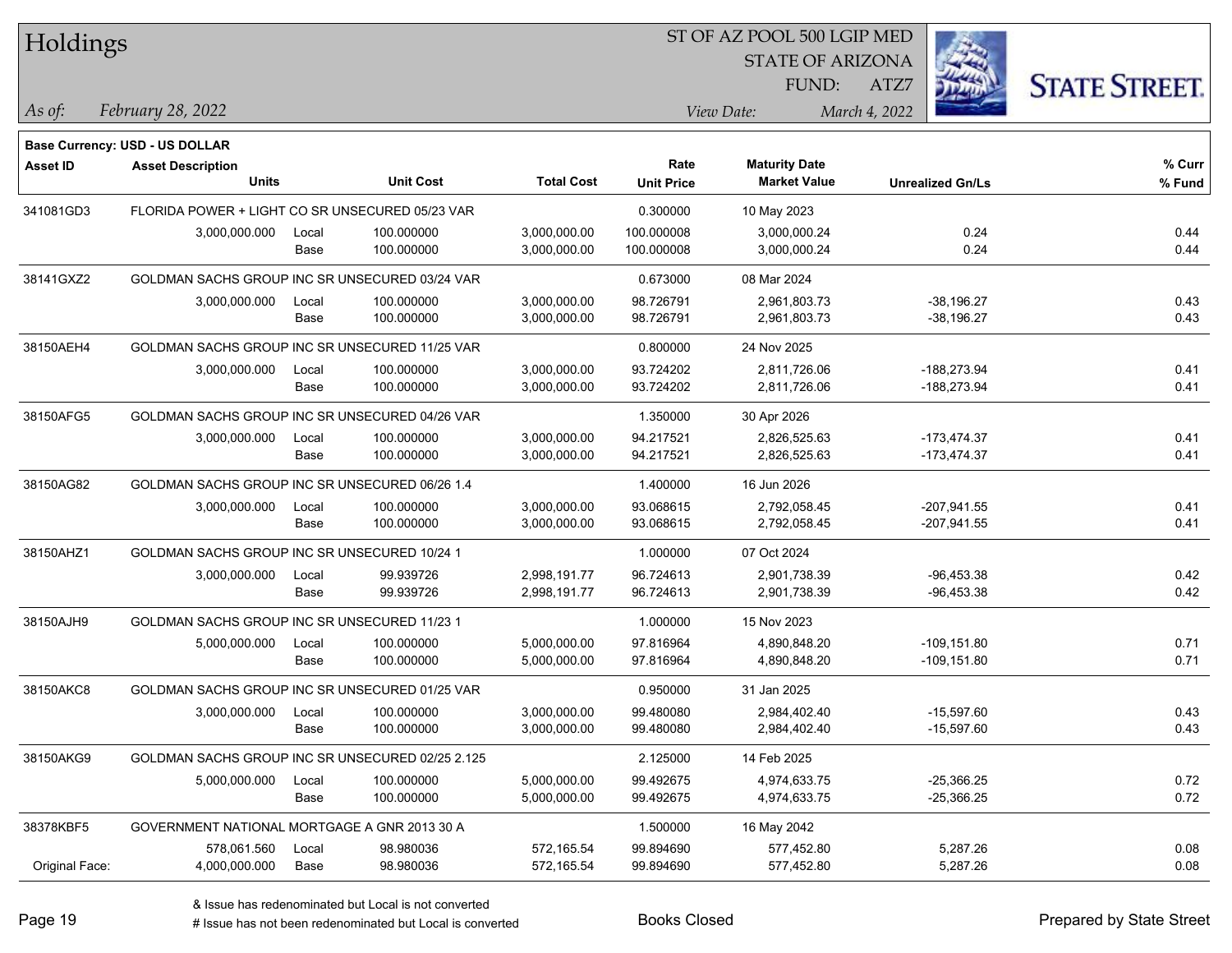| Holdings |
|----------|
|          |

STATE OF ARIZONA FUND:

ATZ7



*February 28, 2022 As of: View Date: March 4, 2022*

|                 | <b>Base Currency: USD - US DOLLAR</b>          |       |                  |                   |                   |                      |                         |        |
|-----------------|------------------------------------------------|-------|------------------|-------------------|-------------------|----------------------|-------------------------|--------|
| <b>Asset ID</b> | <b>Asset Description</b>                       |       |                  |                   | Rate              | <b>Maturity Date</b> |                         | % Curr |
|                 | <b>Units</b>                                   |       | <b>Unit Cost</b> | <b>Total Cost</b> | <b>Unit Price</b> | <b>Market Value</b>  | <b>Unrealized Gn/Ls</b> | % Fund |
| 38378KDJ5       | GOVERNMENT NATIONAL MORTGAGE A GNR 2013 46 AB  |       |                  |                   | 1.723000          | 16 Aug 2042          |                         |        |
|                 | 182,723.930                                    | Local | 99.228147        | 181,313.57        | 99.857840         | 182,464.17           | 1,150.60                | 0.03   |
| Original Face:  | 1,900,000.000                                  | Base  | 99.228147        | 181,313.57        | 99.857840         | 182,464.17           | 1,150.60                | 0.03   |
| 38379KTC2       | GOVERNMENT NATIONAL MORTGAGE A GNR 2015 85 AF  |       |                  |                   | 2.400000          | 16 May 2044          |                         |        |
|                 | 83,314.560                                     | Local | 99.605411        | 82,985.81         | 100.071330        | 83,373.99            | 388.18                  | 0.01   |
| Original Face:  | 3,050,000.000                                  | Base  | 99.605411        | 82,985.81         | 100.071330        | 83,373.99            | 388.18                  | 0.01   |
| 38379U5P7       | GOVERNMENT NATIONAL MORTGAGE A GNR 2017 20 AG  |       |                  |                   | 2.000000          | 16 Aug 2048          |                         |        |
|                 | 900,687.360                                    | Local | 99.368850        | 895,002.67        | 99.780500         | 898,710.35           | 3,707.68                | 0.13   |
| Original Face:  | 3,000,000.000                                  | Base  | 99.368850        | 895,002.67        | 99.780500         | 898,710.35           | 3,707.68                | 0.13   |
| 38380LD26       | GOVERNMENT NATIONAL MORTGAGE A GNR 2019 H15 GA |       |                  |                   | 2.250000          | 20 Aug 2069          |                         |        |
|                 | 1,034,442.450                                  | Local | 102.812726       | 1,063,538.48      | 100.127125        | 1,035,757.48         | $-27,781.00$            | 0.15   |
| Original Face:  | 3,000,000.000                                  | Base  | 102.812726       | 1,063,538.48      | 100.127125        | 1,035,757.48         | $-27,781.00$            | 0.15   |
| 38380LN25       | GOVERNMENT NATIONAL MORTGAGE A GNR 2019 H18 KA |       |                  |                   | 2.200000          | 20 Nov 2069          |                         |        |
|                 | 538,857.030                                    | Local | 100.402921       | 541,028.20        | 100.197203        | 539,919.67           | $-1,108.53$             | 0.08   |
| Original Face:  | 1,000,000.000                                  | Base  | 100.402921       | 541,028.20        | 100.197203        | 539,919.67           | $-1,108.53$             | 0.08   |
| 41284NAB6       | HARLEY DAVIDSON MOTORCYCLE TRU HDMOT 2021 A A2 |       |                  |                   | 0.220000          | 15 Apr 2024          |                         |        |
|                 | 717,672.880                                    | Local | 99.992899        | 717,621.92        | 99.953140         | 717,336.58           | $-285.34$               | 0.10   |
| Original Face:  | 2,750,000.000                                  | Base  | 99.992899        | 717,621.92        | 99.953140         | 717,336.58           | $-285.34$               | 0.10   |
| 459058HC0       | INTL BK RECON + DEVELOP SR UNSECURED 08/24 VAR |       |                  |                   | 0.350000          | 06 Aug 2024          |                         |        |
|                 | 3,000,000.000                                  | Local | 100.047305       | 3,001,419.14      | 100.467000        | 3,014,010.00         | 12,590.86               | 0.44   |
|                 |                                                | Base  | 100.047305       | 3,001,419.14      | 100.467000        | 3,014,010.00         | 12,590.86               | 0.44   |
| 459200KM2       | IBM CORP SR UNSECURED 02/27 2.2                |       |                  |                   | 2.200000          | 09 Feb 2027          |                         |        |
|                 | 2,000,000.000                                  | Local | 99.986149        | 1,999,722.97      | 99.322122         | 1,986,442.44         | $-13,280.53$            | 0.29   |
|                 |                                                | Base  | 99.986149        | 1,999,722.97      | 99.322122         | 1,986,442.44         | $-13,280.53$            | 0.29   |
| 46625HRL6       | JPMORGAN CHASE + CO SR UNSECURED 05/23 2.7     |       |                  |                   | 2.700000          | 18 May 2023          |                         |        |
|                 | 3,000,000.000                                  | Local | 99.556584        | 2,986,697.53      | 101.156632        | 3,034,698.96         | 48,001.43               | 0.44   |
|                 |                                                | Base  | 99.556584        | 2,986,697.53      | 101.156632        | 3,034,698.96         | 48,001.43               | 0.44   |
| 478160CN2       | JOHNSON + JOHNSON SR UNSECURED 09/25 0.55      |       |                  |                   | 0.550000          | 01 Sep 2025          |                         |        |
|                 | 2,000,000.000                                  | Local | 99.924450        | 1,998,489.00      | 95.334178         | 1,906,683.56         | $-91,805.44$            | 0.28   |
|                 |                                                | Base  | 99.924450        | 1,998,489.00      | 95.334178         | 1,906,683.56         | $-91,805.44$            | 0.28   |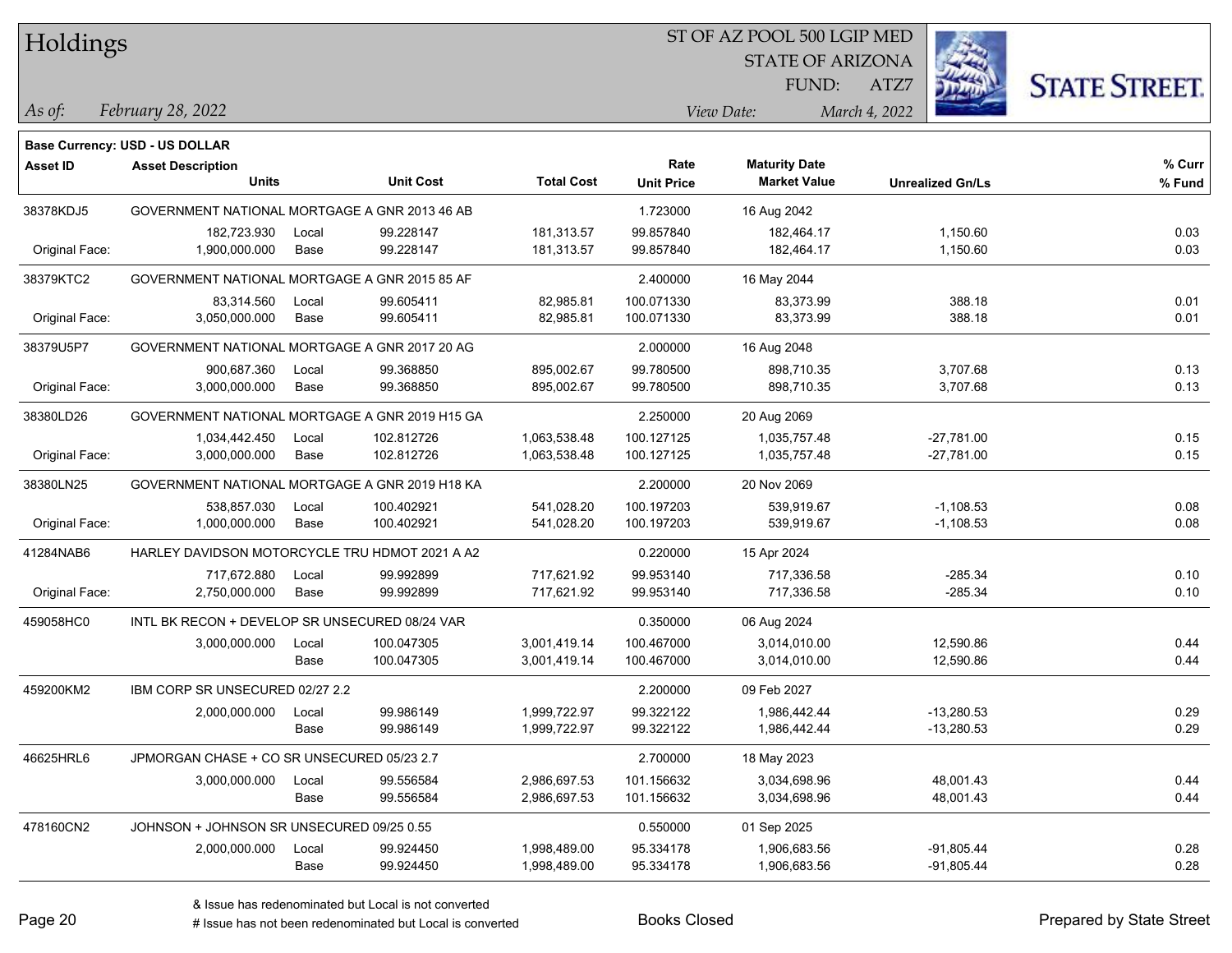| Holdings        |                                                            |       |                  |                   |                   | ST OF AZ POOL 500 LGIP MED |                         |                      |
|-----------------|------------------------------------------------------------|-------|------------------|-------------------|-------------------|----------------------------|-------------------------|----------------------|
|                 |                                                            |       |                  |                   |                   | <b>STATE OF ARIZONA</b>    |                         |                      |
|                 |                                                            |       |                  |                   |                   | FUND:                      | ATZ7                    | <b>STATE STREET.</b> |
| $\vert$ As of:  | February 28, 2022                                          |       |                  |                   |                   | View Date:                 | March 4, 2022           |                      |
|                 |                                                            |       |                  |                   |                   |                            |                         |                      |
| <b>Asset ID</b> | Base Currency: USD - US DOLLAR<br><b>Asset Description</b> |       |                  |                   | Rate              | <b>Maturity Date</b>       |                         | $%$ Curr             |
|                 | <b>Units</b>                                               |       | <b>Unit Cost</b> | <b>Total Cost</b> | <b>Unit Price</b> | <b>Market Value</b>        | <b>Unrealized Gn/Ls</b> | % Fund               |
| 48128GV56       | JPMORGAN CHASE + CO SR UNSECURED 08/25 0.8                 |       |                  |                   | 0.800000          | 18 Aug 2025                |                         |                      |
|                 | 2,000,000.000                                              | Local | 100.000000       | 2,000,000.00      | 94.152172         | 1.883.043.44               | -116,956.56             | 0.27                 |
|                 |                                                            | Base  | 100.000000       | 2,000,000.00      | 94.152172         | 1,883,043.44               | $-116,956.56$           | 0.27                 |
| 49327M2Z6       | KEY BANK NA SR UNSECURED 03/23 1.25                        |       |                  |                   | 1.250000          | 10 Mar 2023                |                         |                      |
|                 | 3,000,000.000                                              | Local | 99.984744        | 2,999,542.31      | 99.752034         | 2,992,561.02               | $-6,981.29$             | 0.44                 |
|                 |                                                            | Base  | 99.984744        | 2,999,542.31      | 99.752034         | 2,992,561.02               | $-6,981.29$             | 0.44                 |
| 59217GEE5       | MET LIFE GLOB FUNDING I SECURED 144A 01/23 1.95            |       |                  |                   | 1.950000          | 13 Jan 2023                |                         |                      |
|                 | 3,000,000.000                                              | Local | 99.987524        | 2,999,625.71      | 100.498010        | 3,014,940.30               | 15,314.59               | 0.44                 |
|                 |                                                            | Base  | 99.987524        | 2,999,625.71      | 100.498010        | 3,014,940.30               | 15,314.59               | 0.44                 |
| 59217GEK1       | MET LIFE GLOB FUNDING I SECURED 144A 09/23 0.45            |       |                  |                   | 0.450000          | 01 Sep 2023                |                         |                      |
|                 | 2,335,000.000                                              | Local | 99.992680        | 2.334.829.08      | 98.194752         | 2,292,847.46               | -41,981.62              | 0.33                 |
|                 |                                                            | Base  | 99.992680        | 2,334,829.08      | 98.194752         | 2,292,847.46               | $-41,981.62$            | 0.33                 |
| 63743HEU2       | NATIONAL RURAL UTIL COOP SR UNSECURED 02/24 0.35           |       |                  |                   | 0.350000          | 08 Feb 2024                |                         |                      |
|                 | 5,000,000.000                                              | Local | 99.955323        | 4,997,766.16      | 97.152239         | 4,857,611.95               | $-140, 154.21$          | 0.71                 |
|                 |                                                            | Base  | 99.955323        | 4,997,766.16      | 97.152239         | 4,857,611.95               | $-140, 154.21$          | 0.71                 |
| 63743HEY4       | NATIONAL RURAL UTIL COOP SR UNSECURED 10/24 1              |       |                  |                   | 1.000000          | 18 Oct 2024                |                         |                      |
|                 | 2,000,000.000                                              | Local | 99.919517        | 1,998,390.33      | 97.448945         | 1,948,978.90               | $-49,411.43$            | 0.28                 |
|                 |                                                            | Base  | 99.919517        | 1,998,390.33      | 97.448945         | 1,948,978.90               | -49,411.43              | 0.28                 |
| 637639AB1       | NATIONAL SECS CLEARING SR UNSECURED 144A 04/25 1.5         |       |                  |                   | 1.500000          | 23 Apr 2025                |                         |                      |
|                 | 3,000,000.000                                              | Local | 99.877300        | 2,996,319.00      | 98.034359         | 2,941,030.77               | $-55,288.23$            | 0.43                 |
|                 |                                                            | Base  | 99.877300        | 2,996,319.00      | 98.034359         | 2,941,030.77               | $-55,288.23$            | 0.43                 |
| 637639AC9       | NATIONAL SECS CLEARING SR UNSECURED 144A 12/23 0.4         |       |                  |                   | 0.400000          | 07 Dec 2023                |                         |                      |
|                 | 2,000,000.000                                              | Local | 99.927700        | 1,998,553.99      | 97.609516         | 1,952,190.32               | -46,363.67              | 0.28                 |
|                 |                                                            | Base  | 99.927700        | 1,998,553.99      | 97.609516         | 1,952,190.32               | -46,363.67              | 0.28                 |
| 641062AQ7       | NESTLE HOLDINGS INC COMPANY GUAR 144A 01/24 0.375          |       |                  |                   | 0.375000          | 15 Jan 2024                |                         |                      |
|                 | 5,000,000.000                                              | Local | 99.864351        | 4,993,217.54      | 97.536739         | 4,876,836.95               | $-116,380.59$           | 0.71                 |
|                 |                                                            | Base  | 99.864351        | 4,993,217.54      | 97.536739         | 4,876,836.95               | -116,380.59             | 0.71                 |
| 64952WDL4       | NEW YORK LIFE GLOBAL FDG SECURED 144A 01/25 2              |       |                  |                   | 2.000000          | 22 Jan 2025                |                         |                      |
|                 | 5,000,000.000                                              | Local | 99.792106        | 4,989,605.30      | 99.410316         | 4,970,515.80               | $-19,089.50$            | 0.72                 |
|                 |                                                            | Base  | 99.792106        | 4,989,605.30      | 99.410316         | 4,970,515.80               | $-19,089.50$            | 0.72                 |

# Issue has not been redenominated but Local is converted Books Closed Prepared by State Street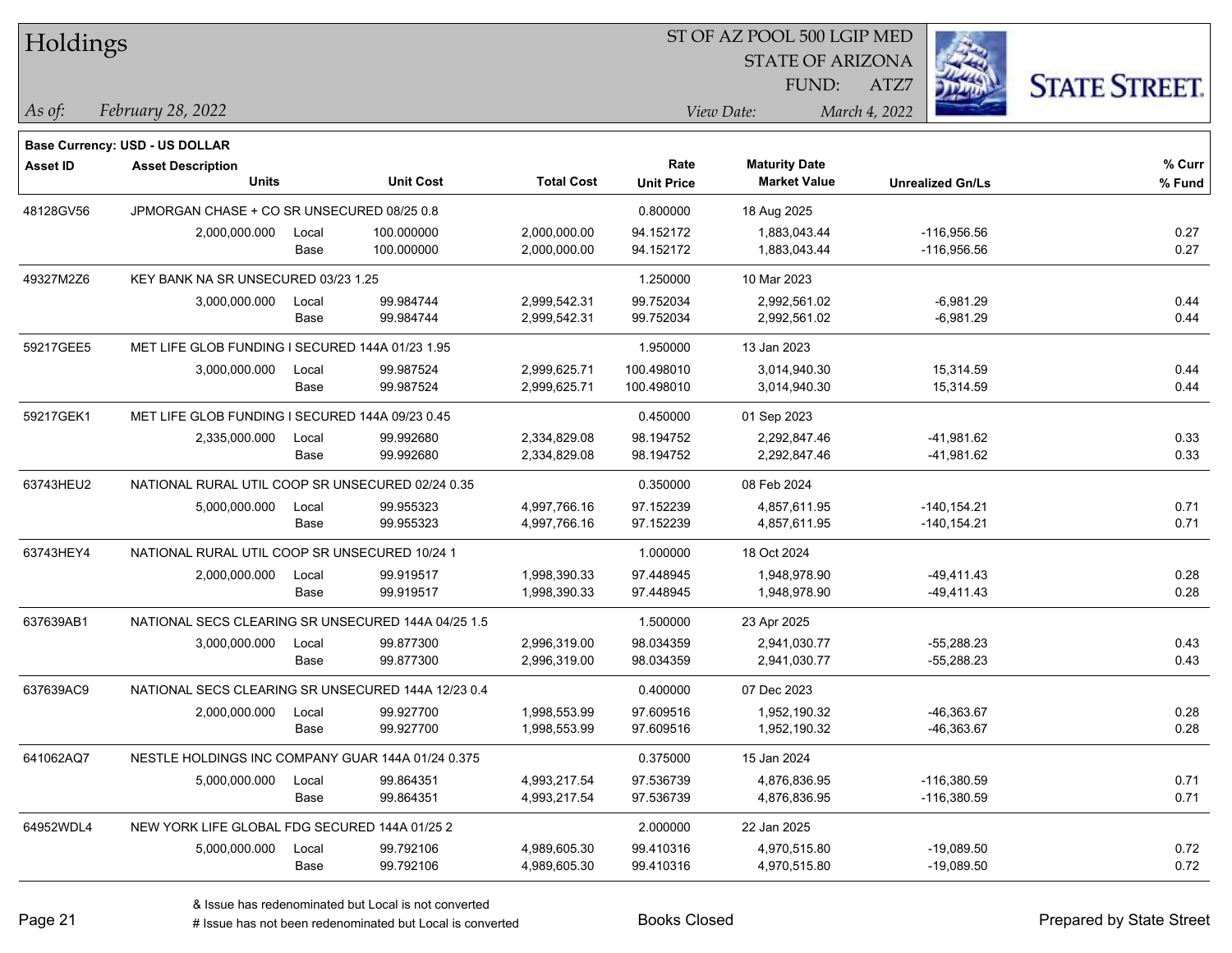| Holdings        |                                                                   |       |                  |                   |                   | ST OF AZ POOL 500 LGIP MED |                         |                      |
|-----------------|-------------------------------------------------------------------|-------|------------------|-------------------|-------------------|----------------------------|-------------------------|----------------------|
|                 |                                                                   |       |                  |                   |                   | <b>STATE OF ARIZONA</b>    |                         |                      |
|                 |                                                                   |       |                  |                   |                   | FUND:                      | ATZ7                    | <b>STATE STREET.</b> |
| $\vert$ As of:  | February 28, 2022                                                 |       |                  |                   |                   | View Date:                 | March 4, 2022           |                      |
|                 |                                                                   |       |                  |                   |                   |                            |                         |                      |
| <b>Asset ID</b> | <b>Base Currency: USD - US DOLLAR</b><br><b>Asset Description</b> |       |                  |                   | Rate              | <b>Maturity Date</b>       |                         | % Curr               |
|                 | <b>Units</b>                                                      |       | <b>Unit Cost</b> | <b>Total Cost</b> | <b>Unit Price</b> | <b>Market Value</b>        | <b>Unrealized Gn/Ls</b> | % Fund               |
| 65339KBU3       | NEXTERA ENERGY CAPITAL COMPANY GUAR 03/23 0.65                    |       |                  |                   | 0.650000          | 01 Mar 2023                |                         |                      |
|                 | 4,000,000.000                                                     | Local | 99.994888        | 3,999,795.52      | 99.035824         | 3,961,432.96               | $-38,362.56$            | 0.58                 |
|                 |                                                                   | Base  | 99.994888        | 3,999,795.52      | 99.035824         | 3,961,432.96               | $-38,362.56$            | 0.58                 |
| 67066GAK0       | NVIDIA CORP SR UNSECURED 06/23 0.309                              |       |                  |                   | 0.309000          | 15 Jun 2023                |                         |                      |
|                 | 5,000,000.000                                                     | Local | 100.000000       | 5,000,000.00      | 98.537812         | 4,926,890.60               | $-73,109.40$            | 0.72                 |
|                 |                                                                   | Base  | 100.000000       | 5,000,000.00      | 98.537812         | 4,926,890.60               | $-73,109.40$            | 0.72                 |
| 68389XBB0       | ORACLE CORP SR UNSECURED 05/22 2.5                                |       |                  |                   | 2.500000          | 15 May 2022                |                         |                      |
|                 | 2,000,000.000                                                     | Local | 100.025613       | 2,000,512.25      | 100.107173        | 2,002,143.46               | 1,631.21                | 0.29                 |
|                 |                                                                   | Base  | 100.025613       | 2,000,512.25      | 100.107173        | 2,002,143.46               | 1,631.21                | 0.29                 |
| 68389XCC7       | ORACLE CORP SR UNSECURED 03/26 1.65                               |       |                  |                   | 1.650000          | 25 Mar 2026                |                         |                      |
|                 | 2,000,000.000                                                     | Local | 99.961125        | 1,999,222.50      | 95.878007         | 1,917,560.14               | $-81,662.36$            | 0.28                 |
|                 |                                                                   | Base  | 99.961125        | 1,999,222.50      | 95.878007         | 1,917,560.14               | $-81,662.36$            | 0.28                 |
| 713448FB9       | PEPSICO INC SR UNSECURED 10/23 0.4                                |       |                  |                   | 0.400000          | 07 Oct 2023                |                         |                      |
|                 | 2,000,000.000                                                     | Local | 99.969548        | 1,999,390.96      | 97.785680         | 1,955,713.60               | -43,677.36              | 0.28                 |
|                 |                                                                   | Base  | 99.969548        | 1,999,390.96      | 97.785680         | 1,955,713.60               | -43,677.36              | 0.28                 |
| 723484AH4       | PINNACLE WEST CAPITAL SR UNSECURED 06/25 1.3                      |       |                  |                   | 1.300000          | 15 Jun 2025                |                         |                      |
|                 | 3,000,000.000                                                     | Local | 99.993469        | 2,999,804.07      | 96.056156         | 2,881,684.68               | $-118, 119.39$          | 0.42                 |
|                 |                                                                   | Base  | 99.993469        | 2,999,804.07      | 96.056156         | 2,881,684.68               | -118,119.39             | 0.42                 |
| 74256LEM7       | PRINCIPAL LFE GLB FND II SECURED 144A 04/24 VAR                   |       |                  |                   | 0.500000          | 12 Apr 2024                |                         |                      |
|                 | 2,500,000.000                                                     | Local | 100.000000       | 2,500,000.00      | 100.192263        | 2,504,806.58               | 4,806.58                | 0.36                 |
|                 |                                                                   | Base  | 100.000000       | 2,500,000.00      | 100.192263        | 2,504,806.58               | 4,806.58                | 0.36                 |
| 742718FP9       | PROCTER + GAMBLE CO/THE SR UNSECURED 04/26 1                      |       |                  |                   | 1.000000          | 23 Apr 2026                |                         |                      |
|                 | 2,000,000.000                                                     | Local | 99.967664        | 1,999,353.27      | 96.193790         | 1,923,875.80               | $-75,477.47$            | 0.28                 |
|                 |                                                                   | Base  | 99.967664        | 1,999,353.27      | 96.193790         | 1,923,875.80               | $-75,477.47$            | 0.28                 |
| 771196BR2       | ROCHE HOLDINGS INC COMPANY GUAR 144A 03/24 VAR                    |       |                  |                   | 0.290000          | 05 Mar 2024                |                         |                      |
|                 | 3,000,000.000                                                     | Local | 100.000000       | 3,000,000.00      | 100.055549        | 3,001,666.47               | 1,666.47                | 0.44                 |
|                 |                                                                   | Base  | 100.000000       | 3,000,000.00      | 100.055549        | 3,001,666.47               | 1,666.47                | 0.44                 |
| 78013XGQ5       | ROYAL BANK OF CANADA SR UNSECURED 03/23 VAR                       |       |                  |                   | 0.580130          | 06 Mar 2023                |                         |                      |
|                 | 5,000,000.000                                                     | Local | 100.000000       | 5,000,000.00      | 99.800210         | 4,990,010.50               | $-9,989.50$             | 0.73                 |
|                 |                                                                   | Base  | 100.000000       | 5,000,000.00      | 99.800210         | 4,990,010.50               | $-9,989.50$             | 0.73                 |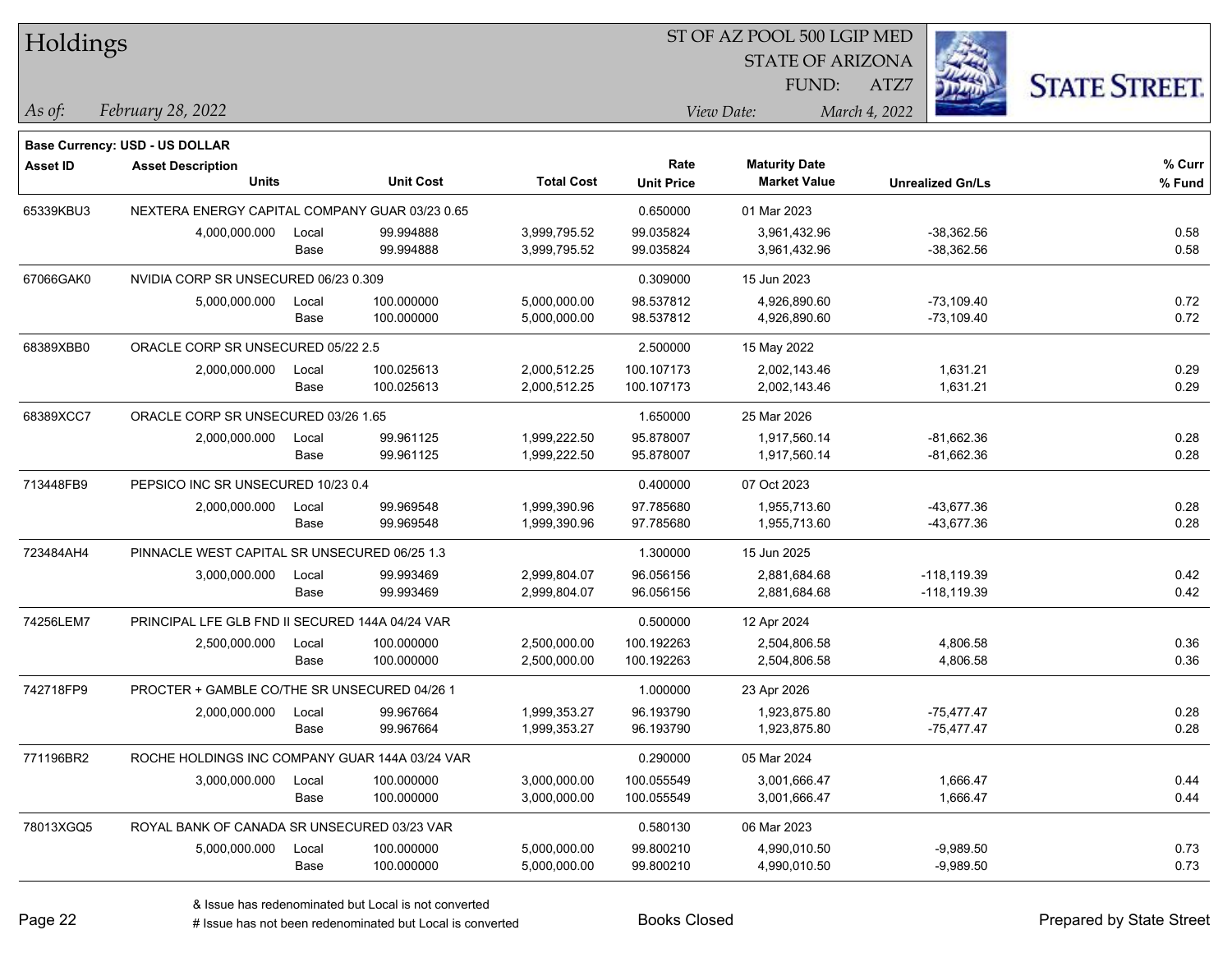| Holdings        |                                                 |       |                  |                   |                   | ST OF AZ POOL 500 LGIP MED |                         |                      |
|-----------------|-------------------------------------------------|-------|------------------|-------------------|-------------------|----------------------------|-------------------------|----------------------|
|                 |                                                 |       |                  |                   |                   | <b>STATE OF ARIZONA</b>    |                         |                      |
|                 |                                                 |       |                  |                   |                   | FUND:                      | ATZ7                    | <b>STATE STREET.</b> |
| As of:          | February 28, 2022                               |       |                  |                   |                   | View Date:                 | March 4, 2022           |                      |
|                 | <b>Base Currency: USD - US DOLLAR</b>           |       |                  |                   |                   |                            |                         |                      |
| <b>Asset ID</b> | <b>Asset Description</b>                        |       |                  |                   | Rate              | <b>Maturity Date</b>       |                         | % Curr               |
|                 | <b>Units</b>                                    |       | <b>Unit Cost</b> | <b>Total Cost</b> | <b>Unit Price</b> | <b>Market Value</b>        | <b>Unrealized Gn/Ls</b> | % Fund               |
| 78014RCM0       | ROYAL BANK OF CANADA SR UNSECURED 03/25 VAR     |       |                  |                   | 1.500000          | 27 Mar 2025                |                         |                      |
|                 | 3,000,000.000                                   | Local | 100.000000       | 3,000,000.00      | 97.829000         | 2,934,870.00               | $-65,130.00$            | 0.43                 |
|                 |                                                 | Base  | 100.000000       | 3,000,000.00      | 97.829000         | 2,934,870.00               | $-65,130.00$            | 0.43                 |
| 78014RDA5       | ROYAL BANK OF CANADA SR UNSECURED 08/25 VAR     |       |                  |                   | 0.550000          | 18 Aug 2025                |                         |                      |
|                 | 3,000,000.000                                   | Local | 100.000000       | 3,000,000.00      | 95.189200         | 2,855,676.00               | $-144,324.00$           | 0.42                 |
|                 |                                                 | Base  | 100.000000       | 3,000,000.00      | 95.189200         | 2,855,676.00               | $-144,324.00$           | 0.42                 |
| 78014RDX5       | ROYAL BANK OF CANADA SR UNSECURED 02/25 VAR     |       |                  |                   | 1.583000          | 14 Feb 2025                |                         |                      |
|                 | 5,000,000.000                                   | Local | 100.000000       | 5,000,000.00      | 100.000000        | 5,000,000.00               | 0.00                    | 0.73                 |
|                 |                                                 | Base  | 100.000000       | 5,000,000.00      | 100.000000        | 5,000,000.00               | 0.00                    | 0.73                 |
| 78016EZX8       | ROYAL BANK OF CANADA SR UNSECURED 10/24 0.75    |       |                  |                   | 0.750000          | 07 Oct 2024                |                         |                      |
|                 | 2,000,000.000                                   | Local | 99.884486        | 1,997,689.71      | 96.635680         | 1,932,713.60               | $-64,976.11$            | 0.28                 |
|                 |                                                 | Base  | 99.884486        | 1,997,689.71      | 96.635680         | 1,932,713.60               | $-64,976.11$            | 0.28                 |
| 79466LAG9       | SALESFORCE.COM INC SR UNSECURED 07/24 0.625     |       |                  |                   | 0.625000          | 15 Jul 2024                |                         |                      |
|                 | 2,000,000.000                                   | Local | 99.981152        | 1,999,623.04      | 97.294401         | 1,945,888.02               | $-53,735.02$            | 0.28                 |
|                 |                                                 | Base  | 99.981152        | 1,999,623.04      | 97.294401         | 1,945,888.02               | $-53,735.02$            | 0.28                 |
| 822582CA8       | SHELL INTERNATIONAL FIN COMPANY GUAR 11/23 VAR  |       |                  |                   | 0.794860          | 13 Nov 2023                |                         |                      |
|                 | 1,950,000.000                                   | Local | 100.142951       | 1,952,787.55      | 100.362216        | 1,957,063.21               | 4,275.66                | 0.28                 |
|                 |                                                 | Base  | 100.142951       | 1,952,787.55      | 100.362216        | 1,957,063.21               | 4,275.66                | 0.28                 |
| 854502AP6       | STANLEY BLACK + DECKER I SR UNSECURED 02/25 2.3 |       |                  |                   | 2.300000          | 24 Feb 2025                |                         |                      |
|                 | 2,000,000.000                                   | Local | 99.865604        | 1,997,312.07      | 100.048156        | 2,000,963.12               | 3,651.05                | 0.29                 |
|                 |                                                 | Base  | 99.865604        | 1,997,312.07      | 100.048156        | 2,000,963.12               | 3,651.05                | 0.29                 |
| 855244AN9       | STARBUCKS CORP SR UNSECURED 03/23 3.1           |       |                  |                   | 3.100000          | 01 Mar 2023                |                         |                      |
|                 | 3,000,000.000                                   | Local | 99.994005        | 2.999.820.15      | 101.523620        | 3,045,708.60               | 45,888.45               | 0.44                 |
|                 |                                                 | Base  | 99.994005        | 2,999,820.15      | 101.523620        | 3,045,708.60               | 45,888.45               | 0.44                 |
| 855244AY5       | STARBUCKS CORP SR UNSECURED 05/22 1.3           |       |                  |                   | 1.300000          | 07 May 2022                |                         |                      |
|                 | 3,000,000.000                                   | Local | 99.993851        | 2,999,815.52      | 100.052405        | 3,001,572.15               | 1,756.63                | 0.44                 |
|                 |                                                 | Base  | 99.993851        | 2,999,815.52      | 100.052405        | 3,001,572.15               | 1,756.63                | 0.44                 |
| 855244BB4       | STARBUCKS CORP SR UNSECURED 02/24 VAR           |       |                  |                   | 0.470000          | 14 Feb 2024                |                         |                      |
|                 | 2,000,000.000                                   | Local | 100.000000       | 2,000,000.00      | 100.105800        | 2,002,116.00               | 2,116.00                | 0.29                 |
|                 |                                                 | Base  | 100.000000       | 2,000,000.00      | 100.105800        | 2,002,116.00               | 2,116.00                | 0.29                 |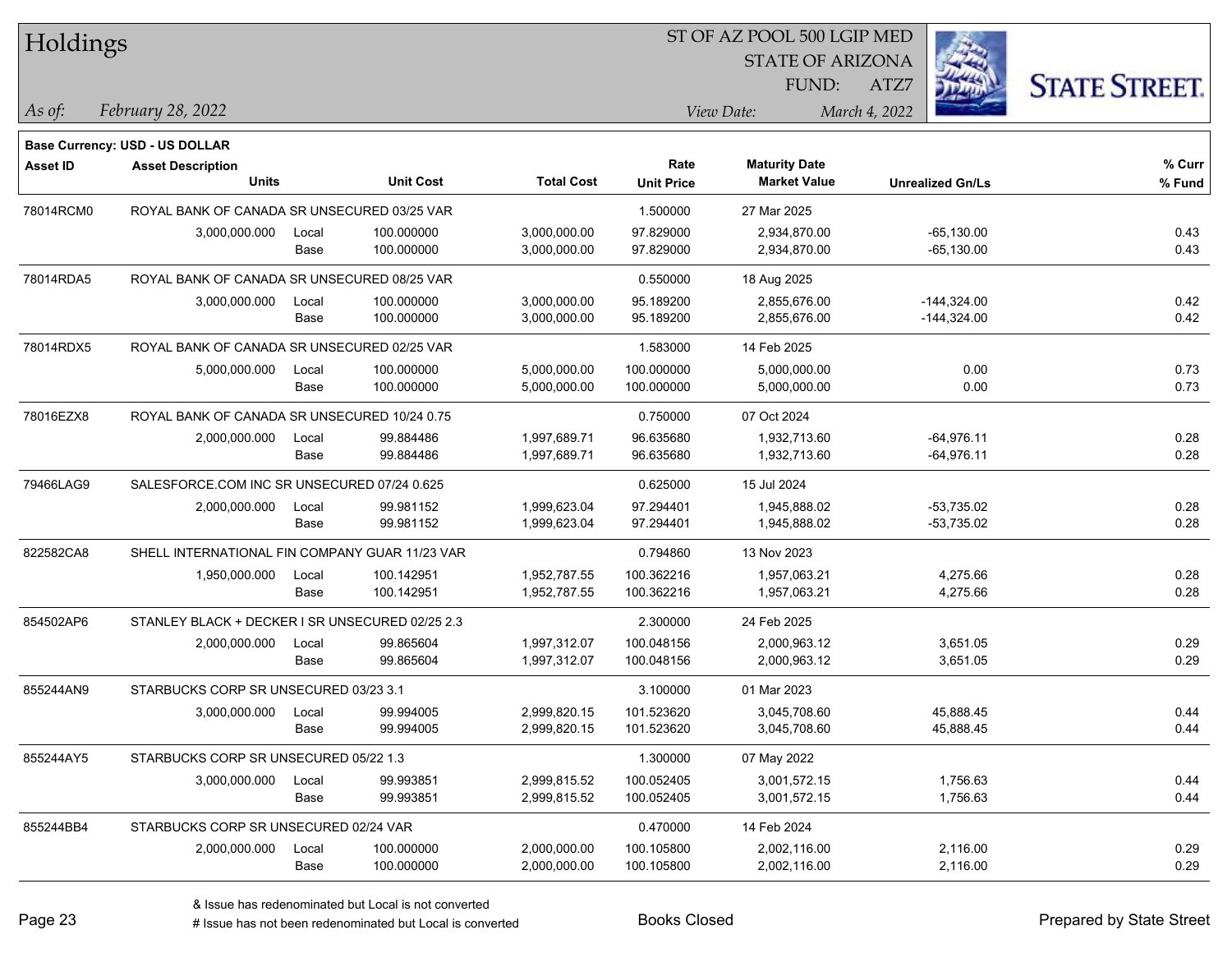| Holdings        |                                                  |       |                  |                   | 51 OF AZ POOL 500 LGIP MED |                         |                         |                      |  |  |
|-----------------|--------------------------------------------------|-------|------------------|-------------------|----------------------------|-------------------------|-------------------------|----------------------|--|--|
|                 |                                                  |       |                  |                   |                            | <b>STATE OF ARIZONA</b> | Ż.                      |                      |  |  |
|                 |                                                  |       |                  |                   |                            | FUND:                   | ATZ7                    | <b>STATE STREET.</b> |  |  |
| As of:          | February 28, 2022                                |       |                  |                   |                            | View Date:              | March 4, 2022           |                      |  |  |
|                 | Base Currency: USD - US DOLLAR                   |       |                  |                   |                            |                         |                         |                      |  |  |
| <b>Asset ID</b> | <b>Asset Description</b>                         |       |                  |                   | Rate                       | <b>Maturity Date</b>    |                         | % Curr               |  |  |
|                 | <b>Units</b>                                     |       | <b>Unit Cost</b> | <b>Total Cost</b> | <b>Unit Price</b>          | <b>Market Value</b>     | <b>Unrealized Gn/Ls</b> | % Fund               |  |  |
| 89114Q3J5       | TORONTO DOMINION BANK SR UNSECURED 07/22 VAR     |       |                  |                   | 0.608860                   | 22 Jul 2022             |                         |                      |  |  |
|                 | 3,000,000.000                                    | Local | 100.000000       | 3,000,000.00      | 100.068331                 | 3,002,049.93            | 2,049.93                | 0.44                 |  |  |
|                 |                                                  | Base  | 100.000000       | 3,000,000.00      | 100.068331                 | 3,002,049.93            | 2,049.93                | 0.44                 |  |  |
| 89114Q5A2       | TORONTO DOMINION BANK SR UNSECURED 08/24 VAR     |       |                  |                   | 2.450000                   | 14 Aug 2024             |                         |                      |  |  |
|                 | 3,000,000.000                                    | Local | 100.000000       | 3,000,000.00      | 99.619416                  | 2,988,582.48            | $-11,417.52$            | 0.43                 |  |  |
|                 |                                                  | Base  | 100.000000       | 3,000,000.00      | 99.619416                  | 2,988,582.48            | $-11,417.52$            | 0.43                 |  |  |
| 89114QCR7       | TORONTO DOMINION BANK SR UNSECURED 03/24 VAR     |       |                  |                   | 0.405000                   | 04 Mar 2024             |                         |                      |  |  |
|                 | 3,000,000.000                                    | Local | 100.000000       | 3,000,000.00      | 99.788000                  | 2,993,640.00            | $-6,360.00$             | 0.44                 |  |  |
|                 |                                                  | Base  | 100.000000       | 3,000,000.00      | 99.788000                  | 2,993,640.00            | $-6,360.00$             | 0.44                 |  |  |
| 89114RXN1       | TORONTO DOMINION BANK SR UNSECURED 05/24 0.5     |       |                  |                   | 0.500000                   | 20 May 2024             |                         |                      |  |  |
|                 | 3,000,000.000                                    | Local | 100.000000       | 3,000,000.00      | 95.105345                  | 2,853,160.35            | -146,839.65             | 0.42                 |  |  |
|                 |                                                  | Base  | 100.000000       | 3,000,000.00      | 95.105345                  | 2,853,160.35            | -146,839.65             | 0.42                 |  |  |
| 89114TG71       | TORONTO DOMINION BANK SR UNSECURED 04/26 1.3     |       |                  |                   | 1.300000                   | 30 Apr 2026             |                         |                      |  |  |
|                 | 3,000,000.000                                    | Local | 100.000000       | 3,000,000.00      | 94.832122                  | 2,844,963.66            | -155,036.34             | 0.41                 |  |  |
|                 |                                                  | Base  | 100.000000       | 3,000,000.00      | 94.832122                  | 2,844,963.66            | $-155,036.34$           | 0.41                 |  |  |
| 89114TZA3       | TORONTO DOMINION BANK SR UNSECURED 06/23 0.3     |       |                  |                   | 0.300000                   | 02 Jun 2023             |                         |                      |  |  |
|                 | 3,000,000.000                                    | Local | 99.966074        | 2,998,982.22      | 98.411515                  | 2,952,345.45            | -46,636.77              | 0.43                 |  |  |
|                 |                                                  | Base  | 99.966074        | 2,998,982.22      | 98.411515                  | 2,952,345.45            | -46,636.77              | 0.43                 |  |  |
| 89236TFX8       | TOYOTA MOTOR CREDIT CORP SR UNSECURED 04/22 2.65 |       |                  |                   | 2.650000                   | 12 Apr 2022             |                         |                      |  |  |
|                 | 2,000,000.000                                    | Local | 99.997586        | 1,999,951.71      | 100.197579                 | 2,003,951.58            | 3,999.87                | 0.29                 |  |  |
|                 |                                                  | Base  | 99.997586        | 1,999,951.71      | 100.197579                 | 2,003,951.58            | 3,999.87                | 0.29                 |  |  |
| 89236TGT6       | TOYOTA MOTOR CREDIT CORP SR UNSECURED 02/25 1.8  |       |                  |                   | 1.800000                   | 13 Feb 2025             |                         |                      |  |  |
|                 | 5,000,000.000                                    | Local | 99.960394        | 4,998,019.70      | 99.310890                  | 4,965,544.50            | $-32,475.20$            | 0.72                 |  |  |
|                 |                                                  | Base  | 99.960394        | 4,998,019.70      | 99.310890                  | 4,965,544.50            | $-32,475.20$            | 0.72                 |  |  |
| 89236THS7       | TOYOTA MOTOR CREDIT CORP SR UNSECURED 06/22 VAR  |       |                  |                   | 0.350000                   | 13 Jun 2022             |                         |                      |  |  |
|                 | 3,000,000.000                                    | Local | 100.000000       | 3,000,000.00      | 100.005370                 | 3,000,161.10            | 161.10                  | 0.44                 |  |  |
|                 |                                                  | Base  | 100.000000       | 3,000,000.00      | 100.005370                 | 3,000,161.10            | 161.10                  | 0.44                 |  |  |
| 89236TJD8       | TOYOTA MOTOR CREDIT CORP SR UNSECURED 04/23 0.4  |       |                  |                   | 0.400000                   | 06 Apr 2023             |                         |                      |  |  |
|                 | 5,000,000.000                                    | Local | 99.955322        | 4,997,766.09      | 98.905197                  | 4,945,259.85            | $-52,506.24$            | 0.72                 |  |  |
|                 |                                                  | Base  | 99.955322        | 4,997,766.09      | 98.905197                  | 4,945,259.85            | $-52,506.24$            | 0.72                 |  |  |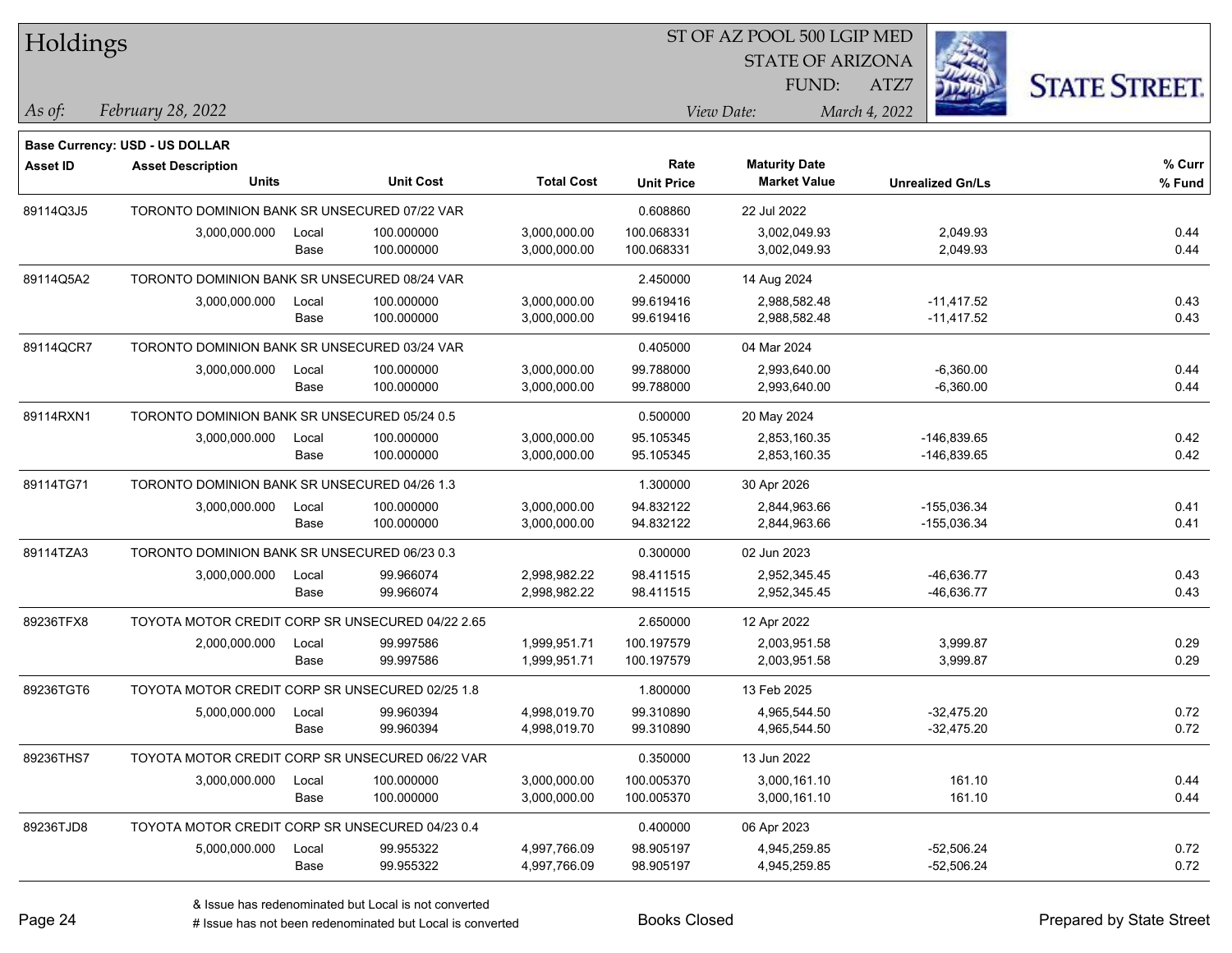| Holdings        |                                                 |       |                  |                   | ST OF AZ POOL 500 LGIP MED |                         |                         |                      |  |  |
|-----------------|-------------------------------------------------|-------|------------------|-------------------|----------------------------|-------------------------|-------------------------|----------------------|--|--|
|                 |                                                 |       |                  |                   |                            | <b>STATE OF ARIZONA</b> |                         |                      |  |  |
|                 |                                                 |       |                  |                   |                            | FUND:                   | ATZ7                    | <b>STATE STREET.</b> |  |  |
| As of:          | February 28, 2022                               |       |                  |                   |                            | View Date:              | March 4, 2022           |                      |  |  |
|                 |                                                 |       |                  |                   |                            |                         |                         |                      |  |  |
|                 | <b>Base Currency: USD - US DOLLAR</b>           |       |                  |                   |                            |                         |                         |                      |  |  |
| <b>Asset ID</b> | <b>Asset Description</b>                        |       |                  |                   | Rate                       | <b>Maturity Date</b>    |                         | % Curr               |  |  |
|                 | <b>Units</b>                                    |       | <b>Unit Cost</b> | <b>Total Cost</b> | <b>Unit Price</b>          | <b>Market Value</b>     | <b>Unrealized Gn/Ls</b> | % Fund               |  |  |
| 89788JAA7       | TRUIST BANK SR UNSECURED 03/25 1.5              |       |                  |                   | 1.500000                   | 10 Mar 2025             |                         |                      |  |  |
|                 | 3,000,000.000                                   | Local | 99.876675        | 2,996,300.24      | 98.371200                  | 2,951,136.00            | $-45, 164.24$           | 0.43                 |  |  |
|                 |                                                 | Base  | 99.876675        | 2,996,300.24      | 98.371200                  | 2,951,136.00            | $-45, 164.24$           | 0.43                 |  |  |
| 90327QD48       | USAA CAPITAL CORP SR UNSECURED 144A 05/23 1.5   |       |                  |                   | 1.500000                   | 01 May 2023             |                         |                      |  |  |
|                 | 1,000,000.000                                   | Local | 99.952195        | 999,521.95        | 99.922788                  | 999,227.88              | $-294.07$               | 0.15                 |  |  |
|                 |                                                 | Base  | 99.952195        | 999,521.95        | 99.922788                  | 999,227.88              | $-294.07$               | 0.15                 |  |  |
| 90331HNL3       | US BANK NA CINCINNATI SR UNSECURED 01/23 2.85   |       |                  |                   | 2.850000                   | 23 Jan 2023             |                         |                      |  |  |
|                 | 2,000,000.000                                   | Local | 100.082663       | 2,001,653.26      | 101.293696                 | 2,025,873.92            | 24,220.66               | 0.29                 |  |  |
|                 |                                                 | Base  | 100.082663       | 2,001,653.26      | 101.293696                 | 2,025,873.92            | 24,220.66               | 0.29                 |  |  |
| 90331HPG2       | US BANK NA CINCINNATI SR UNSECURED 12/22 VAR    |       |                  |                   | 0.598250                   | 09 Dec 2022             |                         |                      |  |  |
|                 | 5,000,000.000                                   | Local | 100.000000       | 5,000,000.00      | 100.102615                 | 5,005,130.75            | 5,130.75                | 0.73                 |  |  |
|                 |                                                 | Base  | 100.000000       | 5,000,000.00      | 100.102615                 | 5,005,130.75            | 5,130.75                | 0.73                 |  |  |
| 91159HHX1       | US BANCORP SR UNSECURED 07/24 2.4               |       |                  |                   | 2.400000                   | 30 Jul 2024             |                         |                      |  |  |
|                 | 5,000,000.000                                   | Local | 99.952715        | 4,997,635.77      | 101.201162                 | 5,060,058.10            | 62,422.33               | 0.74                 |  |  |
|                 |                                                 | Base  | 99.952715        | 4,997,635.77      | 101.201162                 | 5,060,058.10            | 62,422.33               | 0.74                 |  |  |
| 91159HHZ6       | US BANCORP SR UNSECURED 05/25 1.45              |       |                  |                   | 1.450000                   | 12 May 2025             |                         |                      |  |  |
|                 | 3,000,000.000                                   | Local | 99.927132        | 2,997,813.97      | 97.862154                  | 2,935,864.62            | $-61,949.35$            | 0.43                 |  |  |
|                 |                                                 | Base  | 99.927132        | 2,997,813.97      | 97.862154                  | 2,935,864.62            | $-61,949.35$            | 0.43                 |  |  |
| 91282CBQ3       | US TREASURY N/B 02/26 0.5                       |       |                  |                   | 0.500000                   | 28 Feb 2026             |                         |                      |  |  |
|                 | 2,000,000.000                                   | Local | 99.578496        | 1,991,569.92      | 95.289062                  | 1,905,781.24            | $-85,788.68$            | 0.28                 |  |  |
|                 |                                                 | Base  | 99.578496        | 1,991,569.92      | 95.289062                  | 1,905,781.24            | $-85,788.68$            | 0.28                 |  |  |
| 91324PDR0       | UNITEDHEALTH GROUP INC SR UNSECURED 08/24 2.375 |       |                  |                   | 2.375000                   | 15 Aug 2024             |                         |                      |  |  |
|                 | 3,000,000.000                                   | Local | 99.987852        | 2,999,635.55      | 101.423892                 | 3,042,716.76            | 43,081.21               | 0.44                 |  |  |
|                 |                                                 | Base  | 99.987852        | 2,999,635.55      | 101.423892                 | 3,042,716.76            | 43,081.21               | 0.44                 |  |  |
| 92290BAA9       | VERIZON OWNER TRUST VZOT 2020 B A               |       |                  |                   | 0.470000                   | 20 Feb 2025             |                         |                      |  |  |
|                 | 3,250,000.000                                   | Local | 99.986190        | 3,249,551.19      | 99.107260                  | 3,220,985.95            | $-28,565.24$            | 0.47                 |  |  |
| Original Face:  | 3,250,000.000                                   | Base  | 99.986190        | 3,249,551.19      | 99.107260                  | 3,220,985.95            | $-28,565.24$            | 0.47                 |  |  |
| 92343VGE8       | VERIZON COMMUNICATIONS SR UNSECURED 03/26 VAR   |       |                  |                   | 0.840000                   | 20 Mar 2026             |                         |                      |  |  |
|                 | 3,000,000.000                                   | Local | 100.000000       | 3,000,000.00      | 100.675980                 | 3,020,279.40            | 20,279.40               | 0.44                 |  |  |
|                 |                                                 | Base  | 100.000000       | 3,000,000.00      | 100.675980                 | 3,020,279.40            | 20,279.40               | 0.44                 |  |  |
|                 |                                                 |       |                  |                   |                            |                         |                         |                      |  |  |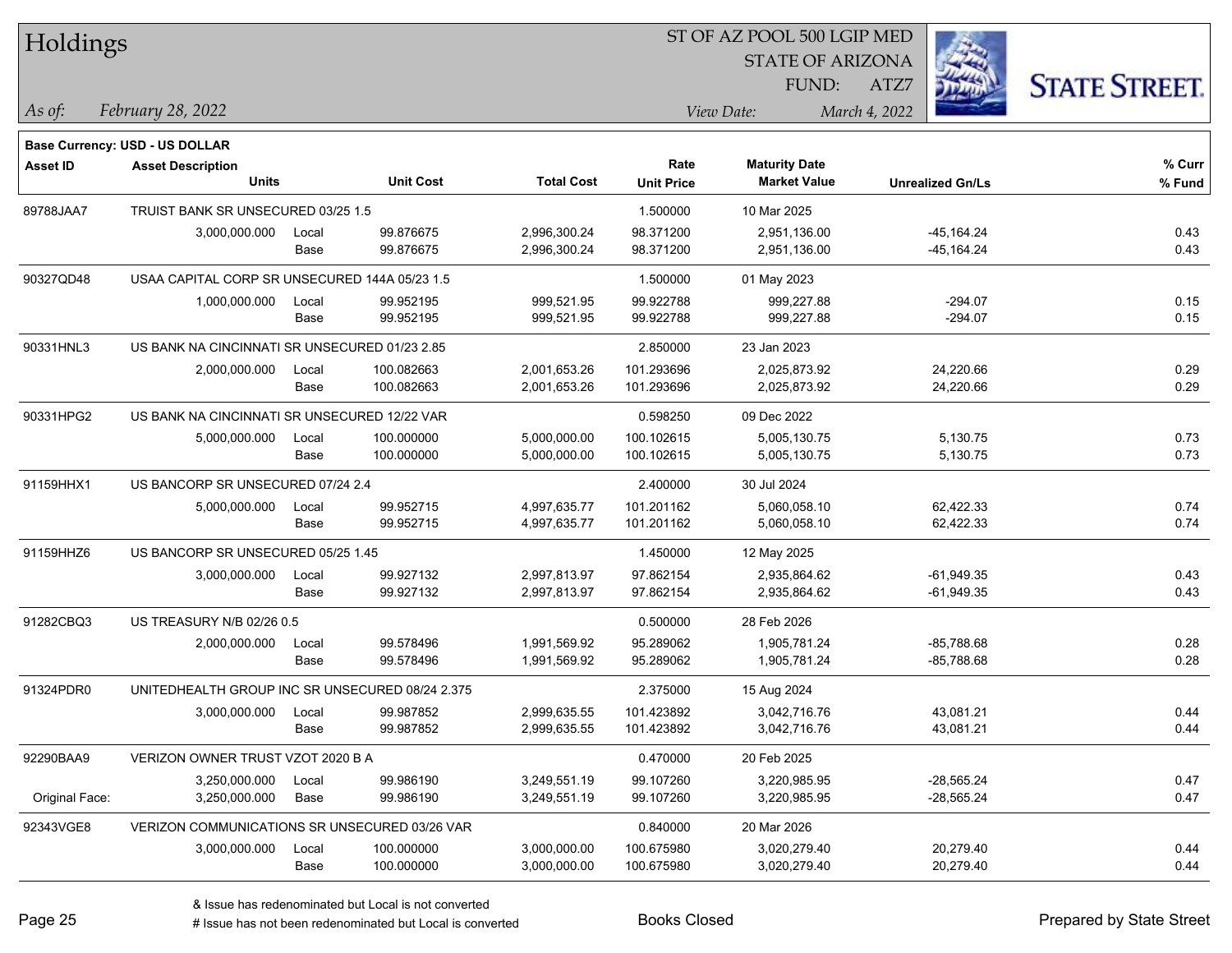| Holdings                  |                                                        |               |                        |                              | ST OF AZ POOL 500 LGIP MED |                              |                              |                      |
|---------------------------|--------------------------------------------------------|---------------|------------------------|------------------------------|----------------------------|------------------------------|------------------------------|----------------------|
|                           |                                                        |               |                        |                              |                            | <b>STATE OF ARIZONA</b>      |                              |                      |
|                           |                                                        |               |                        |                              |                            | FUND:                        | ATZ7                         | <b>STATE STREET.</b> |
| As of:                    | February 28, 2022                                      |               |                        |                              |                            | View Date:                   | March 4, 2022                |                      |
|                           | <b>Base Currency: USD - US DOLLAR</b>                  |               |                        |                              |                            |                              |                              |                      |
| <b>Asset ID</b>           | <b>Asset Description</b>                               |               |                        |                              | Rate                       | <b>Maturity Date</b>         |                              | % Curr               |
|                           | <b>Units</b>                                           |               | <b>Unit Cost</b>       | <b>Total Cost</b>            | <b>Unit Price</b>          | <b>Market Value</b>          | <b>Unrealized Gn/Ls</b>      | % Fund               |
| 92343VGF5                 | VERIZON COMMUNICATIONS SR UNSECURED 03/24 0.75         |               |                        |                              | 0.750000                   | 22 Mar 2024                  |                              |                      |
|                           | 2,000,000.000                                          | Local<br>Base | 99.995883<br>99.995883 | 1,999,917.66<br>1,999,917.66 | 97.937179<br>97.937179     | 1,958,743.58<br>1,958,743.58 | -41,174.08<br>-41,174.08     | 0.28<br>0.28         |
| 92343VGG3                 | VERIZON COMMUNICATIONS SR UNSECURED 03/26 1.45         |               |                        |                              | 1.450000                   | 20 Mar 2026                  |                              |                      |
|                           | 2,000,000.000                                          | Local<br>Base | 99.840733<br>99.840733 | 1,996,814.65<br>1,996,814.65 | 96.659275<br>96.659275     | 1,933,185.50<br>1,933,185.50 | $-63,629.15$<br>$-63,629.15$ | 0.28<br>0.28         |
| 92347YAA2                 | VERIZON OWNER TRUST VZOT 2019 A A1A                    |               |                        |                              | 2.930000                   | 20 Sep 2023                  |                              |                      |
| Original Face:            | 305,933.460<br>2,000,000.000                           | Local<br>Base | 99.993119<br>99.993119 | 305,912.41<br>305,912.41     | 100.476560<br>100.476560   | 307,391.42<br>307,391.42     | 1,479.01<br>1,479.01         | 0.04<br>0.04         |
| 92348TAA2                 | VERIZON OWNER TRUST VZOT 2020 A A1A                    |               |                        |                              | 1.850000                   | 22 Jul 2024                  |                              |                      |
|                           | 1,791,779.390                                          | Local         | 99.993744              | 1,791,667.30                 | 100.399050                 | 1,798,929.49                 | 7,262.19                     | 0.26                 |
| Original Face:            | 2,000,000.000                                          | Base          | 99.993744              | 1,791,667.30                 | 100.399050                 | 1,798,929.49                 | 7,262.19                     | 0.26                 |
| 928668BJ0                 | VOLKSWAGEN GROUP AMERICA COMPANY GUAR 144A 11/23 0.875 |               |                        |                              | 0.875000                   | 22 Nov 2023                  |                              |                      |
|                           | 3,000,000.000                                          | Local<br>Base | 99.913403<br>99.913403 | 2,997,402.10<br>2,997,402.10 | 97.981386<br>97.981386     | 2,939,441.58<br>2,939,441.58 | $-57,960.52$<br>$-57,960.52$ | 0.43<br>0.43         |
| 931142EL3                 | WALMART INC SR UNSECURED 07/24 2.85                    |               |                        |                              | 2.850000                   | 08 Jul 2024                  |                              |                      |
|                           | 2,000,000.000                                          | Local<br>Base | 99.944866<br>99.944866 | 1,998,897.31<br>1,998,897.31 | 102.536623<br>102.536623   | 2,050,732.46<br>2,050,732.46 | 51,835.15<br>51,835.15       | 0.30<br>0.30         |
| 961214DQ3                 | WESTPAC BANKING CORP SR UNSECURED 06/22 2.5            |               |                        |                              | 2.500000                   | 28 Jun 2022                  |                              |                      |
|                           | 2,000,000.000                                          | Local<br>Base | 99.989377<br>99.989377 | 1,999,787.54<br>1,999,787.54 | 100.540136<br>100.540136   | 2,010,802.72<br>2,010,802.72 | 11,015.18<br>11,015.18       | 0.29<br>0.29         |
| <b>US DOLLAR Total</b>    |                                                        |               |                        |                              |                            |                              |                              |                      |
|                           | 436,410,749.260                                        | Local         |                        | 436,640,793.63               |                            | 429,420,863.81               | -7,219,929.82                | 62.46                |
| Original Face:            | 181,011,032.000                                        | Base          |                        | 436,640,793.63               |                            | 429,420,863.81               | -7,219,929.82                | 62.46                |
| <b>FIXED INCOME Total</b> |                                                        |               |                        |                              |                            |                              |                              |                      |
| Original Face:            | 436,410,749.260<br>181,011,032.000                     | Base          |                        | 436,640,793.63               |                            | 429,420,863.81               | -7,219,929.82                | 62.46                |

Page 26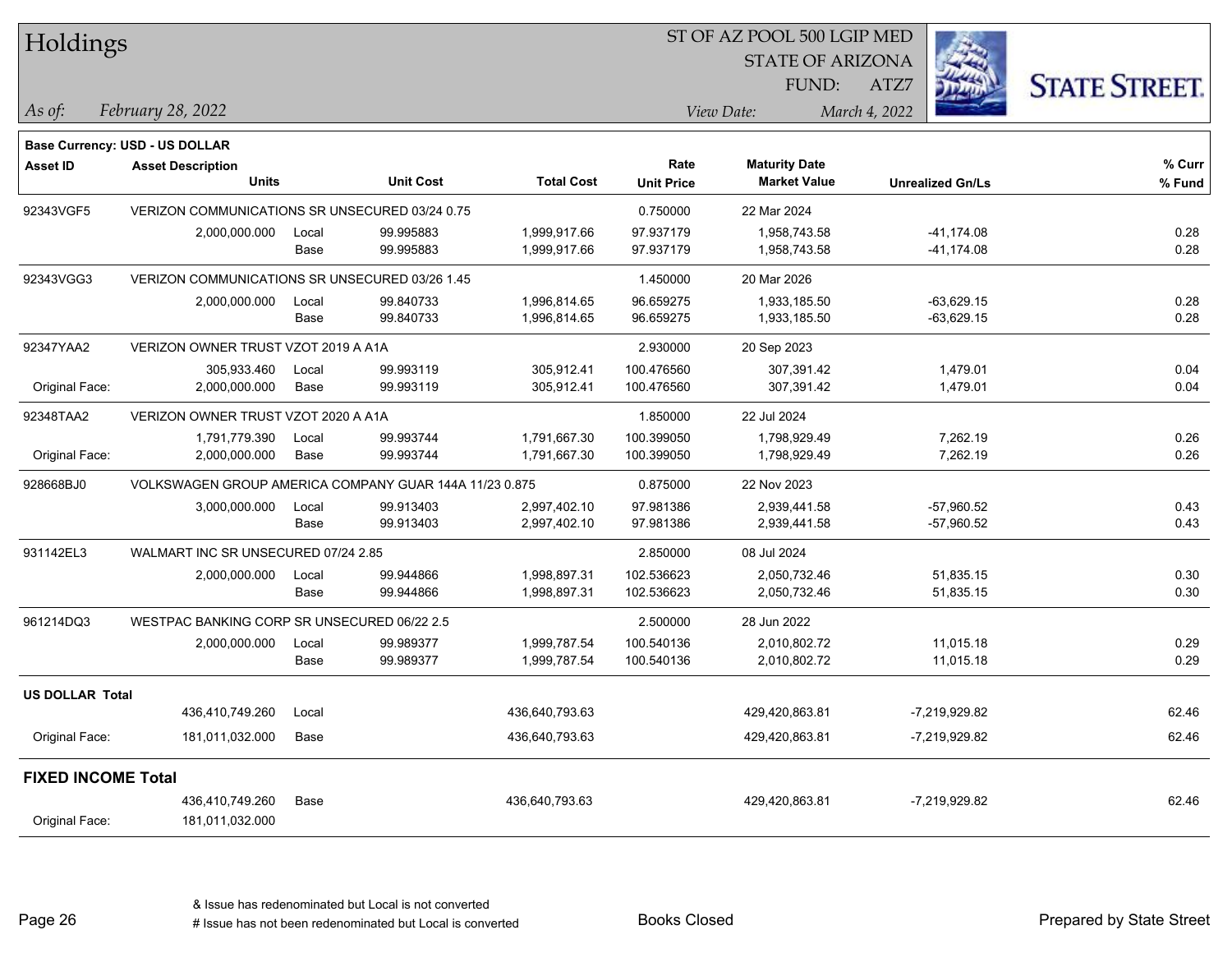| Holdings |                                                                   |                                  |                   |                   | ST OF AZ POOL 500 LGIP MED<br><b>STATE OF ARIZONA</b> |                       |                         |                      |
|----------|-------------------------------------------------------------------|----------------------------------|-------------------|-------------------|-------------------------------------------------------|-----------------------|-------------------------|----------------------|
| As of:   | February 28, 2022                                                 |                                  |                   |                   | FUND:<br>View Date:                                   | ATZ7<br>March 4, 2022 |                         | <b>STATE STREET.</b> |
| Asset ID | <b>Base Currency: USD - US DOLLAR</b><br><b>Asset Description</b> |                                  |                   | Rate              | <b>Maturity Date</b>                                  |                       |                         | % Curr               |
|          |                                                                   | <b>Unit Cost</b><br><b>Units</b> | <b>Total Cost</b> | <b>Unit Price</b> | <b>Market Value</b>                                   |                       | <b>Unrealized Gn/Ls</b> | % Fund               |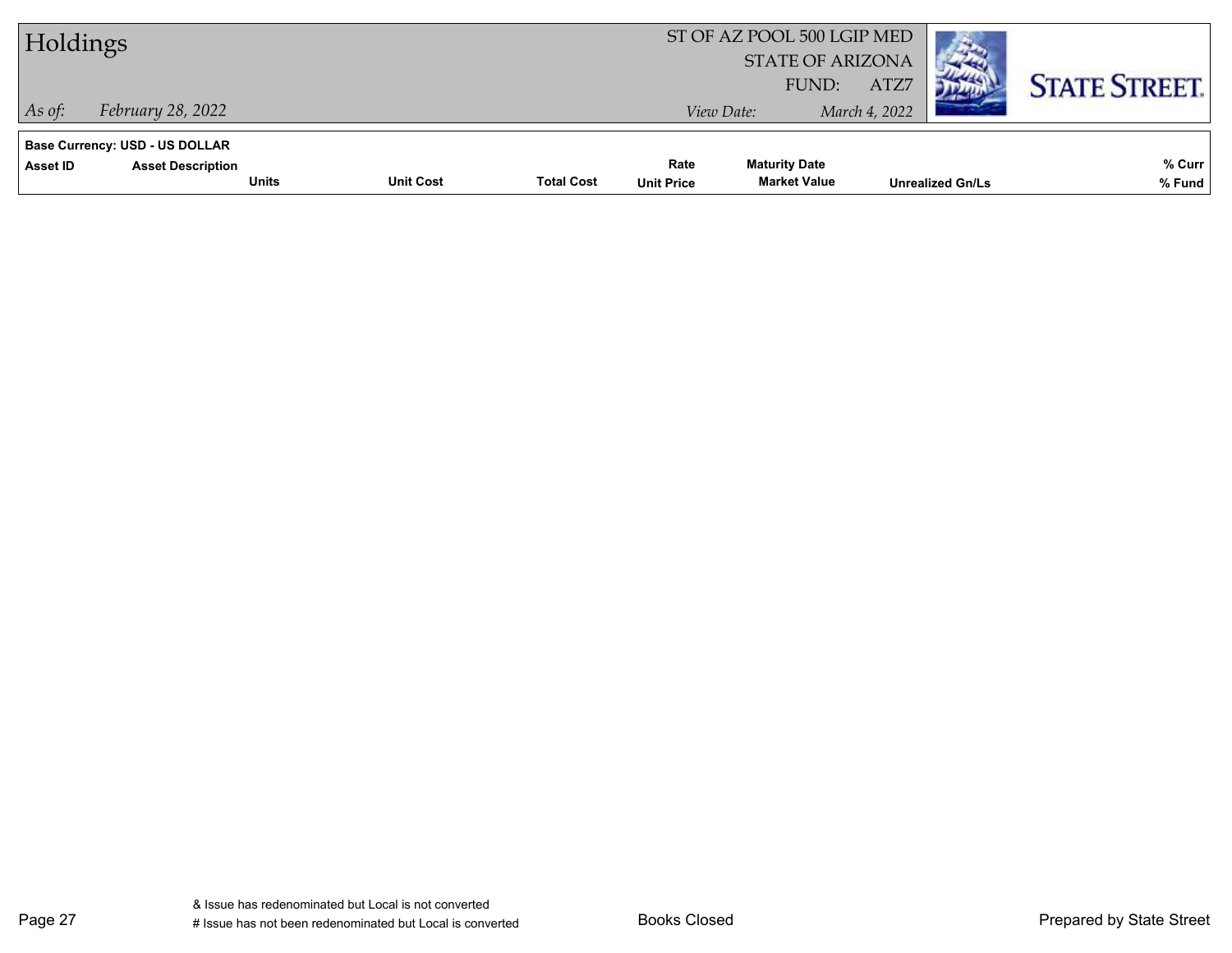| Holdings          |                                          |      |                                       |                           | ST OF AZ POOL 500 LGIP MED<br><b>STATE OF ARIZONA</b> |                         |                      |
|-------------------|------------------------------------------|------|---------------------------------------|---------------------------|-------------------------------------------------------|-------------------------|----------------------|
| $\vert$ As of:    | February 28, 2022                        |      |                                       |                           | FUND:<br>View Date:                                   | ATZ7<br>March 4, 2022   | <b>STATE STREET.</b> |
|                   | <b>Base Currency: USD - US DOLLAR</b>    |      |                                       |                           |                                                       |                         |                      |
| Asset ID          | <b>Asset Description</b><br><b>Units</b> |      | <b>Unit Cost</b><br><b>Total Cost</b> | Rate<br><b>Unit Price</b> | <b>Maturity Date</b><br><b>Market Value</b>           | <b>Unrealized Gn/Ls</b> | % Curr<br>% Fund     |
| <b>FUND Total</b> |                                          |      |                                       |                           |                                                       |                         |                      |
|                   | 694,893,843.080                          | Base | 694.933.449.40                        |                           | 687,461,159.34                                        | $-7.472.290.06$         | 100.00               |
| Original Face:    | 181,011,032.000                          |      |                                       |                           |                                                       |                         |                      |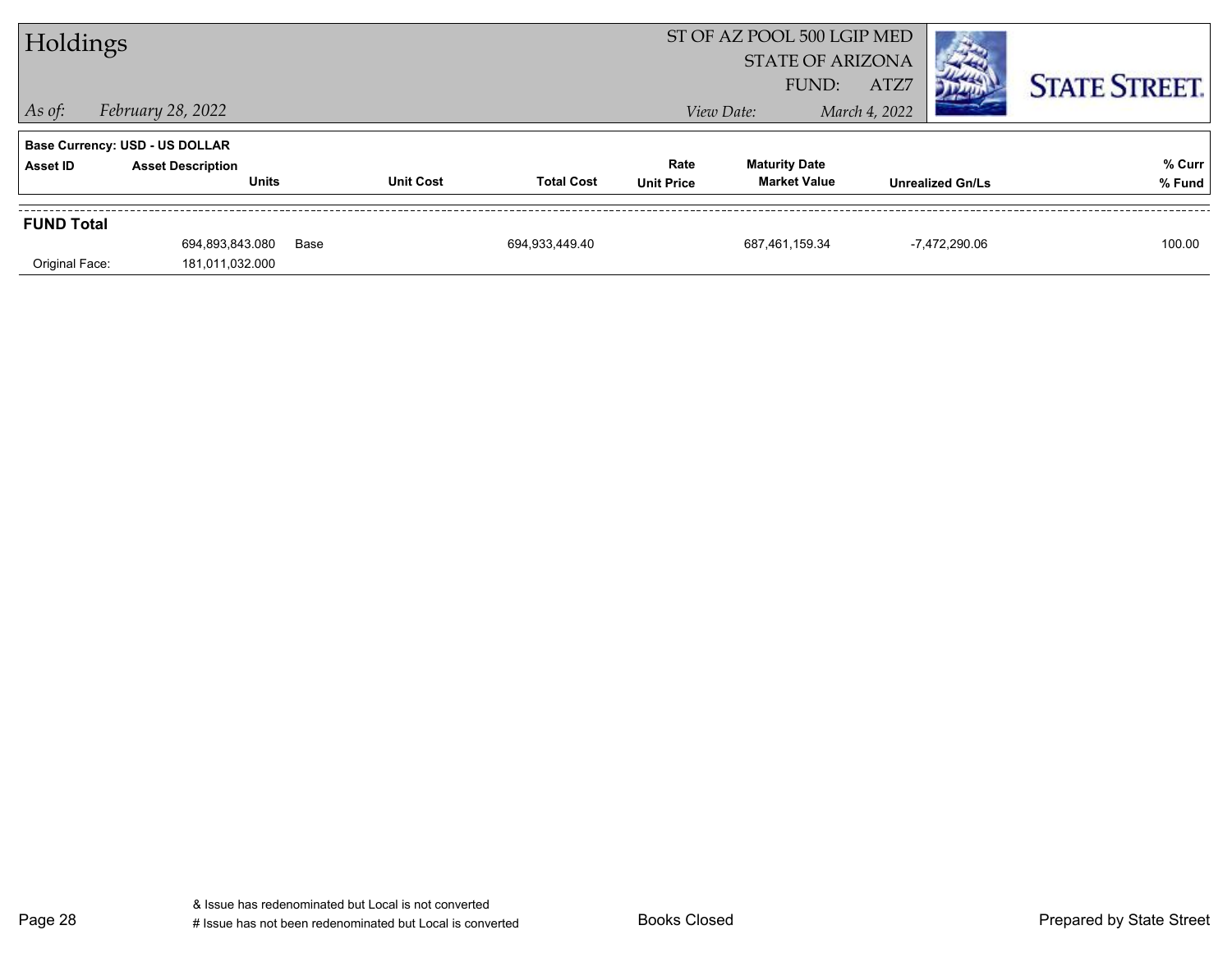# Holdings

### Currency Summary

*As of: February 28, 2022*

## ST OF AZ POOL 500 LGIP MED

 STATE OF ARIZONAFUND:

ATZ7



*View Date:March 4, 2022*

#### **Base Currency:USD - US DOLLAR**

|                        |                 |       |                   |                     | % Currency |                         |                          |                           |
|------------------------|-----------------|-------|-------------------|---------------------|------------|-------------------------|--------------------------|---------------------------|
|                        | <b>Units</b>    |       | <b>Total Cost</b> | <b>Market Value</b> | % Fund     | <b>Unreal Sec Gn/Ls</b> | <b>Unreal Curr Gn/Ls</b> | <b>Total Unreal Gn/Ls</b> |
| <b>US DOLLAR</b>       |                 |       |                   |                     |            |                         | Exchange Rate:           | 1.000000                  |
| <b>CASH</b>            |                 |       |                   |                     |            |                         |                          |                           |
|                        | 110,544.630     | Local | 110,544.63        | 110,544.63          | 0.02       | 0.00                    |                          | 0.00                      |
|                        |                 | Base  | 110,544.63        | 110,544.63          | 0.02       | 0.00                    | 0.00                     | 0.00                      |
| <b>CASH EQUIVALENT</b> |                 |       |                   |                     |            |                         |                          |                           |
|                        | 258,372,549.190 | Local | 258, 182, 111.14  | 257,929,750.90      | 37.52      | $-252,360.24$           |                          | $-252,360.24$             |
|                        |                 | Base  | 258, 182, 111.14  | 257,929,750.90      | 37.52      | $-252,360.24$           | 0.00                     | $-252,360.24$             |
| <b>FIXED INCOME</b>    |                 |       |                   |                     |            |                         |                          |                           |
|                        | 436,410,749.260 | Local | 436,640,793.63    | 429,420,863.81      | 62.46      | -7,219,929.82           |                          | $-7,219,929.82$           |
| Original Face:         | 181,011,032.000 | Base  | 436,640,793.63    | 429,420,863.81      | 62.46      | -7,219,929.82           | 0.00                     | -7,219,929.82             |
| <b>US DOLLAR Total</b> |                 |       |                   |                     |            |                         |                          |                           |
|                        | 694,893,843.080 | Local | 694,933,449.40    | 687,461,159.34      | 100.00     | -7,472,290.06           |                          | -7,472,290.06             |
| Original Face:         | 181,011,032.000 | Base  | 694,933,449.40    | 687,461,159.34      | 100.00     | $-7,472,290.06$         | 0.00                     | $-7,472,290.06$           |
| <b>FUND Total</b>      |                 |       |                   |                     |            |                         |                          |                           |
|                        | 694,893,843.080 | Base  | 694,933,449.40    | 687,461,159.34      | 100.00     | $-7,472,290.06$         | 0.00                     | $-7,472,290.06$           |
| Original Face:         | 181,011,032.000 |       |                   |                     |            |                         |                          |                           |
|                        |                 |       |                   |                     |            |                         |                          |                           |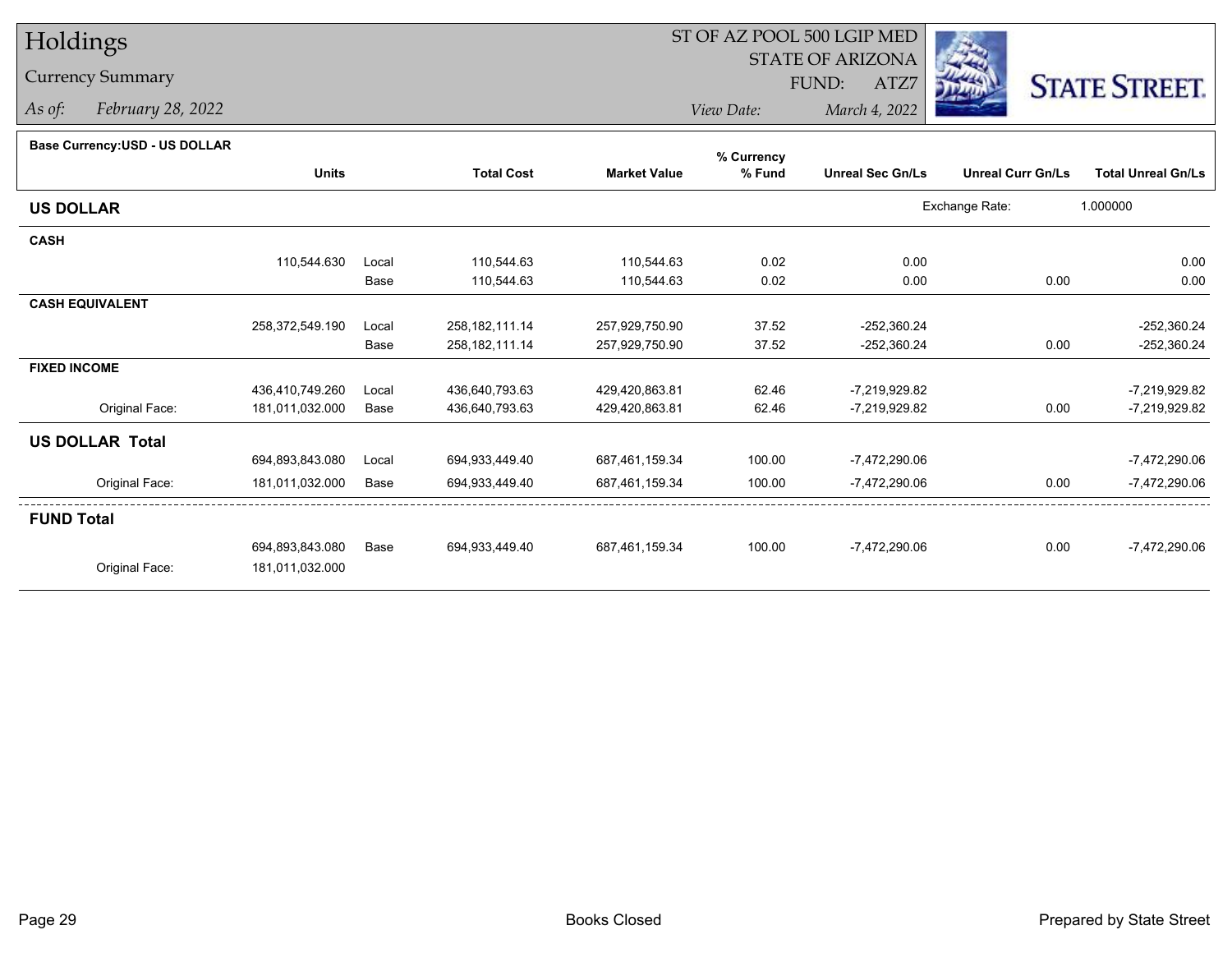| Holdings             |                                       |                   |                     |            | ST OF AZ POOL 500 LGIP MED               |                          |                           |
|----------------------|---------------------------------------|-------------------|---------------------|------------|------------------------------------------|--------------------------|---------------------------|
| <b>Asset Summary</b> |                                       |                   |                     |            | <b>STATE OF ARIZONA</b><br>FUND:<br>ATZ7 |                          |                           |
|                      |                                       |                   |                     |            |                                          |                          | <b>STATE STREET.</b>      |
| As of:               | February 28, 2022                     |                   |                     | View Date: | March 4, 2022                            |                          |                           |
|                      | <b>Base Currency: USD - US DOLLAR</b> |                   |                     |            |                                          |                          |                           |
|                      | <b>Units</b>                          | <b>Total Cost</b> | <b>Market Value</b> | % Fund     | <b>Unreal Sec Gn/Ls</b>                  | <b>Unreal Curr Gn/Ls</b> | <b>Total Unreal Gn/Ls</b> |
| <b>CASH</b>          |                                       |                   |                     |            |                                          |                          |                           |
| <b>US DOLLAR</b>     |                                       |                   |                     |            |                                          |                          |                           |
|                      | 110,544.630                           | 110,544.63        | 110,544.63          | 0.02       | 0.00                                     | 0.00                     | 0.00                      |
| <b>CASH Total</b>    |                                       |                   |                     |            |                                          |                          |                           |
|                      | 110,544.630                           | 110,544.63        | 110,544.63          | 0.02       | 0.00                                     | 0.00                     | 0.00                      |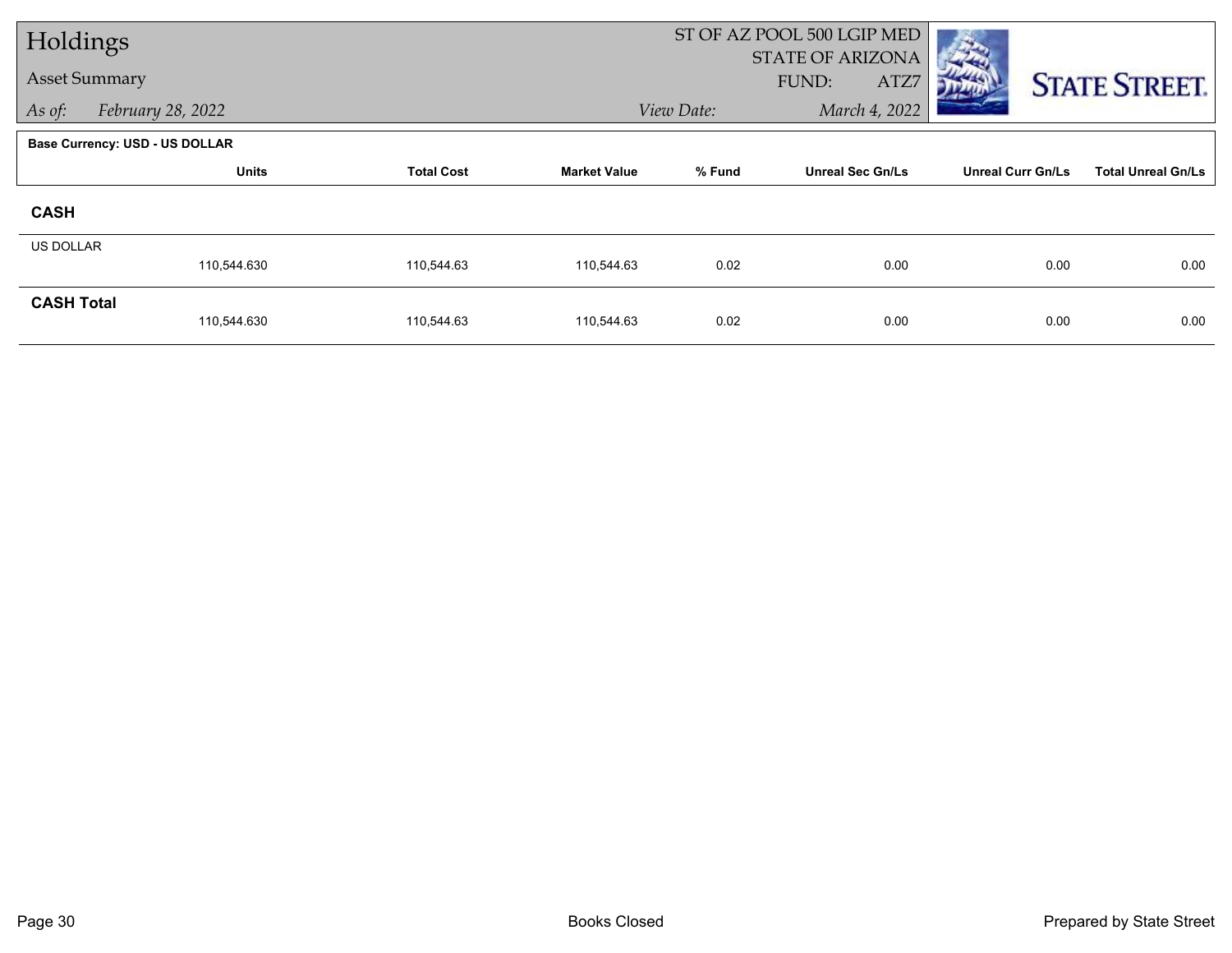| Holdings  |                                       |                   |                     |            | ST OF AZ POOL 500 LGIP MED        |                          |                           |
|-----------|---------------------------------------|-------------------|---------------------|------------|-----------------------------------|--------------------------|---------------------------|
|           | <b>Asset Summary</b>                  |                   |                     |            | STATE OF ARIZONA<br>FUND:<br>ATZ7 |                          | <b>STATE STREET.</b>      |
| As of:    | February 28, 2022                     |                   |                     | View Date: | March 4, 2022                     |                          |                           |
|           | <b>Base Currency: USD - US DOLLAR</b> |                   |                     |            |                                   |                          |                           |
|           | <b>Units</b>                          | <b>Total Cost</b> | <b>Market Value</b> | % Fund     | <b>Unreal Sec Gn/Ls</b>           | <b>Unreal Curr Gn/Ls</b> | <b>Total Unreal Gn/Ls</b> |
|           | <b>CASH EQUIVALENT</b>                |                   |                     |            |                                   |                          |                           |
| US DOLLAR |                                       |                   |                     |            |                                   |                          |                           |
|           | 258,372,549.190                       | 258, 182, 111.14  | 257,929,750.90      | 37.52      | $-252,360.24$                     | 0.00                     | $-252,360.24$             |
|           | <b>CASH EQUIVALENT Total</b>          |                   |                     |            |                                   |                          |                           |
|           | 258,372,549.190                       | 258, 182, 111.14  | 257,929,750.90      | 37.52      | $-252,360.24$                     | 0.00                     | $-252,360.24$             |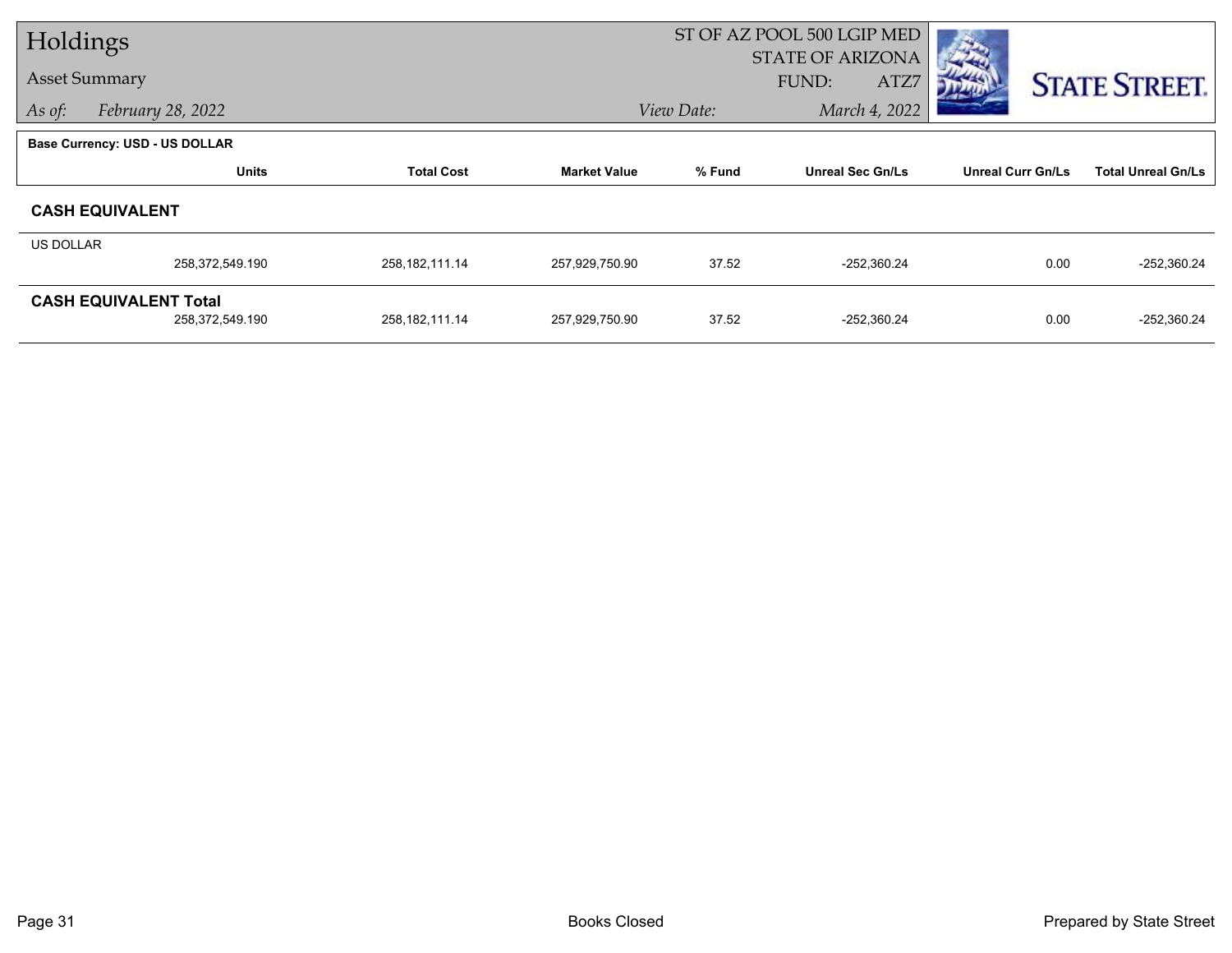| Holdings  |                                       |                   |                     |            | ST OF AZ POOL 500 LGIP MED               |                          |                           |
|-----------|---------------------------------------|-------------------|---------------------|------------|------------------------------------------|--------------------------|---------------------------|
|           | <b>Asset Summary</b>                  |                   |                     |            | STATE OF ARIZONA<br><b>FUND:</b><br>ATZ7 |                          | <b>STATE STREET.</b>      |
| As of:    | February 28, 2022                     |                   |                     | View Date: | March 4, 2022                            |                          |                           |
|           | <b>Base Currency: USD - US DOLLAR</b> |                   |                     |            |                                          |                          |                           |
|           | <b>Units</b>                          | <b>Total Cost</b> | <b>Market Value</b> | % Fund     | <b>Unreal Sec Gn/Ls</b>                  | <b>Unreal Curr Gn/Ls</b> | <b>Total Unreal Gn/Ls</b> |
|           | <b>FIXED INCOME</b>                   |                   |                     |            |                                          |                          |                           |
| US DOLLAR |                                       |                   |                     |            |                                          |                          |                           |
|           | 436,410,749.260                       | 436,640,793.63    | 429,420,863.81      | 62.46      | -7,219,929.82                            | 0.00                     | $-7,219,929.82$           |
|           | <b>FIXED INCOME Total</b>             |                   |                     |            |                                          |                          |                           |
|           | 436,410,749.260                       | 436,640,793.63    | 429,420,863.81      | 62.46      | -7,219,929.82                            | 0.00                     | -7,219,929.82             |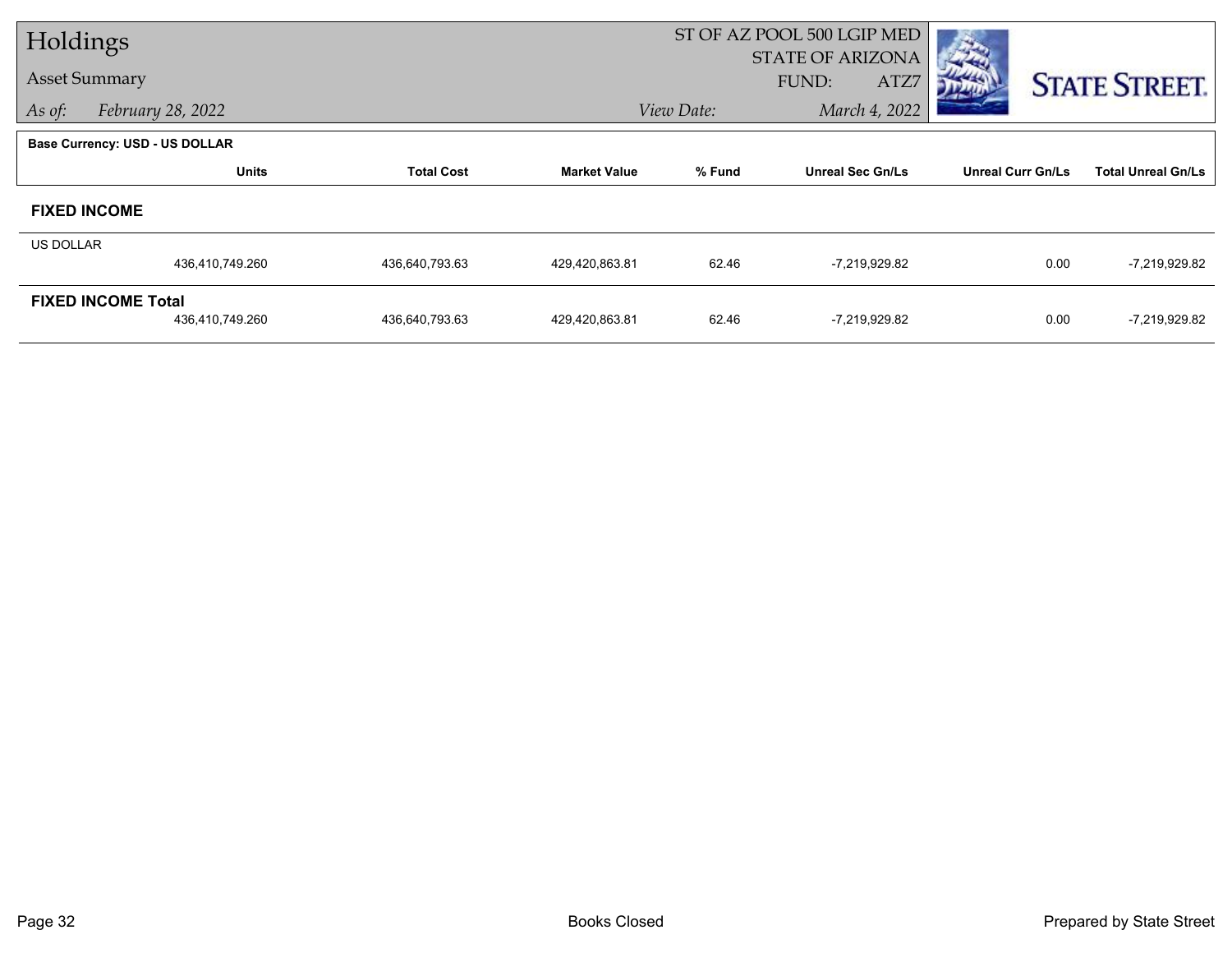| Holdings                              |                   |                   |                     | ST OF AZ POOL 500 LGIP MED               |                         |                          |                           |  |
|---------------------------------------|-------------------|-------------------|---------------------|------------------------------------------|-------------------------|--------------------------|---------------------------|--|
| <b>Asset Summary</b>                  |                   |                   |                     | <b>STATE OF ARIZONA</b><br>ATZ7<br>FUND: |                         |                          | <b>STATE STREET.</b>      |  |
| As of:                                | February 28, 2022 |                   |                     | View Date:                               | March 4, 2022           |                          |                           |  |
| <b>Base Currency: USD - US DOLLAR</b> |                   |                   |                     |                                          |                         |                          |                           |  |
|                                       | <b>Units</b>      | <b>Total Cost</b> | <b>Market Value</b> | % Fund                                   | <b>Unreal Sec Gn/Ls</b> | <b>Unreal Curr Gn/Ls</b> | <b>Total Unreal Gn/Ls</b> |  |
| <b>FUND Total</b>                     |                   |                   |                     |                                          |                         |                          |                           |  |
|                                       | 694,893,843.080   | 694,933,449.40    | 687,461,159.34      | 100.00                                   | -7,472,290.06           | 0.00                     | -7,472,290.06             |  |